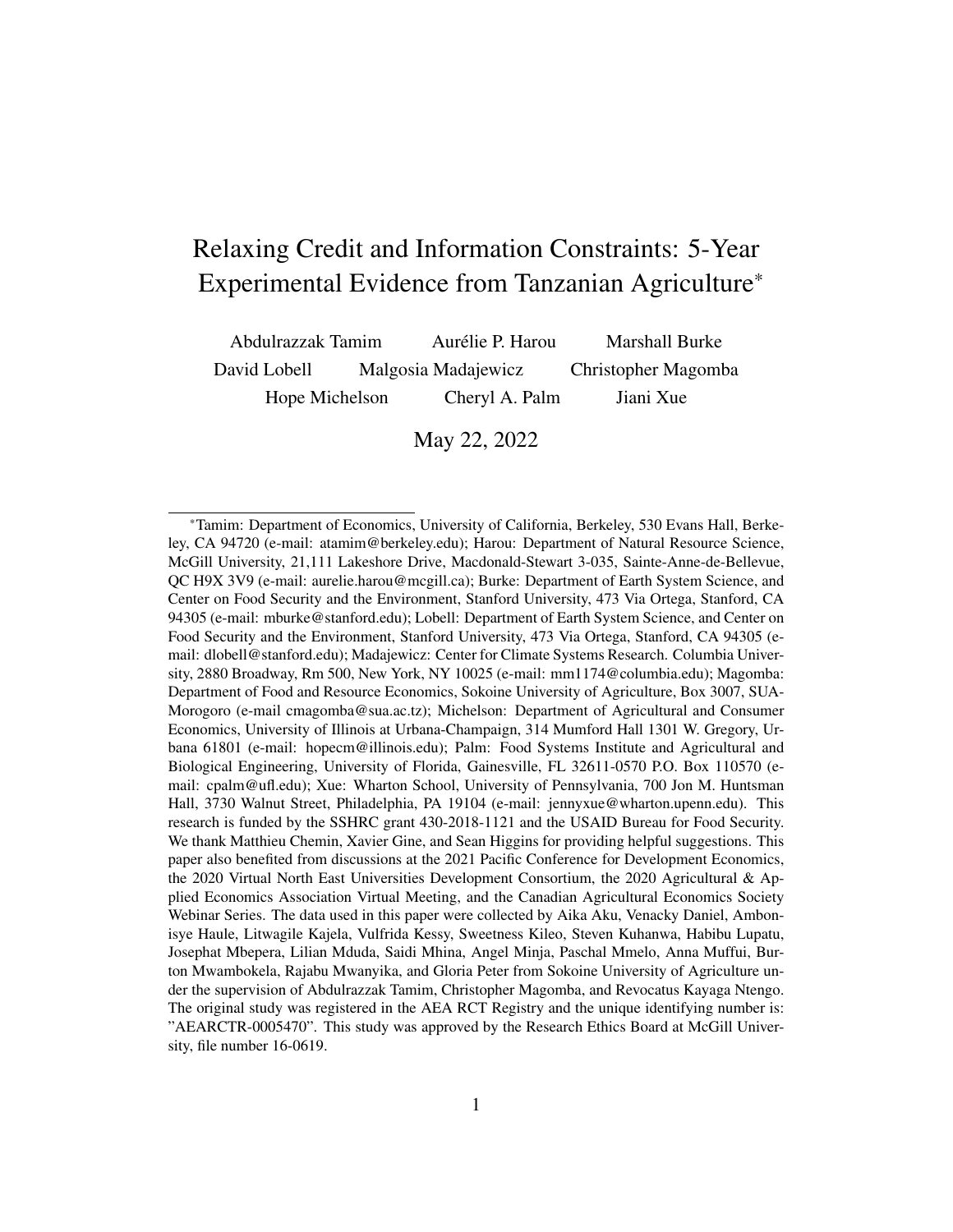#### Abstract

This study uses respondent-reported and satellite-derived maize yields to investigate the longer-term outcomes of a field experiment designed to impact fertilizer use. The original experiment showed that plot-specific fertilizer recommendations combined with a subsidy increased amounts of applied fertilizer and maize yields relative to either intervention alone and the control group. We show that these effects do not persist once the subsidy is discontinued. Our results indicate that ability to pay for fertilizer continues to limit fertilizer use even when farmers have information about appropriate fertilizer types and amounts, and even after farmers have learned that fertilizer use is profitable. (*JEL* O13, Q16, Q18)

Although many regions of the world have achieved dramatic increases in agricultural productivity since the Green Revolution, staple cereal yields remain low in farming regions throughout sub-Saharan Africa (SSA). One significant cause of this low productivity is limited use of mineral fertilizer [\(Duflo et al.,](#page-21-0) [2008;](#page-21-0) [Xu et al.,](#page-23-0) [2009;](#page-23-0) [Harou et al.,](#page-22-0) [2017,](#page-22-0) [2022\)](#page-22-1). Researchers have studied a range of explanations for low investment in mineral fertilizer, including unresponsive soils, high transaction costs, the shape of farmers' time preferences, non-adoption among peers, and absence of information about the suitability of fertilizer types and specific quantities for a farmer's soils [\(Marenya and Barrett,](#page-22-2) [2009;](#page-22-2) [Conley and Udry,](#page-21-1) [2010;](#page-21-1) [Duflo](#page-21-2) [et al.,](#page-21-2) [2011;](#page-21-2) [Emerick et al.,](#page-21-3) [2016;](#page-21-3) [BenYishay and Mobarak,](#page-20-0) [2018;](#page-20-0) [Harou et al.,](#page-22-1)  $2022$ ).<sup>[1](#page-1-0)</sup>

The majority of studies related to agricultural input use in SSA have focused on time spans of one to three years. [Duflo et al.](#page-21-2) [\(2011\)](#page-21-2) collect data on three seasons in their behavioral bias experiment; [Beaman et al.](#page-20-1) [\(2021\)](#page-20-1) follow farmers for three years to study adoption of pit planting and crop residue management; [Carter et al.](#page-20-2) [\(2021\)](#page-20-2) collect data for two years after the implementation of an input subsidy program; and [Karlan et al.](#page-22-3) [\(2014\)](#page-22-3) follow farmers receiving cash grants or insurance or

<span id="page-1-0"></span><sup>&</sup>lt;sup>1</sup>For a summary, see [Suri and Udry](#page-22-4)  $(2022)$ .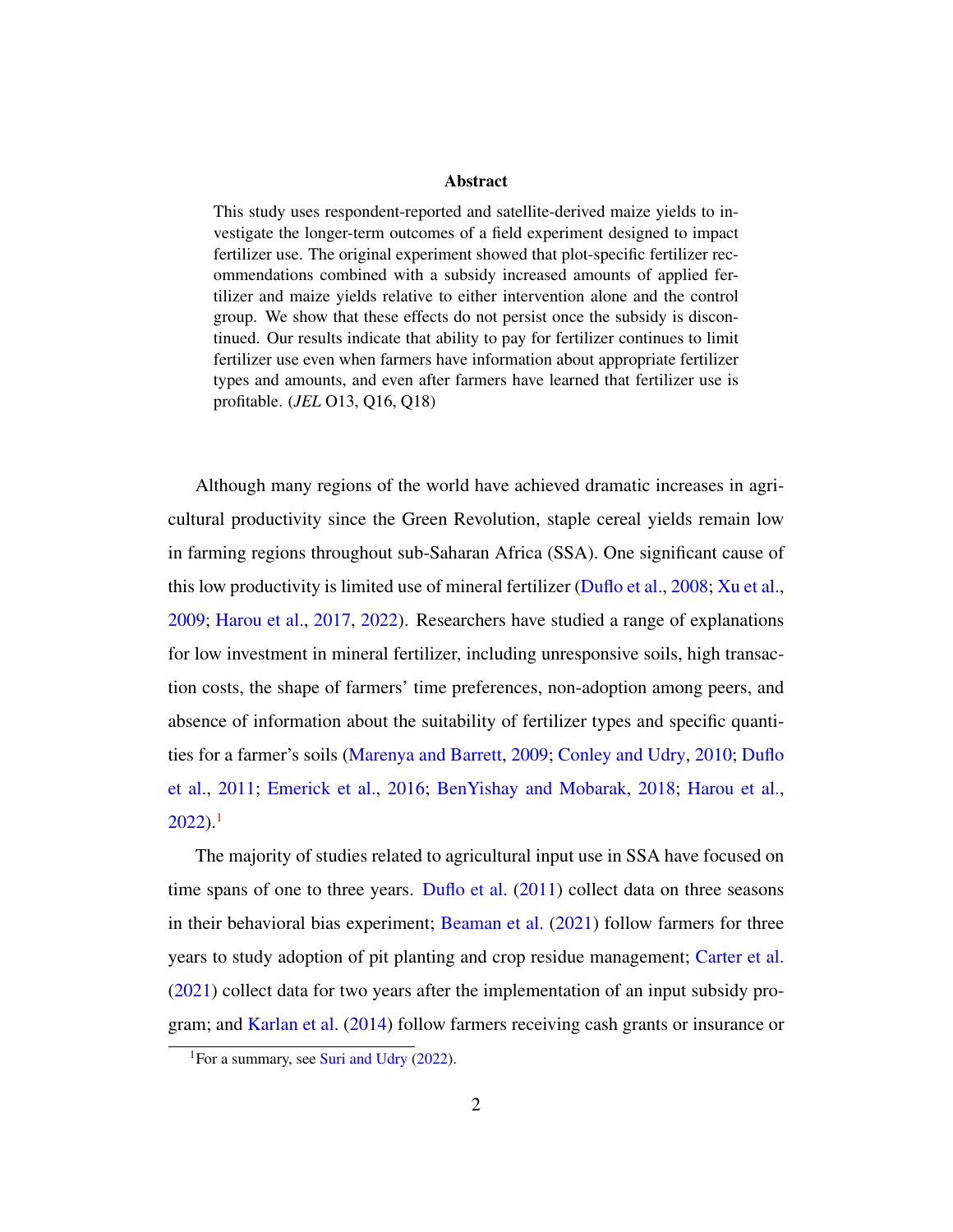both for three years.

This study extends the work of [Harou et al.](#page-22-1) [\(2022\)](#page-22-1), which evaluated effects of two interventions to increase fertilizer use and maize yields in Tanzania: plotspecific fertilizer recommendations and vouchers to purchase agricultural inputs. [Harou et al.](#page-22-1) [\(2022\)](#page-22-1) evaluated the impact of information provision and vouchers individually and in combination relative to a control group. Concluded in 2016, the study demonstrated three results. First, only farmers who received vouchers increased amounts of fertilizer they purchased and applied. Second, the increase in fertilizer use among farmers who received both vouchers and plot-specific recommendations was more than twice the increase among farmers who received only vouchers. Third, only the combination of vouchers and plot-specific recommendations increased maize yields, increasing per acre profits by an average amount equivalent to 7-9 days of wage work.

In this paper, we estimate the effects of the [Harou et al.](#page-22-1) [\(2022\)](#page-22-1) experiment three years after the vouchers were discontinued and after we extended the fertilizer recommendations to all farmers – including the group who received only vouchers and the control group – at the end of the experiment in 2016. In August 2019, we successfully resurveyed almost 90% of the original 1,050 households from [Harou](#page-22-1) [et al.](#page-22-1) [\(2022\)](#page-22-1) to determine how fertilizer applications and yields had evolved. We also collected polygons of farmers' plots using GPS devices to compare farmers' self-reported yields and plot areas with satellite-derived yield estimates and GPSbased plot sizes.

We find that the treatment effects from 2016 have dissipated. In 2019, fertilizer applications and maize yields are similar across all treatment groups as well as the control group. This lack of long-term effect on fertilizer use and yields is driven by the fact that farmers who received vouchers and plot-level recommendations have reverted to baseline levels of fertilizer use. Control farmers did not increase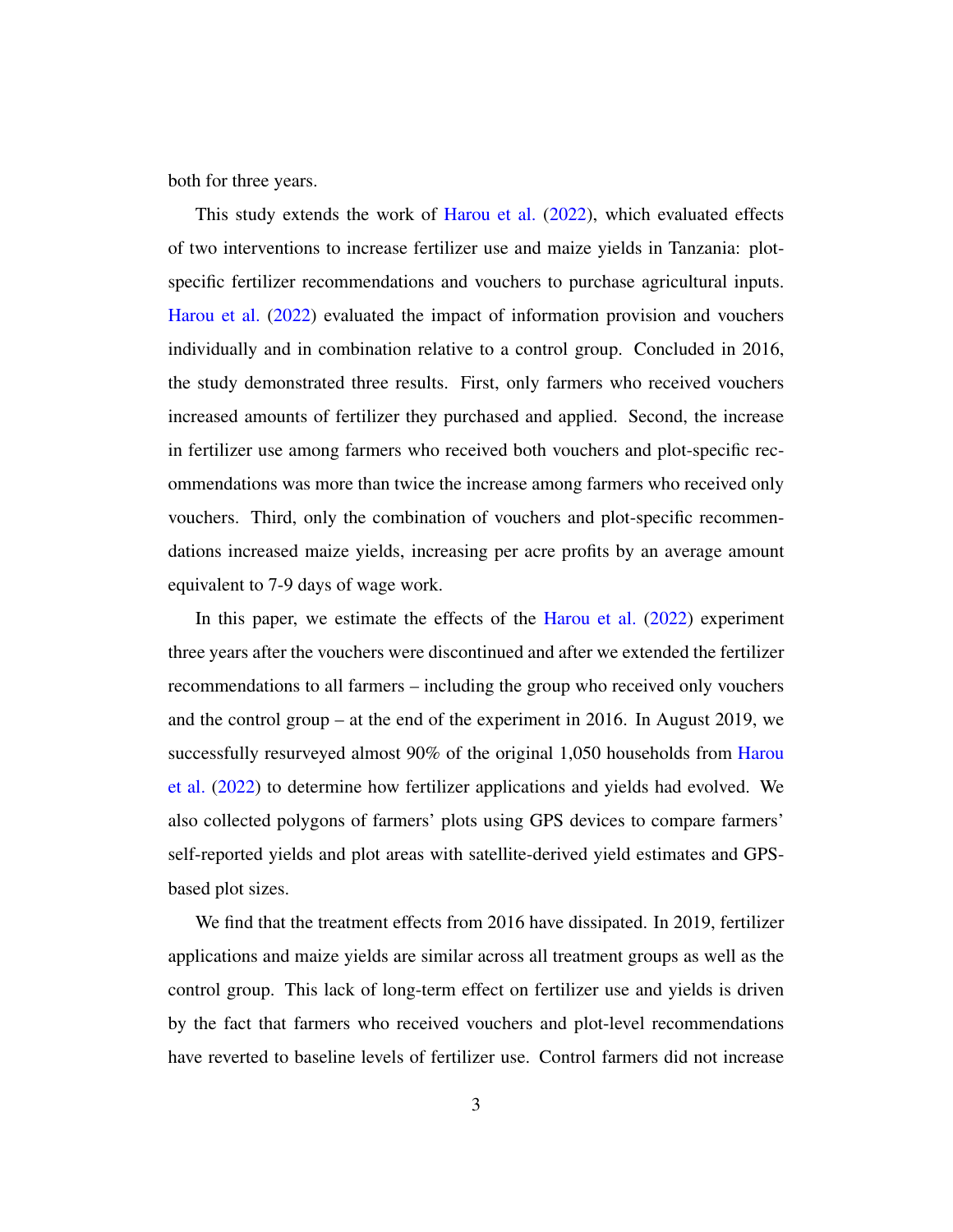fertilizer use after receiving plot-level recommendations in 2016.

The results suggest that farmers cannot afford fertilizer in the absence of an intervention that supports their ability to pay for fertilizer. The [Harou et al.](#page-22-1) [\(2022\)](#page-22-1) experiment indicated that farmers need both plot-level fertilizer recommendations and a subsidy to increase application of fertilizer. However, another potential reason for low investment in the recommendation-only and control groups may have been that farmers did not know if increasing fertilizer would be profitable. In that experiment, farmers learned that the recommended fertilizer is profitable. Therefore, the results in this study strongly suggest that ability to pay at the beginning of the planting season continues to be a constraint even once farmers know how much and which fertilizers they should apply, and they know that the fertilizer is profitable.

The question remains how much financial support farmers need to continue investing in fertilizer. Interventions may need to address insufficient liquidity, uninsured risk, and/or preference profiles that prevent farmers from investing early in the season, when they have cash on hand [\(Duflo et al.,](#page-21-2) [2011\)](#page-21-2). The needed support is likely to depend on realizations of climate conditions. A significant drought affected outcomes during the follow-up season in the [Harou et al.](#page-22-1) [\(2022\)](#page-22-1) experiment, in 2016. Farmers who received both vouchers and recommendations experienced significantly smaller yield declines relative to baseline than did farmers in the remaining study groups. However, the challenge of coping with the drought may have prevented even the farmers in the voucher and recommendation group from accumulating the cash reserves necessary to purchase fertilizer in subsequent seasons.

We also compare results obtained with self-reported yields and satellite-based measures of maize yields. Self-reported plot area and crop production may be subject to misreporting and non-classical measurement error [\(Abay et al.,](#page-20-3) [2019\)](#page-20-3), contributing to researchers' interest in GPS-based area measures and satellite-based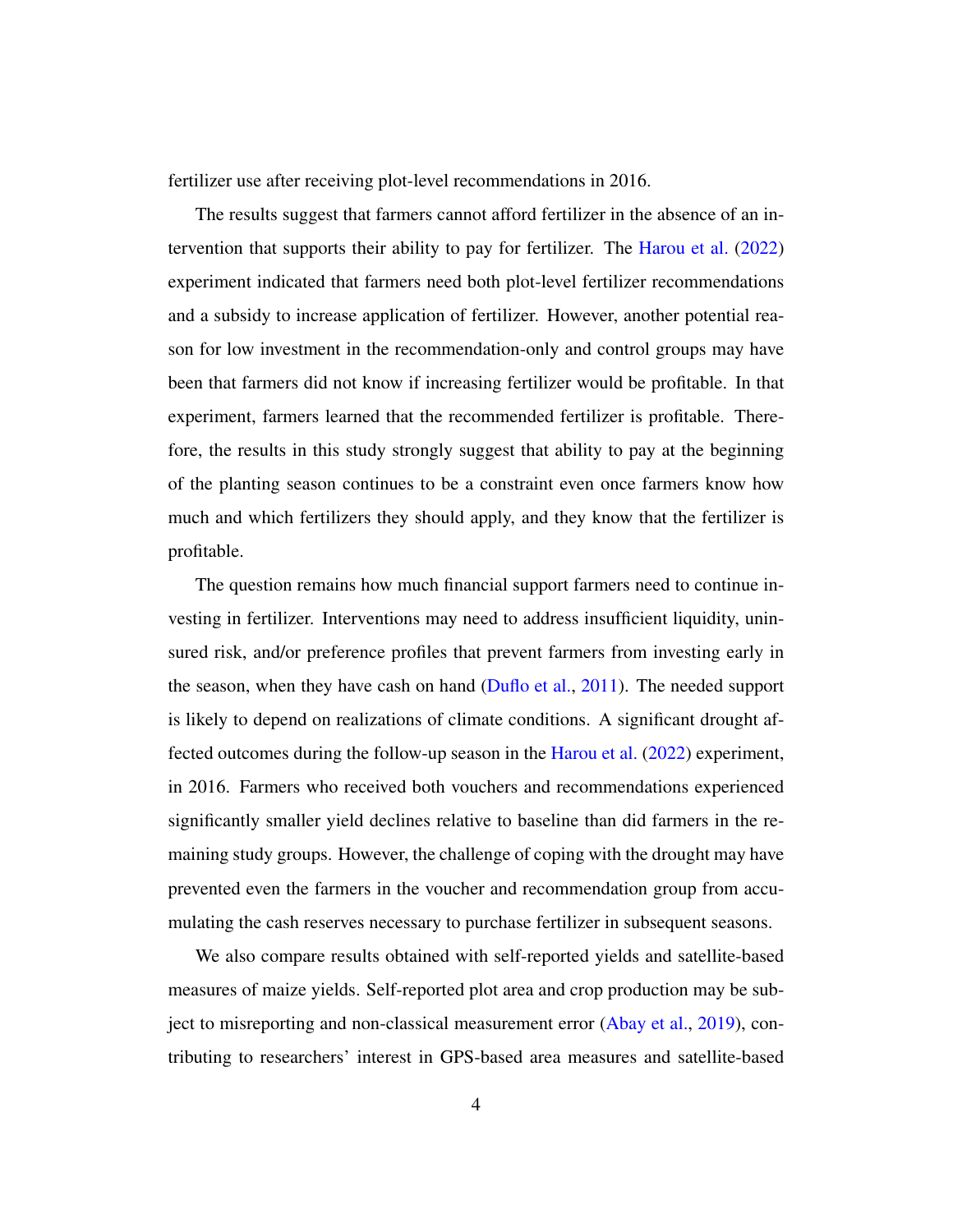production assessments [\(Lobell et al.,](#page-22-5) [2020\)](#page-22-5). We show that the satellite-based yield measures confirm that treatment and control groups experienced similar yields in 2019. However, satellite-based yield measures also suggest that no treatment group experienced higher maize yields in 2016 despite substantially increased use of fertilizer in the voucher plus recommendations group. We hold that these results do not warrant revision of [Harou et al.](#page-22-1) [\(2022\)](#page-22-1) for at least two reasons.

First, research has not yet addressed concerns about accuracy of satellite measures over small spatial scales. For example, satellite-based yield measures may be more accurate on pure-stand farm plots than on intercropped plots [\(Lobell et al.,](#page-22-5) [2020\)](#page-22-5). In our data, pure-stand plots exhibit heterogeneous yield effects that are consistent with the self-reported measures. We find a significant impact of the combined treatment on above-median pure-stand plots in 2016 with an effect size of 0.25 standard deviation units. This result is consistent with quantile regression treatment effects for the self-reported yields. Impacts in 2016 are concentrated among and driven by the most productive farmers. Overall, these results are consistent with [Suri](#page-22-6) [\(2011\)](#page-22-6) who finds important heterogeneity in returns to adoption.

Second, satellite-based yield measures in our data use plot area measured by GPS, and we show that the GPS-based measure matches self-reported plot area well for 2019 but not for the 2016 season, in which we assess the impacts of the original experiment. The reason may be that GPS plot area for 2016 depends on farmers' recall in 2019 of the 2016 plot boundaries. The process of obtaining GPS measures for prior years may include measurement error, biasing yields downward.

The remainder of this paper is organized as follows: section [I](#page-5-0) details our experimental design and data sources. Section  $\Pi$  presents the estimation strategies and section  $III$  reports the main results. We discuss heterogeneity in section  $IV$ , and section [V](#page-19-0) concludes.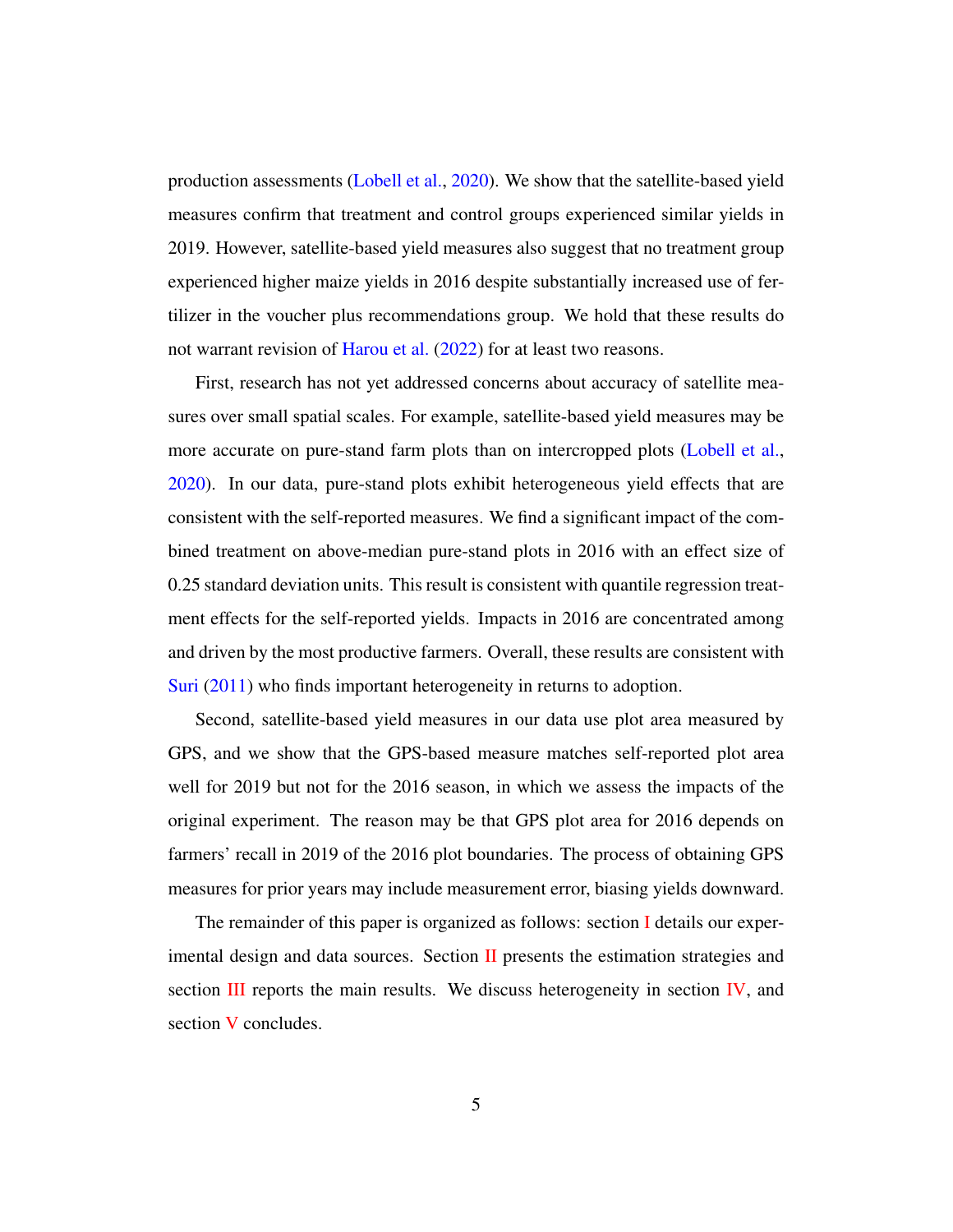### <span id="page-5-0"></span>I Research Design

### I.1 The 2014 Randomized Experiment

We begin with an overview of the design and results of the original  $2014 \text{ RCT}^2$  $2014 \text{ RCT}^2$ . Farmers were randomly invited to participate in the original study in two stages. First, out of all maize-growing and accessible villages in Morogoro Rural District, Morogoro Region, Tanzania, 27 villages were assigned randomly as control and 20 as treatment. Second, within the 20 treatment villages, farmers were randomly allocated to one of four groups (recommendations, vouchers, both treatments, and control). Researchers designed the study this way to permit testing of spillovers by comparing control farmers in control villages and control farmers in treatment villages. As in [Harou et al.](#page-22-1) [\(2022\)](#page-22-1), we focus in this paper on the treatment effects on the main maize plot (MMP), the plot identified by the farmer as most important for household food security and income.

Figure [1](#page-24-0) shows the number of participants per treatment (source: [Harou et al.](#page-22-1) [\(2022\)](#page-22-1)). Ten eligible farmers were randomly selected to participate in the study in each control village. In treatment villages, the farmers were assigned randomly to one of the following arms (10 farmers per arm):

1. Plot-specific recommendations (Group R): Farmers received information about which fertilizer types and quantities they should apply on their 2014 MMP. Farmers were provided with recommendations both for one acre of maize culitvation and for one half an acre of maize. Each farmer's recommendations were based on analysis of soil samples collected from the farmer's plot and tested by a team of agronomists and soil scientists from Sokoine University of Agriculture (SUA). Agronomists then met with treated farmers and

<span id="page-5-1"></span><sup>&</sup>lt;sup>2</sup>Full details for the 2014 study can be found in [Harou et al.](#page-22-1) [\(2022\)](#page-22-1).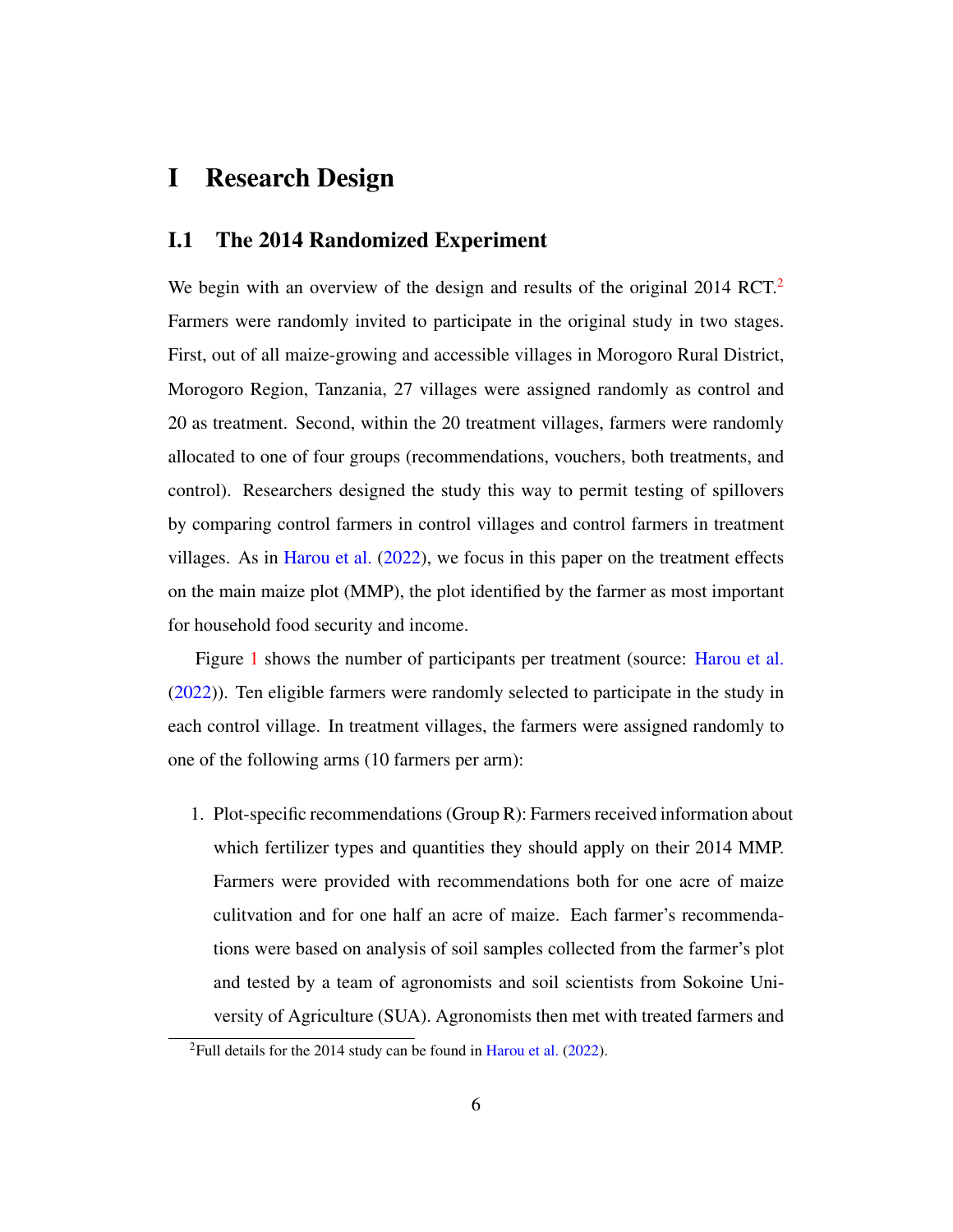presented them with a card explaining their soils' deficiencies and what fertilizers were recommended for their MMP.

- 2. Vouchers (Group V): Farmers in this group were given a voucher valued at 80,000 TZ Shillings (about 40 USD at the time of the study) that they could redeem to purchase any fertilizer they wanted from a specific agro-input dealer. The voucher was sufficient to cover most fertilizer recommendations for a 0.5-acre plot.
- 3. Plot-specific recommendations and vouchers (Group V+R): This group received both a voucher and recommendations as described above (treatments V and R).
- 4. Control farmers (Group C): Control farmers received neither recommendations nor vouchers in 2016. This group consisted of control farmers in treatment villages only since we exclude control villages, as detailed in section [I.4.](#page-8-0)

Farmers in the voucher and control groups received plot-specific fertilizer recommendations after the completion of the experiment and the collection of the 2016 first endline data. Thus, all farmers had received plot-specific fertilizer recommendations by the time we collected data in 2019.

### I.2 Data Collection

In 2019, we resurveyed the group of 1,050 households who participated in the original 2014-2016 RCT. The questionnaires included modules on maize yields, mineral fertilizer use, questions about farmers' retention of the fertilizer recommendations, characteristics of each year's MMP, assets, credit, and land tenure. To remind farmers of the 2014 MMP from which soil samples were taken, we showed them a map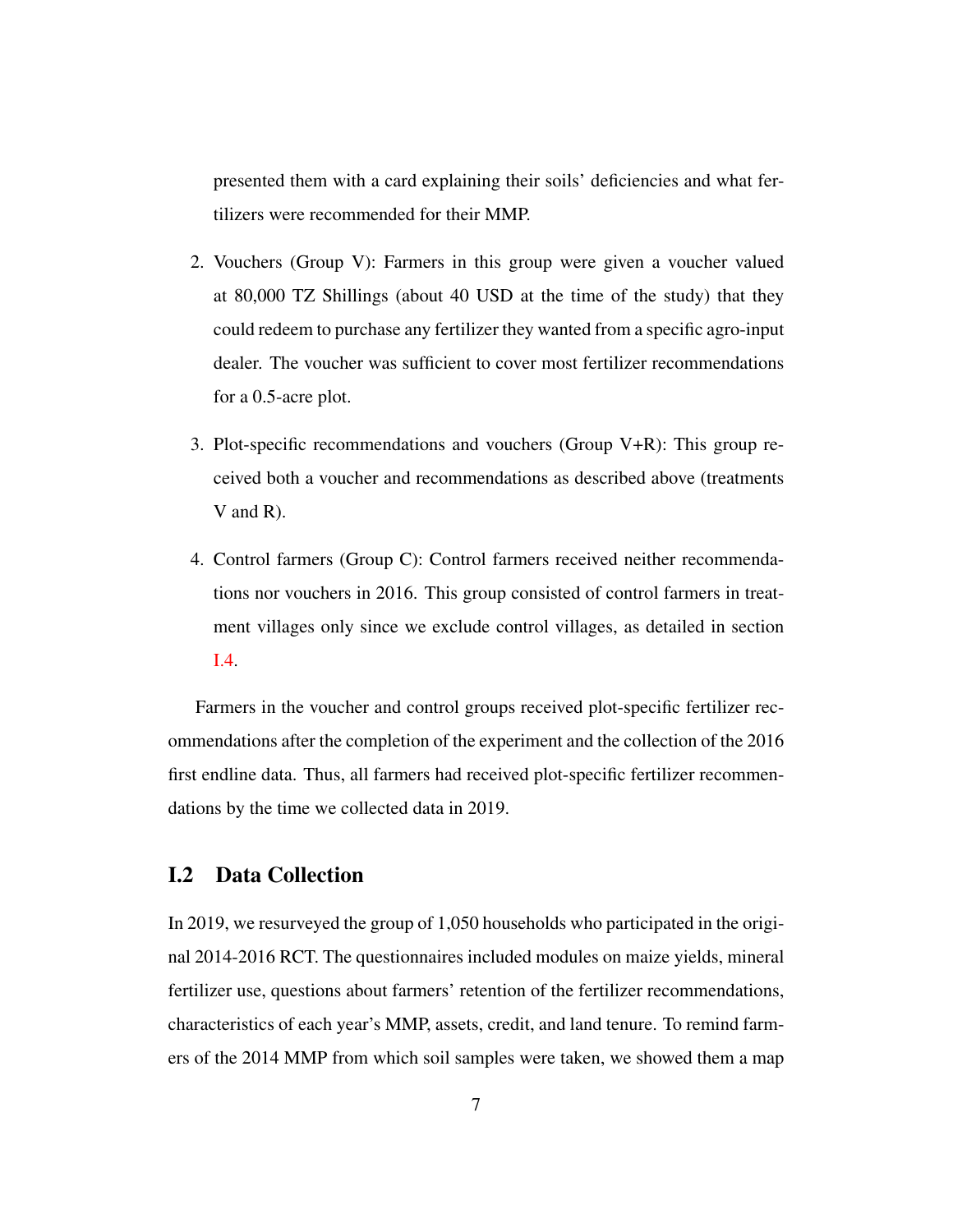of their plots and their house location drawn by enumerators in 2014. We also reminded the farmers how they had referred to that plot in 2014. Because the original project was highly respected by extension agents and farmers for its impact and from SUA's reputation, we had good success reaching and interviewing the same farmers from the original study. We were able to visit 920 households out of the 1,050 who participated in the original study by [Harou et al.](#page-22-1) [\(2022\)](#page-22-1), resulting in an overall high tracking rate of around 88% since baseline in 2014 – or 93.5% compared to the 984 farmers surveyed in 2016 – despite a lack of communication with respondents since the initial study was concluded in 2016.

In 2019, we also collected GPS polygons of farmers' 2014 MMP, 2016 MMP and 2019 MMP. Farmers were asked during the survey in 2019 if they cultivated the same plot in 2014 (2016) as their 2019 MMP. If not, the enumerator asked to visit the 2014 (2016) MMP to collect the new GPS coordinates. In addition to collecting GPS coordinates, the enumerators administered a short questionnaire, including details about plot intercropping, whether the plot included any large objects such as buildings or trees inside its perimeter, and the clarity of the plot's boundaries.

### I.3 Outcome Variables

Our main outcomes of interest in this study are fertilizer adoption and maize yields. We measure fertilizer adoption at the extensive margin using a binary variable that takes the value one if the farmer applied any mineral fertilizer and zero otherwise. At the intensive margin, we measure adoption as the quantity of fertilizer applied per acre of maize planted. The acreage we use is either self-reported in the socioeconomic survey or measured using handheld GPS devices, as specified further below.

We measure yields in three different ways. First, we simply use self-reported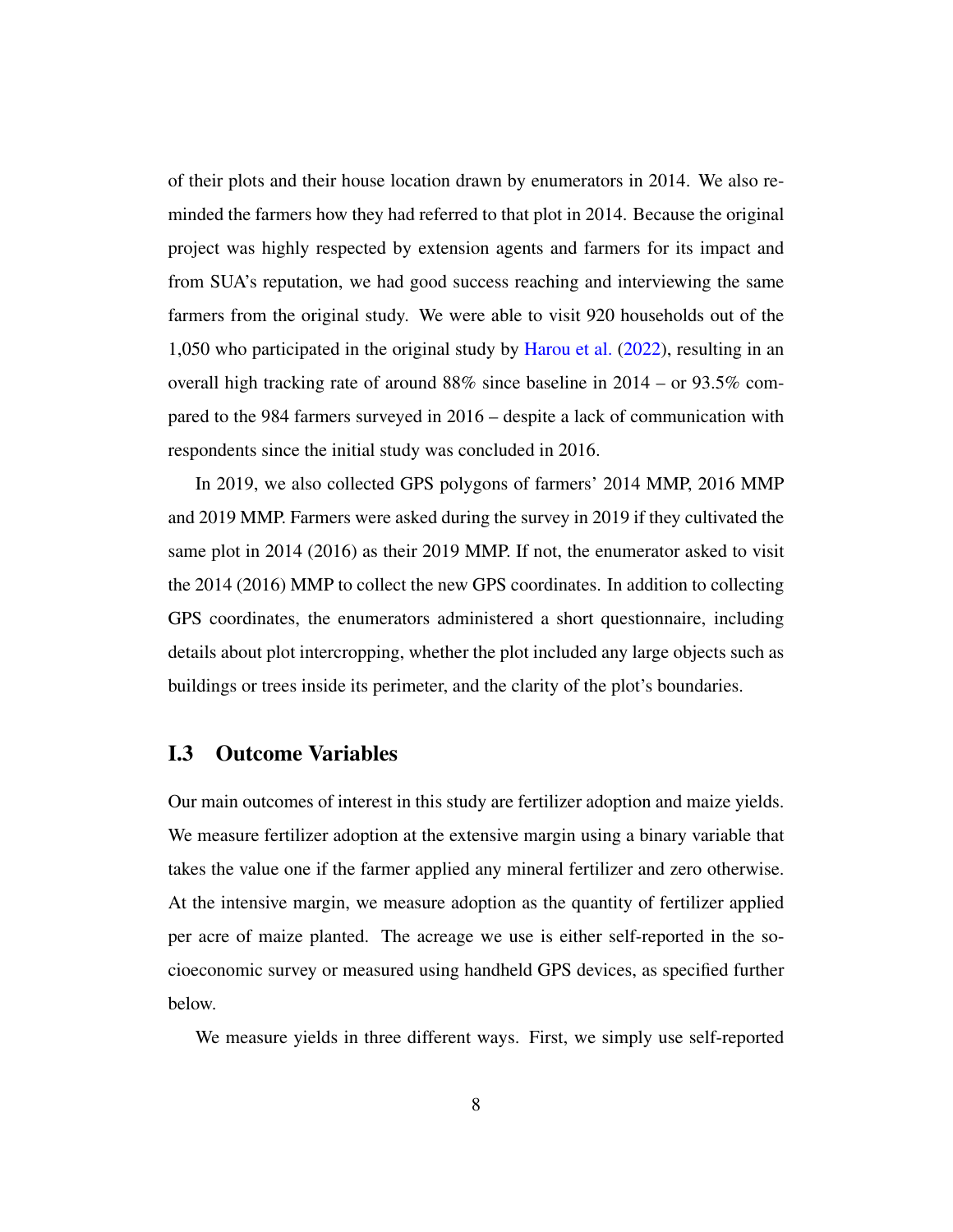output in kilograms divided by self-reported planted area in acres. Second, we use analysis of satellite imagery to estimate productivity. Each plot is mapped using a GPS device. Then, for each plot polygon, we extract for each available image during the growing season the average pixel values within the polygon for the visible and near-infrared (NIR) bands of Sentinel-2 satellite measurements, which have 10m spatial resolution. From these we compute for each date the Green Chlorophyll Vegetation Index (GCVI), which is defined as:

$$
GCVI = (NIR/Green) - 1 \tag{1}
$$

From the time series of GCVI values for each field, we fit a recursive harmonic regression to make the data more robust to missing observations during the peak of the growing season. Then, using the 10th iteration of the harmonic curve we extract the maximum GCVI value over the growing season, which has been shown to cor-relate well with crop yields in the region [\(Jin et al.,](#page-22-7) [2019\)](#page-22-7). Our third productivity measure uses self-reported output divided by GPS-measured planted area, which we refer to as GPS-corrected yields.

### <span id="page-8-0"></span>I.4 Balance

Table [1](#page-29-0) displays sample size and retention rates by treatment group and year. To test for baseline differences between the treatment and control groups on outcome variables of interest and on control variables, we regress baseline outcome and control variables on treatment indicators using ordinary least squares (OLS) with village fixed effects (FE) according to the following specification:

$$
b_{iv} = \alpha_0 + \sum_{k=1}^{3} \theta_k T R E A T_i^k + d_v + \varepsilon_{iv}
$$
 (2)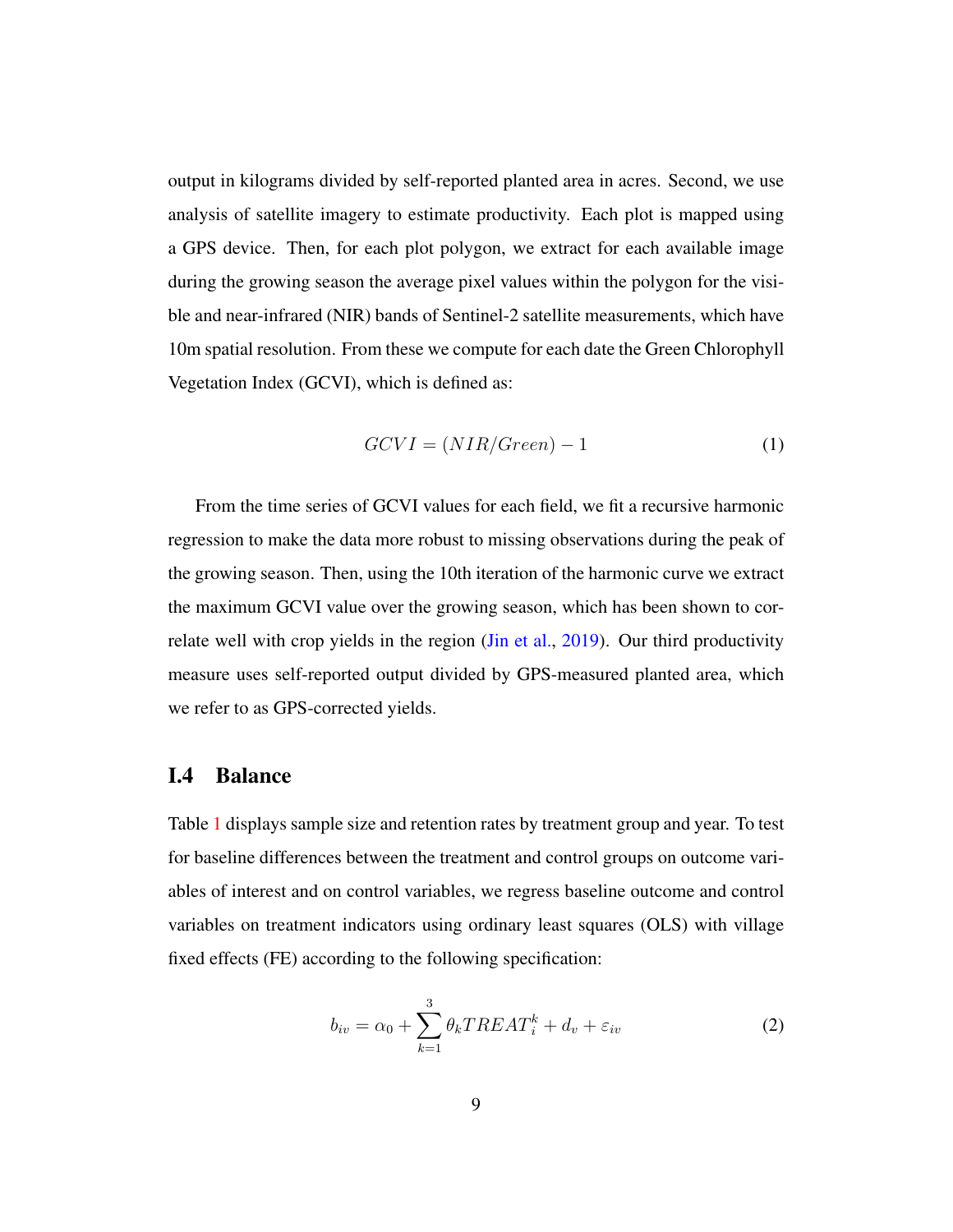where  $b_{iv}$  is a baseline variable for farmer i in village v,  $\alpha_0$  is a constant,  $TREAT_i^k$ is a binary variable that takes the value one for each farmer  $i$  assigned to one of the k treatment arms (V, R and V+R) and zero otherwise,  $d<sub>v</sub>$  is village FE to control for the initial village sampling, and  $\varepsilon_{iv}$  is the associated idiosyncratic error term. The omitted category is the control group (either pooled from control and treatment villages or from treatment villages only), and standard errors are clustered at the village-level.

Table [2](#page-30-0) presents balance tests for the sample excluding control villages, which is our preferred specification, and restricting to the sample for which we have both satellite and self-reported yields (as detailed in section [II\)](#page-10-0). Most covariates are fairly balanced except for the livestock ownership indicator, which is imbalanced between all treatments and the control group. Out of all 126 comparisons, 11 are significant at a level less than 10%, representing 8.7% of all comparisons, which is close to what would be expected by chance.

We exclude control villages from all regressions because there are significant differences between means of outcome variables in control villages compared to other groups, see Table  $A1$ . This point is discussed in [Harou et al.](#page-22-1) [\(2022\)](#page-22-1). We conduct robustness checks that include control villages.

### I.5 Attrition

From the 1,050 farmers who participated in the study at baseline in 2014, we were able to revisit 920 farmers in 2019, resulting in an attrition rate of 12.4% (or 13% excluding control villages), which is relatively low given that five (three) years had passed since the baseline (endline) data collection in [Harou et al.](#page-22-1) [\(2022\)](#page-22-1). The main reasons for not being able to locate farmers were migration (38.8%) and death (15.5%) (retention rates by treatment and control groups are displayed in Table [1\)](#page-29-0).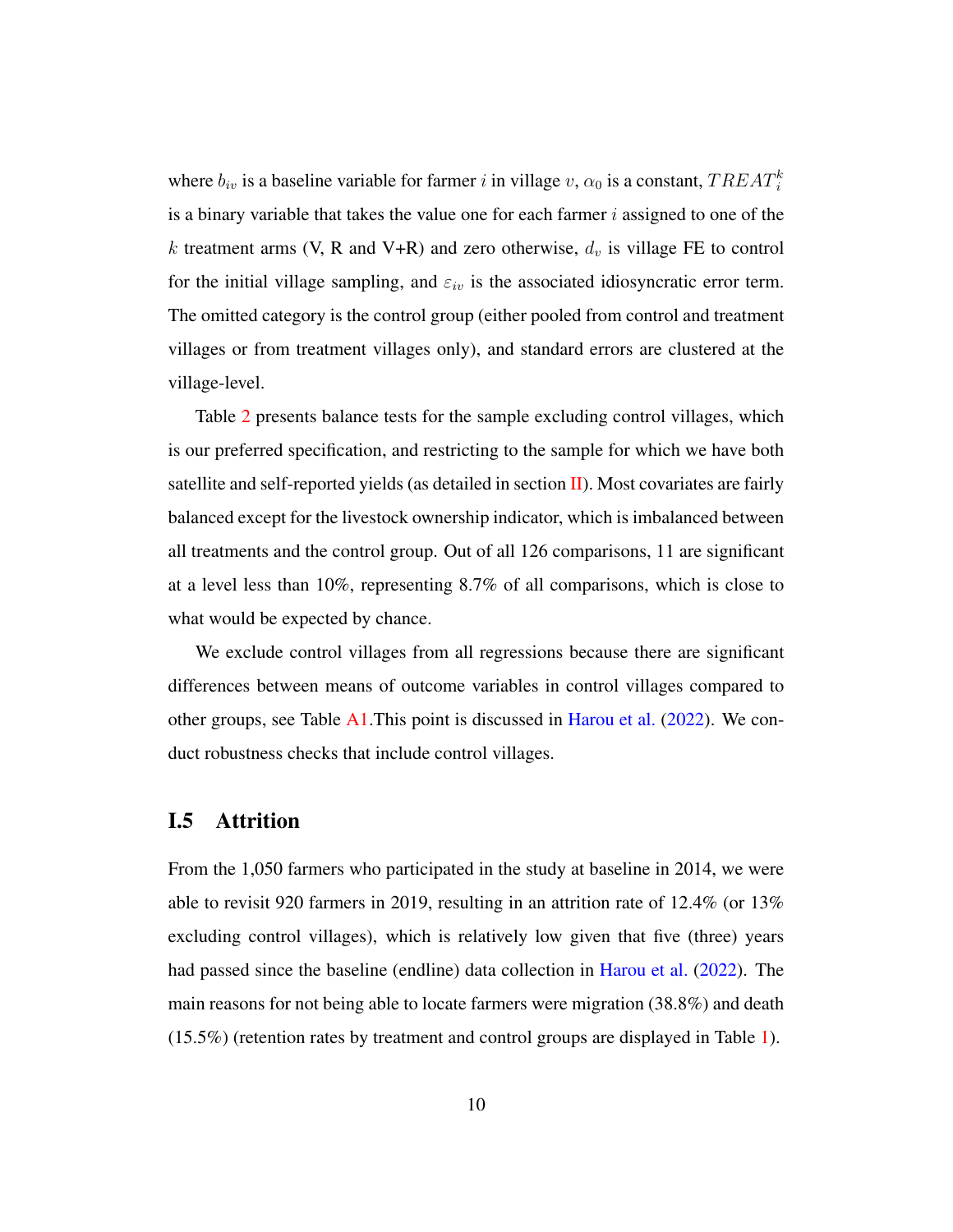To test whether attrition may have differentially impacted the treatment groups thereby introducing bias, we first regress treatment on whether households attrited, shown in Table  $A2$  in the Appendix. Attrition is unlikely to bias our estimates since the probability of attrition does not differ significantly between all treatments and the control group. Second, we look at retention, defined as having a retained, nonmissing observation in the sample, regardless of the reason why the observation is missing. Given that fewer farmers cultivated their 2014 MMP in 2016 and 2019, and because GPS polygons were only collected in 2019, it is possible to have nonclassical attrition if polygons were more likely to be collected on cultivated plots. We find that the treatments do not predict retention in the panel when we define it as having a missing value, regardless of the reason, as shown in Table [A3.](#page-38-1) Only one point estimate – for the voucher group in  $2016 -$  is significant but at the  $10\%$ level. Third, we follow [Ghanem et al.](#page-21-4) [\(2021\)](#page-21-4) to assess internal validity following two different assumptions: random assignment conditional on attrition, and independence between unobservables that affect attrition and our outcomes. We still find no significant difference between any treatment and the control group (Table [A4\)](#page-39-0). Because attrition is balanced, we do not adjust for it.

## <span id="page-10-0"></span>II Estimation

In Table [3,](#page-30-1) we present descriptives regarding which plot farmers cultivated with maize and how cultivation of the soil-tested plot changed over time. The number of farmers who cultivated their 2014 MMP (from which soil samples were taken in 2014) over 2016-2019 decreased from 822 in 2016 to 416 in 2019. Interestingly, more farmers switched to cultivate new main maize plots, with an increase from 81 in 2016 to 369 in 2019 (Table [3\)](#page-30-1). Since these new cultivated plots were not a part of the original experiment, we do not study the 2016 MMP and 2019 MMP due to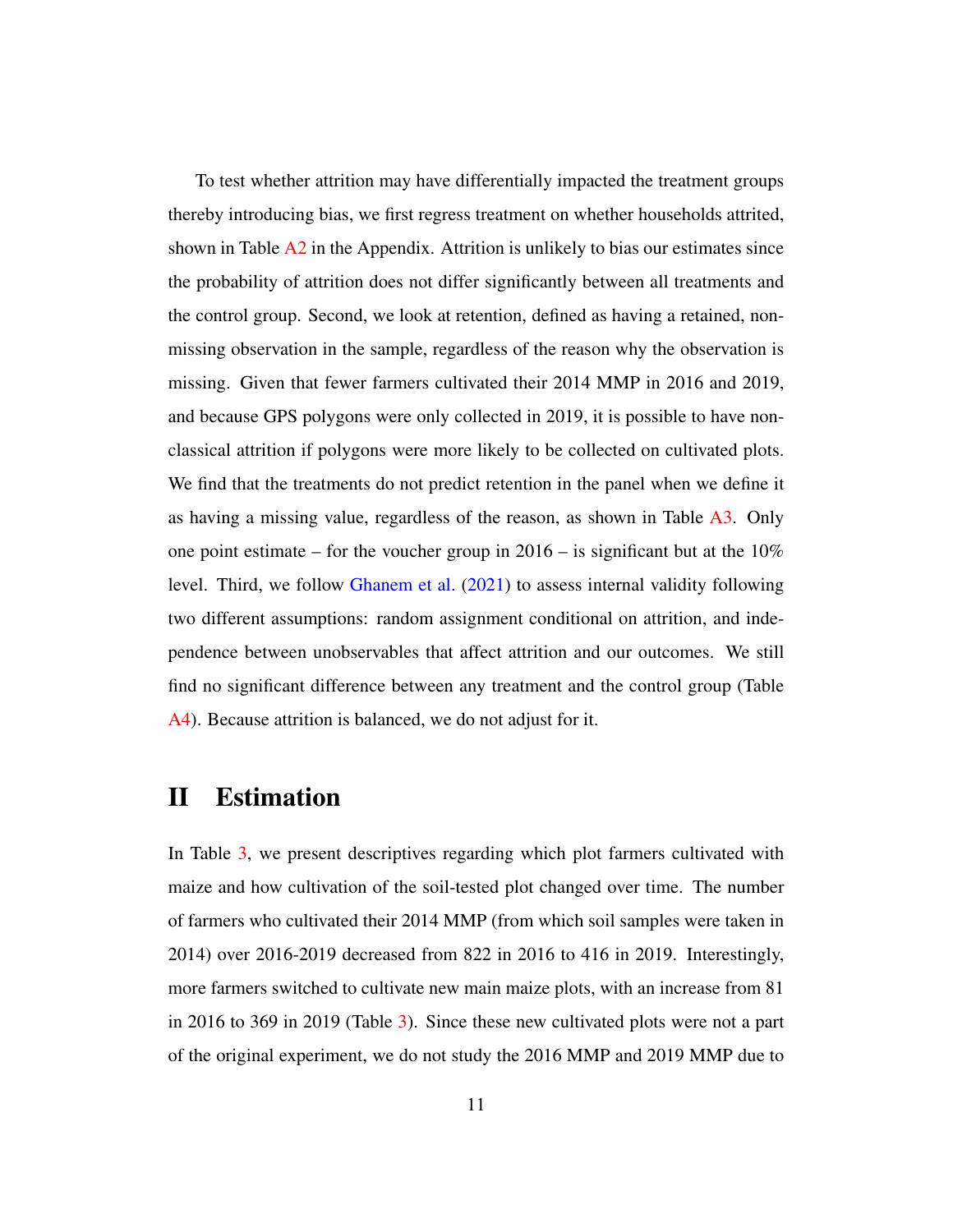potential selection bias and instead focus on the tested 2014 MMP.

We are interested in measuring the effects of the voucher, recommendations, and voucher plus recommendations treatments on fertilizer adoption and maize productivity over 2016-2019. We estimate the average treatment effects using analysis of covariance (ANCOVA) with village fixed effects (FE):

<span id="page-11-0"></span>
$$
Y_{iv} = \alpha_1 + \varphi Y_{i2014} + \sum_{k=1}^{3} \gamma_k TREAT_i^k + d_v + e_{iv}
$$
 (3)

where  $Y_{iv}$  is either fertilizer use for farmer i in village v measured as a binary variable or in kg/acre, or yields measured in kg/acre or as a z-score,  $\alpha_1$  is a constant,  $Y_{i2014}$  is the outcome variable measured at baseline,  $TREAT_i^k$  are dummy variables for the three treatment arms, V, R, and V+R, the  $d_v$ 's are village FE to control for the initial village sampling, and  $e_{iv}$  is the associated idiosyncratic error term that varies across individuals and between villages. The main coefficients of interest are  $\gamma_k$ , which are the ANCOVA estimator for treatment k (V, R or V+R). We estimate equation [\(3\)](#page-11-0) in 2016 only and in 2019 only. We cluster standard errors at the village level to account for potential within-village correlation.

We also estimate the treatment impact using satellite images of farmers' MMPs following the procedure outlined in [Lobell et al.](#page-22-5) [\(2020\)](#page-22-5). Because reliable satellite images are only available starting in 2016, we are unable to predict yields via satellite at baseline. We therefore have to rely on OLS to estimate the treatment impact on satellite-derived productivity measures instead of using ANCOVA. We estimate the following OLS specification using post-intervention data only:

$$
Y_{iv} = \alpha_2 + \sum_{k=1}^{3} \beta_k T R E A T_i^k + d_v + u_{iv}
$$
 (4)

where  $Y_{iv}$  is yields of farmer i in village v in 2016 or 2019, transformed by subtract-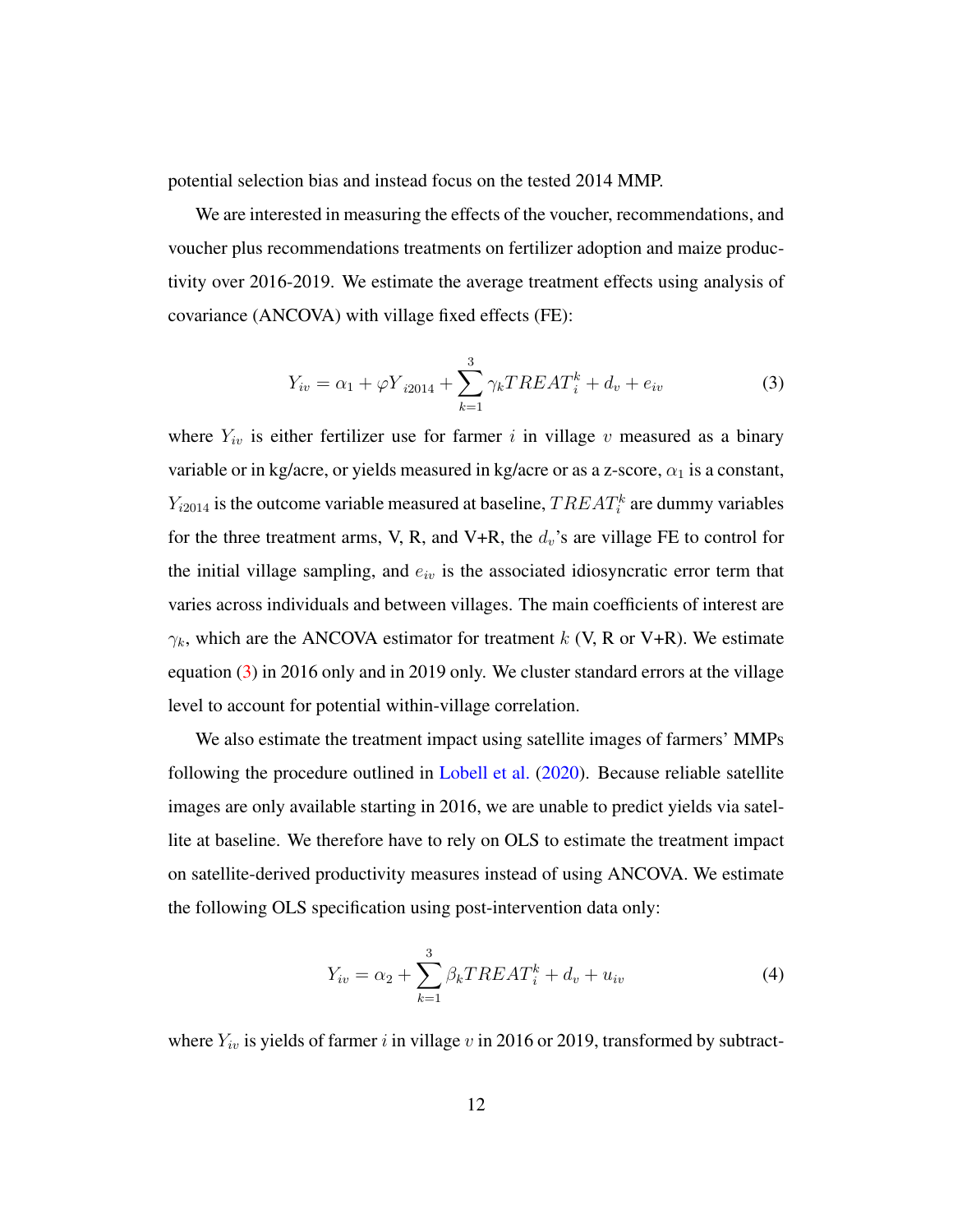ing the control group's mean from each observation and then dividing the result by the control group's standard deviation so that it is possible to compare self-reported and satellite yields using z-scores,  $\alpha_2$  is a constant, and  $u_{iv}$  is the idiosyncratic error term. The remaining variables are the same as defined in equation  $(3)$ . We restrict the sample to plots that have both satellite-based and self-reported yields in order to compare results. Furthermore, because satellite-based yield measures in intercropped fields are a combined measure of productivity on all crops, and thus are less directly comparable to self-reported yields of a single crop (maize), we include an indicator variable that equals one if a plot is pure-stand and zero if it is intercropped. We also include an indicator variable for the existence of buildings or large trees or a banana or coffee plantation inside the perimeter of the plot, as these might affect satellite-derived yield estimates. From the 782 original surveys, we are left with 491 and 294 observations for the 2014 MMP in 2016 and 2019, respectively, for which we have both satellite and self-reported yields.

### <span id="page-12-0"></span>III Results

#### III.1 Technology Adoption

We find that fertilizer application does not differ between any of the groups in 2019, as shown in Table [4.](#page-31-0) Therefore, the combined information and voucher intervention conducted in 2014 does not confer long-term benefits on farmers in the V+R group relative to farmers in the other groups. Such benefits could occur for example if the one-time voucher and the increased yields allowed farmers to earn extra profits, which could then be invested in subsequent seasons in continuing to increase fertilizer application and thereby productivity and profits. We do confirm that fertilizer application increased in the V+R and V groups in 2016, as shown previously in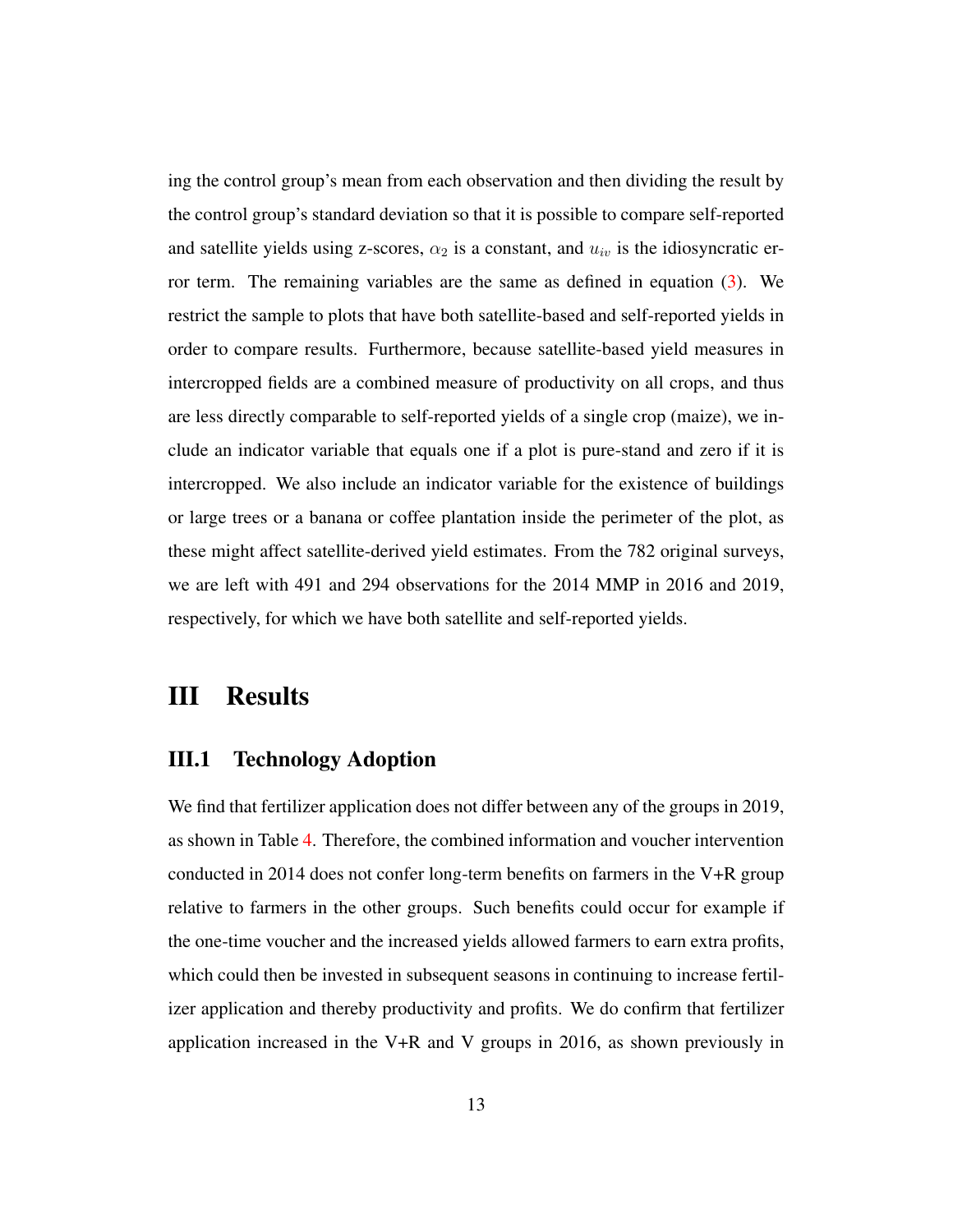Table [4.](#page-31-0)

We also find that the use of fertilizer has declined back to 2014 baseline levels, as shown in Table [4.](#page-31-0) Thus fertilizer use among R and control groups has not increased in response to plot-specific fertilizer recommendations provided in 2016. Rather the fertilizer use among V+R and V groups has declined to baseline levels. Therefore, the farmers have not sustained the 2016 gains.

#### <span id="page-13-0"></span>III.2 Agricultural Productivity

#### III.2.1 Medium-term effects of information on yields using self-reported data

We find that farmers in 2019 do not maintain the yield gains they experienced from the intervention in 2016, shown in Table [5,](#page-32-0) column 3. This is not surprising given fertilizer levels in 2019 returned to baseline levels (Table [4\)](#page-31-0). This result holds when controlling for pure-stand plots and plantations (Table [5,](#page-32-0) column 7), for reasons explained earlier in section [II.](#page-10-0) We corroborate the findings of [Harou et al.](#page-22-1)  $(2022)$ that yields in 2016 increased for the V+R treatment (Table [5,](#page-32-0) columns 1 and 5), even when restricting our sample to plots that have both satellite-based and self-reported yields, as explained in section  $II$ .

#### III.2.2 Comparing self-reported, GPS-corrected, and satellited-derived yields

On the other hand, satellite-derived yield estimates indicate no significant treatment effect in 2019 or 2016 (Table [5,](#page-32-0) columns 2 and 4). However, we note that when controls are included (columns 6 and 8), the 2016 treatment impact on self-reported and satellite yields have 95 percent confidence intervals of (0.11, 0.53) and (-0.11, 0.23) standard deviation units, respectively, suggesting that the upper bound of the satellite estimates lies within the 95 percent confidence interval of the self-reported results.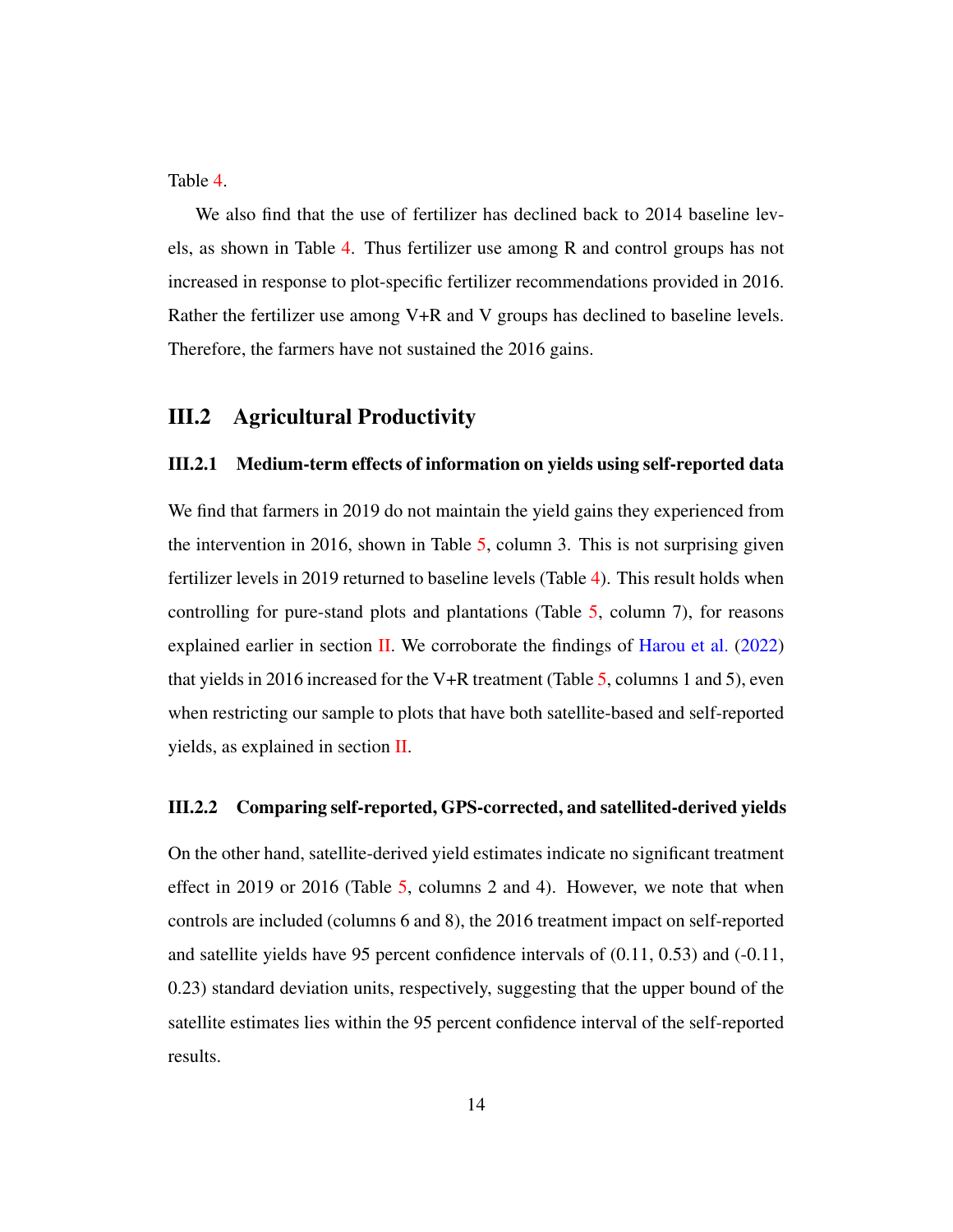Self-reported yields measured in kg/acre can suffer from two distinct sources of measurement error: misreporting total yields and/or misreporting plot size. Cropcuts are typically seen as the gold standard of estimating yields, while GPS mea-sures are considered the most objective measure of plot size [\(Abay et al.,](#page-20-3) [2019;](#page-20-3) [Carletto et al.,](#page-20-4)  $2013$  $2013$ ,  $2015$ )<sup>3</sup> Due to budgetary constraints, we were not able to collect crop cuts in any of the years, but, as previously described, we did collect GPS coordinates of plots in 2019. Hence, we can examine whether misreporting of GPS plot size plays a role in our results. Figure [2](#page-25-0) shows the correlation between selfreported and GPS areas by treatment and year. The self-reported and GPS areas are closest to each other in 2019, the year in which the GPS polygons were collected, almost consistently across the different treatment groups, except for the V+R group.

When comparing self-reported productivity (kg/acre) measures using respondentreported and GPS plot size (Table  $6$ ), we again find no sustained V+R effect in 2019 (column  $4)^4$  $4)^4$ . Furthermore, in 2016, the self-reported yields per GPS plot size are no longer statistically significant (column 2), unlike the significant treatment impact in 2016 of around 100 kg/acre (25% of the control groups' average at baseline) (column 1). However, we remind the reader that the perimeters of the 2016 plots were reported in 2019, and so may suffer from recall bias.

#### III.3 Robustness of Results

We test the robustness of our results in two ways. First, since all farmers were given the recommendations after 2016, having received the voucher in 2016 distinguishes the treatment groups in 2019. We therefore test the robustness of our results by pooling the recommendations and control groups together, and the voucher and the

<span id="page-14-0"></span><sup>&</sup>lt;sup>3</sup>While GPS measures are considered more precise and objective measures, they nonetheless contain their own shortcomings (see [Cohen](#page-21-5) [\(2019\)](#page-21-5)).

<span id="page-14-1"></span><sup>&</sup>lt;sup>4</sup>We use the ANCOVA estimator employed in equation [\(3\)](#page-11-0), but again restrict the sample to plots that have both GPS-based and self-reported areas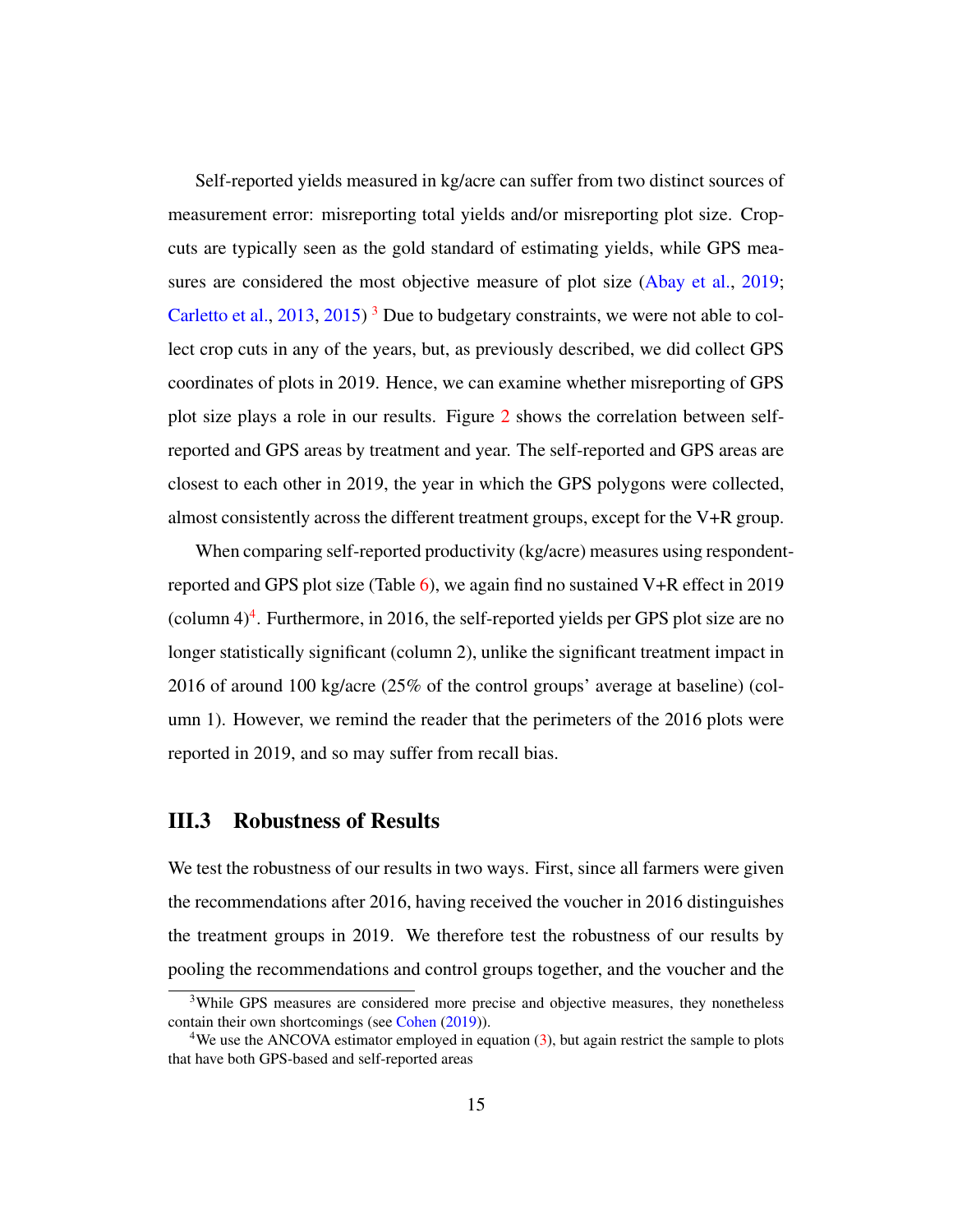voucher plus recommendations groups together. We find that farmers in the pooled V and V+R group apply more fertilizer in 2016 (Table  $\overline{A5}$  $\overline{A5}$  $\overline{A5}$  in the Appendix), but no longer in 2019, corroborating our findings above. Likewise, the treatment impact using satellite estimates in both 2016 and 2019 remains insignificant when we pool the voucher and voucher plus recommendations groups (Table  $A6$ ). The pooled V and V+R groups have a statistically significant effect on self-reported yields in 2019, however, suggesting that vouchers may have long-term, minor impacts on self-reported productivity. This is a surprising result given that the same group of households did not apply more fertilizer. Finally, using GPS-corrected productivity measures, our results stay insignificant in both 2016 and 2019 as in the unpooled analysis presented above (Table [A7\)](#page-42-0).

As a second robustness check, we include households in control villages and focus on cross-village estimates to examine if baseline imbalances may be driving some of the results. As Tables [A8,](#page-43-0) [A9](#page-44-0), and [A10](#page-45-0) show, our results are robust as all results are qualitatively similar.

### <span id="page-15-0"></span>IV Heterogeneity

As seen in section [III.2,](#page-13-0) self-reports indicate a significant treatment impact on productivity in 2016 but no longer in 2019, while remote sensing and GPS-corrected measures show no effect in either year. In this section, we examine whether our findings are driven by certain sub-groups.<sup>[5](#page-15-1)</sup>

<span id="page-15-1"></span> $5$ Tables [A11](#page-46-0) and [A12](#page-47-0) in the Appendix show treatment impacts on organic inputs and labor. Households in the V+R group were not more likely to use complementary inputs in 2016 (organic fertilizer and manure) in Table [A11](#page-46-0) and labor in Table [A12\)](#page-47-0).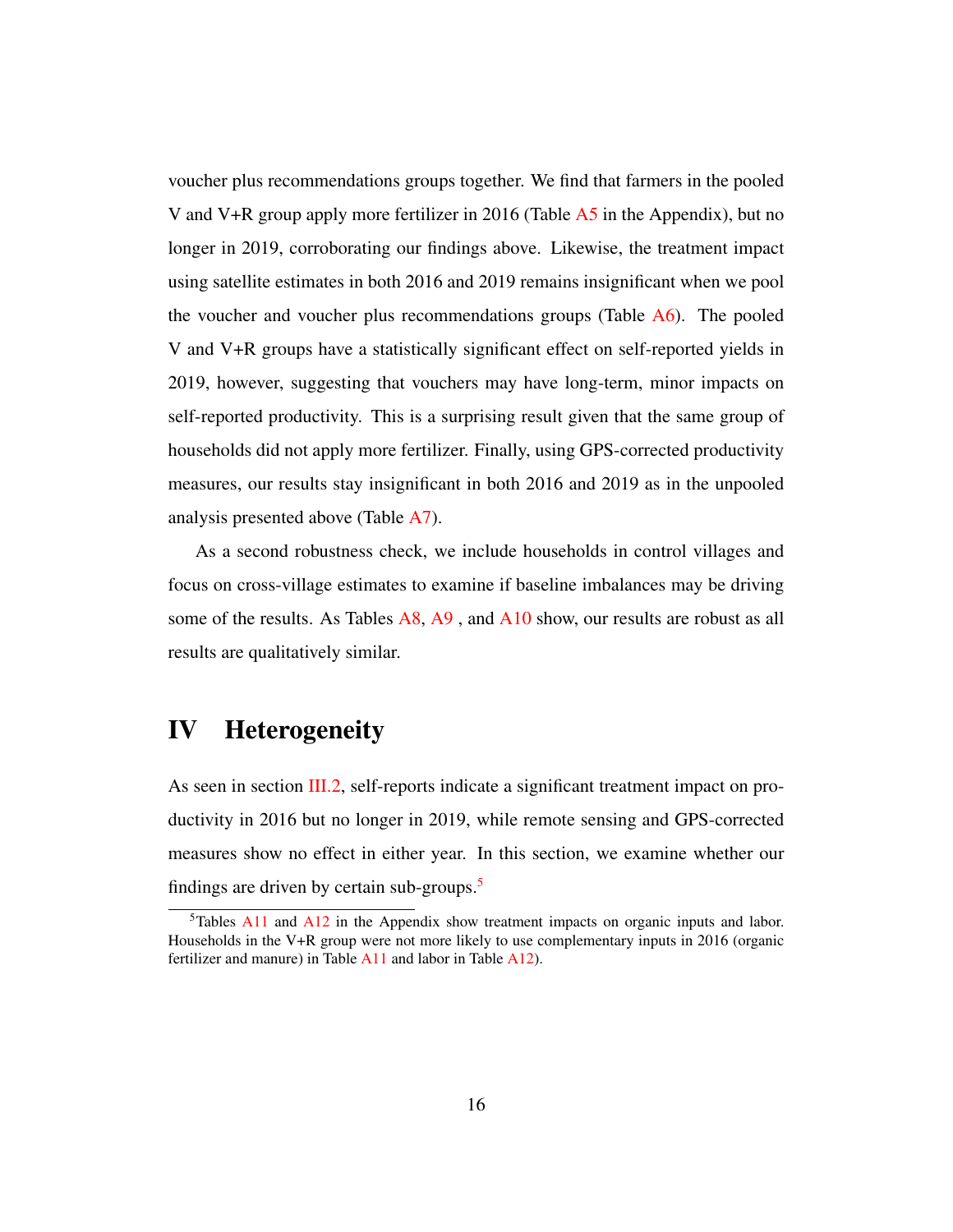### IV.1 Productivity

If modern agricultural technologies are risky and susceptible to price sensitivity, then returns to adoption would be divergent among different types of farmers [\(Cole](#page-21-6) [et al.,](#page-21-6) [2013;](#page-21-6) [Karlan et al.,](#page-22-3) [2014;](#page-22-3) [Cai et al.,](#page-20-6) [2015\)](#page-20-6). Thus, it may be rational for some farmers in our study not to invest in this new technology, especially that only one percent of them applied fertilizer at baseline. We examine the treatment effect on yields in 2016 and 2019 by quantile using a recentered influence function following [Firpo et al.](#page-21-7) [\(2009\)](#page-21-7):

$$
RIF(Y; q_{\tau}, F_Y) = q_{\tau} + IF(Y; q_{\tau}) = q_{\tau} + \frac{\tau - \Gamma\{Y \le q_{\tau}\}}{f_Y(q_{\tau})}
$$
(5)

where  $IF(Y; q_{\tau})$  is the influence function of the quantile specified  $q_{\tau}$ ,  $\Gamma\{Y \leq q_{\tau}\}\$ is an indicator that equals unity if productivity is less than or equal to  $q<sub>\tau</sub>$  and zero otherwise, and  $f_Y(q_\tau)$  is the density of the unconditional distribution of productivity evaluated at  $q_{\tau}$ . Then, we regress RIF on the treatments using OLS. The V+R results are displayed in figures [3](#page-26-0) and [4](#page-27-0) that replicate columns (1) and (2) in Tables [5](#page-32-0) and [6,](#page-33-0) respectively, and display point estimates at various deciles along with their 95% confidence intervals.<sup>[6](#page-16-0)</sup>

Figure [3](#page-26-0) shows that for the V+R treatment, self-reported impacts are concentrated among the top 20% of the distribution, and a similar pattern is observed in Figure [4.](#page-27-0) However, quantile treatment impacts on satellite-based productivity (Figure [3,](#page-26-0) part b) and GPS-corrected productivity (Figure [4,](#page-27-0) part b) are insignificant. These findings suggest that the V+R treatment impact on self-reported yields is driven by few highly productive farmers who may be able to bear the risks associated with fertilizer adoption.[7](#page-16-1)

<span id="page-16-0"></span><sup>&</sup>lt;sup>6</sup>Note that the sample size is the same as the ATE impacts – namely,  $N = 491$  in Figure [3](#page-26-0) and  $N = 431$  in Figure [4.](#page-27-0)

<span id="page-16-1"></span> $7$ Using data from the Living Standards Measurement Surveys–Integrated Surveys of Agriculture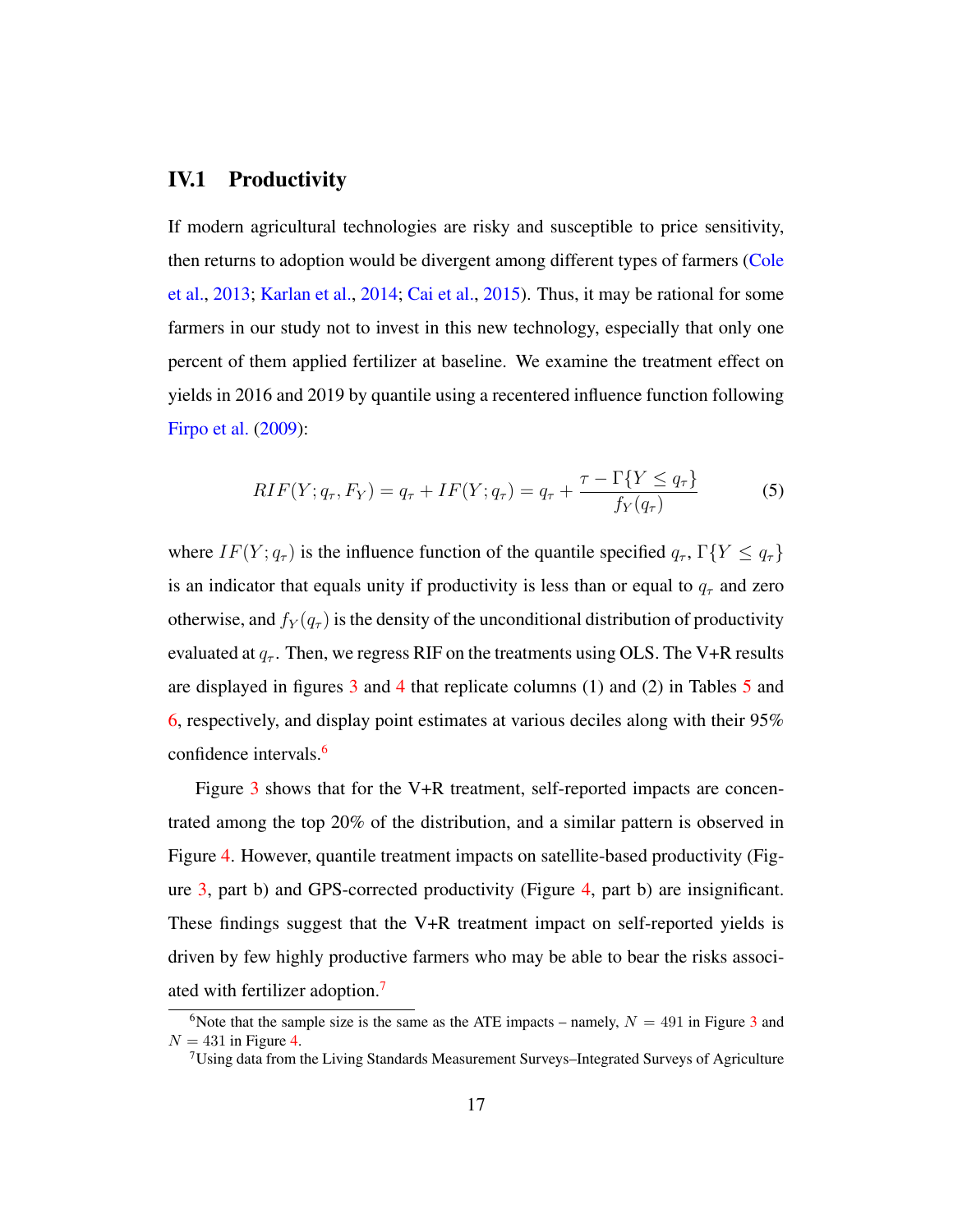### IV.2 Soil Fertility

Farmers may be aware of their soil deficiencies and decide rationally not to invest in fertilizer if they perceive the returns to be low. Hence, we examine treatment impacts by underlying soil quality by estimating the following equation:<sup>[8](#page-17-0)</sup>

$$
Y_{iv} = \beta_0 + \sum_{k=1}^{3} \theta_k TREAT_i^k + \gamma RichSoil_i + \sum_{k=1}^{3} \gamma_k TREAT_i^k \times RichSoil_i + d_v + \epsilon_{iv}
$$
\n(6)

where  $RichSoil<sub>i</sub>$  an indicator variable that equals unity if a household has pretreatment fertile soils with optimal salinity (slightly or very saline), and zero for soils that have low, medium, or severe salinity,  $\beta_0$  is a constant term, and  $\epsilon_{iv}$  is the idiosyncratic error term. All other variables and parameters are the same as those in equation  $(3)$ .

We find increased adoption among V+R farmers with good soils: farmers in the V+R group who cultivate poor soils applied  $17-22$  kg/acre more than the control group compared to those who have rich soils who applied 33-35 kg/acre more fertilzer than the control group, both statistically significant at the 1% level (Table [7\)](#page-34-0).

Table [8](#page-35-0) shows that higher self-reported yields are observed for households with rich soil quality with an estimate of 0.71 standard deviation units (column 1 in Panel B), which is higher than the 0.44 homogeneous impact in Table [5.](#page-32-0) Moreover, this impact seems to be persistent in the longer-term in 2019 as seen in column 4, with a point estimate of 0.43. On the other hand, satellite-based and GPS-corrected estimates remain insignificant. Our (self-reported) results suggest there are hetero-

<sup>(</sup>LSMS-ISA), [Gollin and Udry](#page-21-8) [\(2021\)](#page-21-8) find a 2,558 percent difference in maize yields between the 5th and 95th percentile in Tanzania, indicating large dispersion across plots. Our results indicate a similar pattern, where the treatment impact is concentrated among the most productive farmers (Figure [3\)](#page-26-0) and those who have good soils (Table [8\)](#page-35-0).

<span id="page-17-0"></span><sup>&</sup>lt;sup>8</sup>We use ANCOVA for adoption since, unlike for satellite yields, we have baseline data.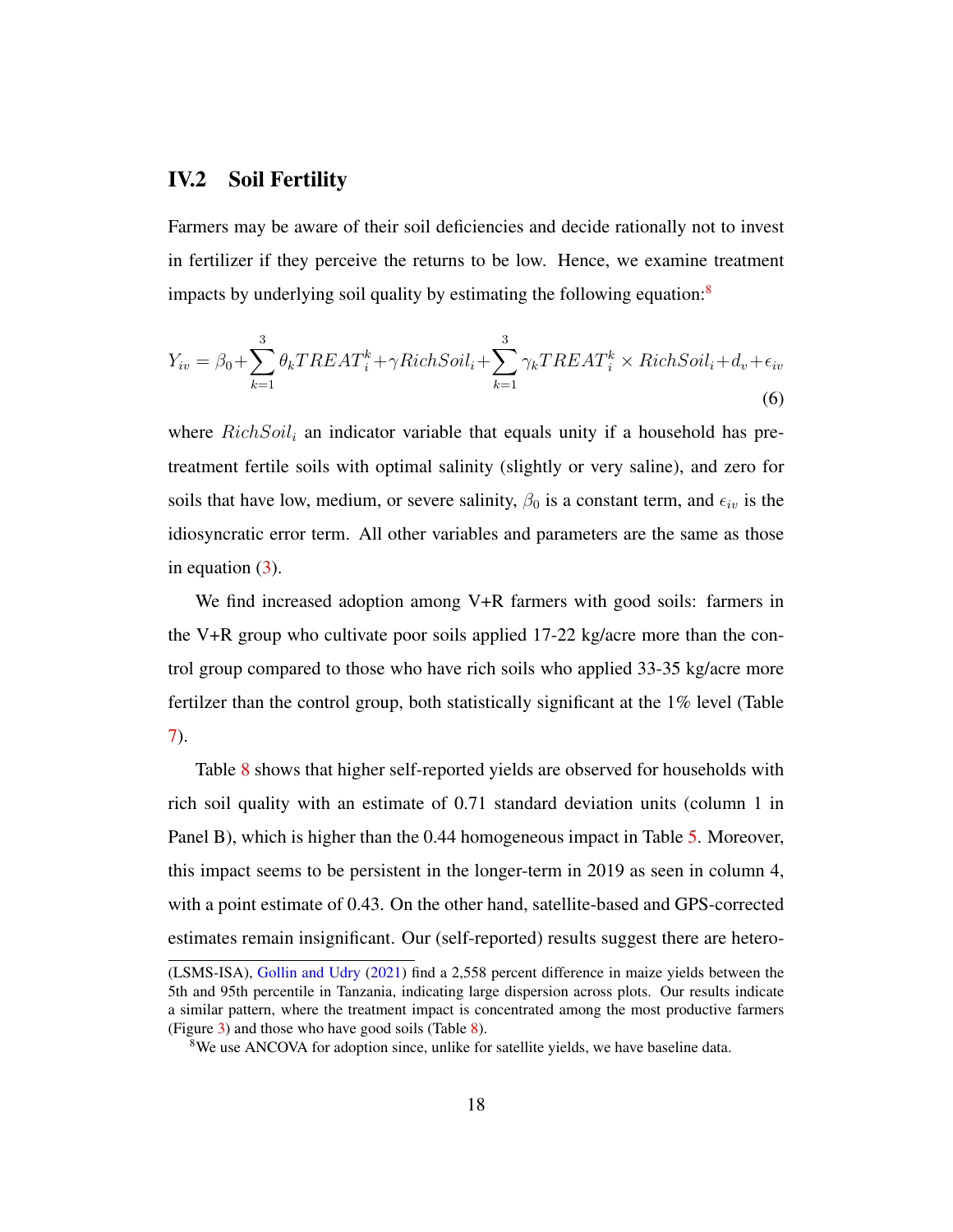geneous returns to fertilizer based on soil health, consistent with previous findings in the literature [\(Marenya and Barrett,](#page-22-2) [2009\)](#page-22-2).

### IV.3 Pure-Stand Plots

Third, we assess the sensitivity of satellite yields to the exclusion of intercropped plots [\(Lobell et al.,](#page-22-5) [2020\)](#page-22-5) and small plots (defined as plots smaller than 1.5-2 acres, see below, using the GPS areas) that may suffer from higher measurement error [\(Cohen,](#page-21-5) [2019\)](#page-21-5). Of the 491 households in the 2016 sample, 387 did not intercrop their maize plots. Out of those 387, 208 have GPS areas of more than 1.5 acres, 183 of more than 1.75 acres, and 156 of more than 2 acres.<sup>[9](#page-18-0)</sup> We display these results in Figure [5](#page-28-0) which shows 95 percent confidence intervals of treatment impacts on the subsample of pure-stand plots, first for all GPS areas (unconditional), and then by restricting the analysis to larger plots.

When the sample is restricted to pure-stand plots with GPS acreage of more than 1.75 acres, the satellite measures indicate a significant treatment impact of 0.25 standard deviation units. Therefore, satellites may be unable to capture yields on smaller, intercropped plots and/or the treatment impact may be concentrated on larger plots.

Overall, our results suggest that there may indeed be a detectable V+R treatment impact among satellite derived yields, but that it is concentrated among larger purestand plots. It is possible that satellite estimates are not able to capture productivity of all plots if this productivity, as proxied by greenness of the leaves, is not high enough for the vegetation index to capture the light reflected.

<span id="page-18-0"></span><sup>&</sup>lt;sup>9</sup>Median GPS area among pure-stand plots is around 1.65 acres in 2016.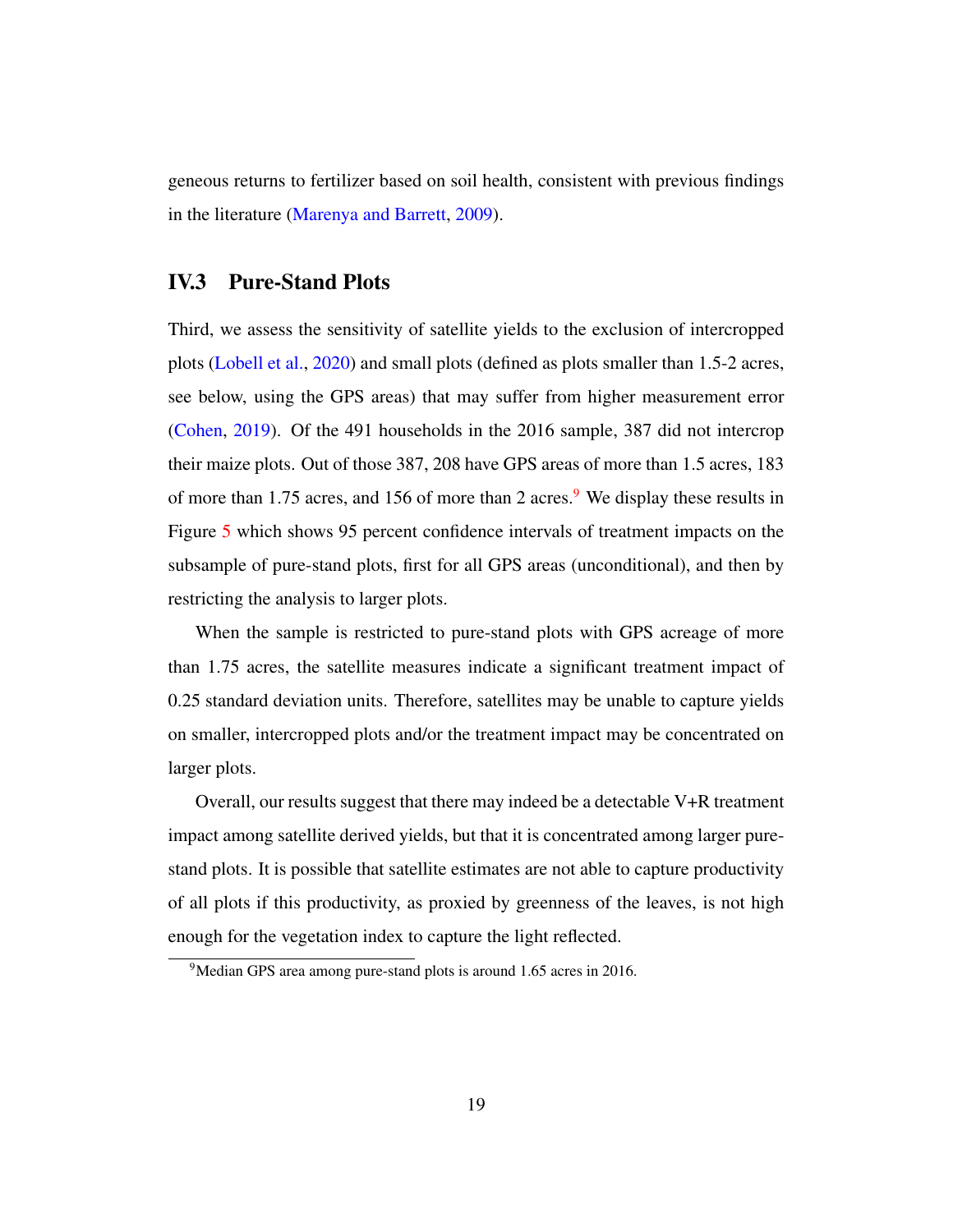## <span id="page-19-0"></span>V Conclusion

We examine the longer-term effects of alleviating credit and information constraints on fertilizer adoption and maize productivity. The results indicate that fertilizer use reverts to baseline as early as one year after the intervention concludes.

The low percentages of farmers who apply fertilizer at baseline and in 2019, 3 years after the intervention, highlight a persistent lack of fertilizer use in rural Tanzania and raise concerns about current programs that find short-term impacts on fertilizer adoption and productivity.Only 1.4% of farmers in our sample applied fertilizer on their 2014 main maize plot in 2019, and 0.8% applied it at baseline in 2014.

Our results suggest that credit constraints, uninsured risk, and/or preferences that result in lack of liquidity at the beginning of the planting season continue to constrain fertilizer use even once information about appropriate fertilizer types and amounts is available. Future research should examine effective ways to relax these constraints over the long run, and how effective approaches depend on changing climate risks.

Finally, future research is needed to better understand the potential for remote sensing to provide more objective measurements of yields and land area. In our study, the discrepancies between farmer reports of yields and satellite based measures, which contradict substantial increases in fertilizer use, confirm questions about reliability of satellite measures over small areas raised in the literature. Future research should examine the reliability of satellite-based yield estimates on individual farm plots.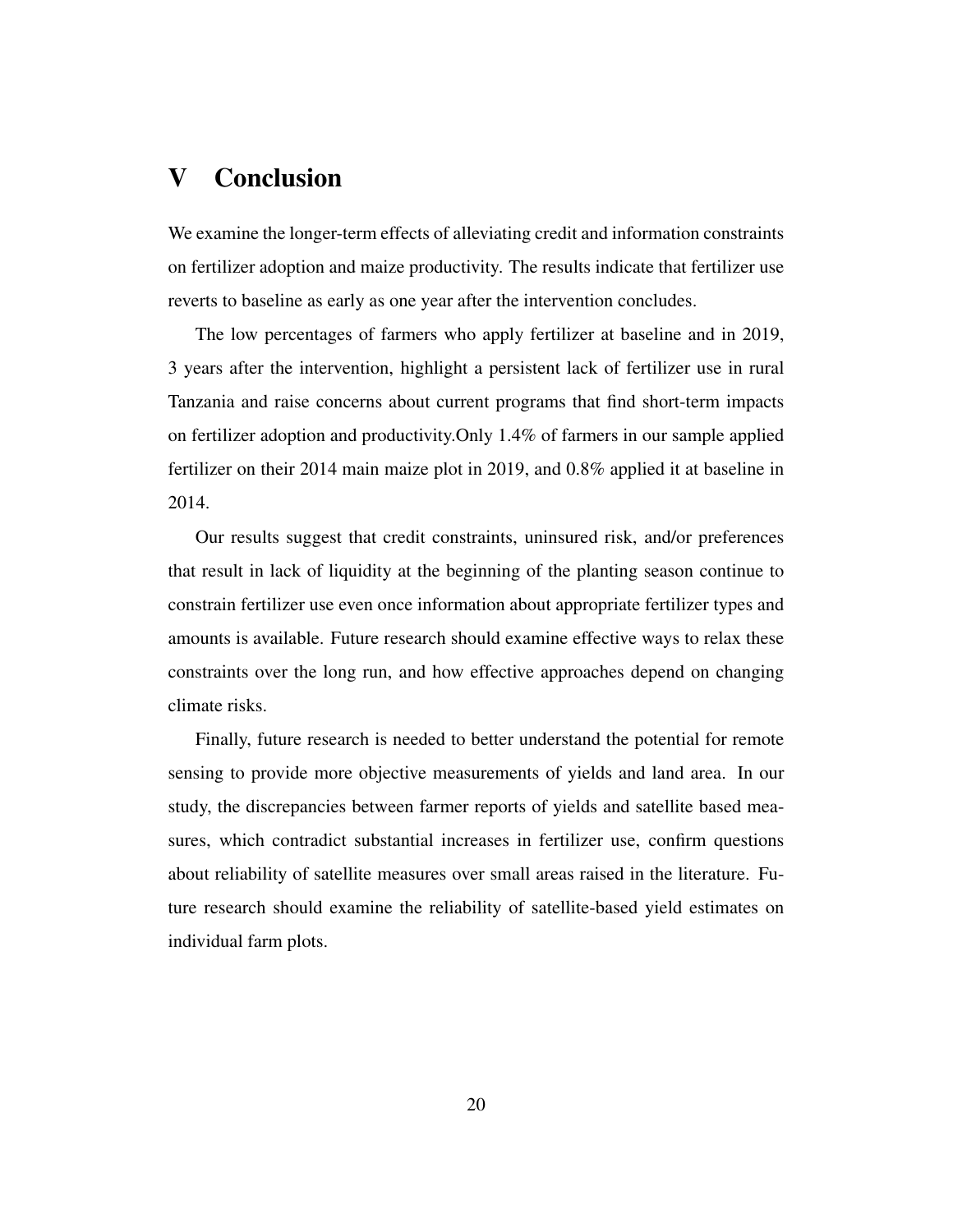## References

- <span id="page-20-3"></span>Abay, K. A., G. T. Abate, C. B. Barrett, and T. Bernard (2019). Correlated nonclassical measurement errors, 'second best' policy inference, and the inverse sizeproductivity relationship in agriculture. *Journal of Development Economics 139*, 171–184.
- <span id="page-20-1"></span>Beaman, L., A. BenYishay, J. Magruder, and A. M. Mobarak (2021). Can network theory-based targeting increase technology adoption? *American Economic Review 111*(6), 1918–43.
- <span id="page-20-0"></span>BenYishay, A. and A. M. Mobarak (2018). Social learning and incentives for experimentation and communication. *The Review of Economic Studies 86*(3), 976– 1009.
- <span id="page-20-6"></span>Cai, J., A. De Janvry, and E. Sadoulet (2015). Social networks and the decision to insure. *American Economic Journal: Applied Economics 7*(2), 81–108.
- <span id="page-20-5"></span>Carletto, C., S. Gourlay, and P. Winters (2015). From Guesstimates to GPStimates: Land Area Measurement and Implications for Agricultural Analysis. *Journal of African Economies 24*(5), 593–628.
- <span id="page-20-4"></span>Carletto, C., S. Savastano, and A. Zezza (2013). Fact or artifact: The impact of measurement errors on the farm size–productivity relationship. *Journal of Development Economics 103*, 254 – 261.
- <span id="page-20-2"></span>Carter, M., R. Laajaj, and D. Yang (2021). Subsidies and the African Green Revolution: Direct effects and social network spillovers of randomized input subsidies in Mozambique. *American Economic Journal: Applied Economics 13*(2), 206– 29.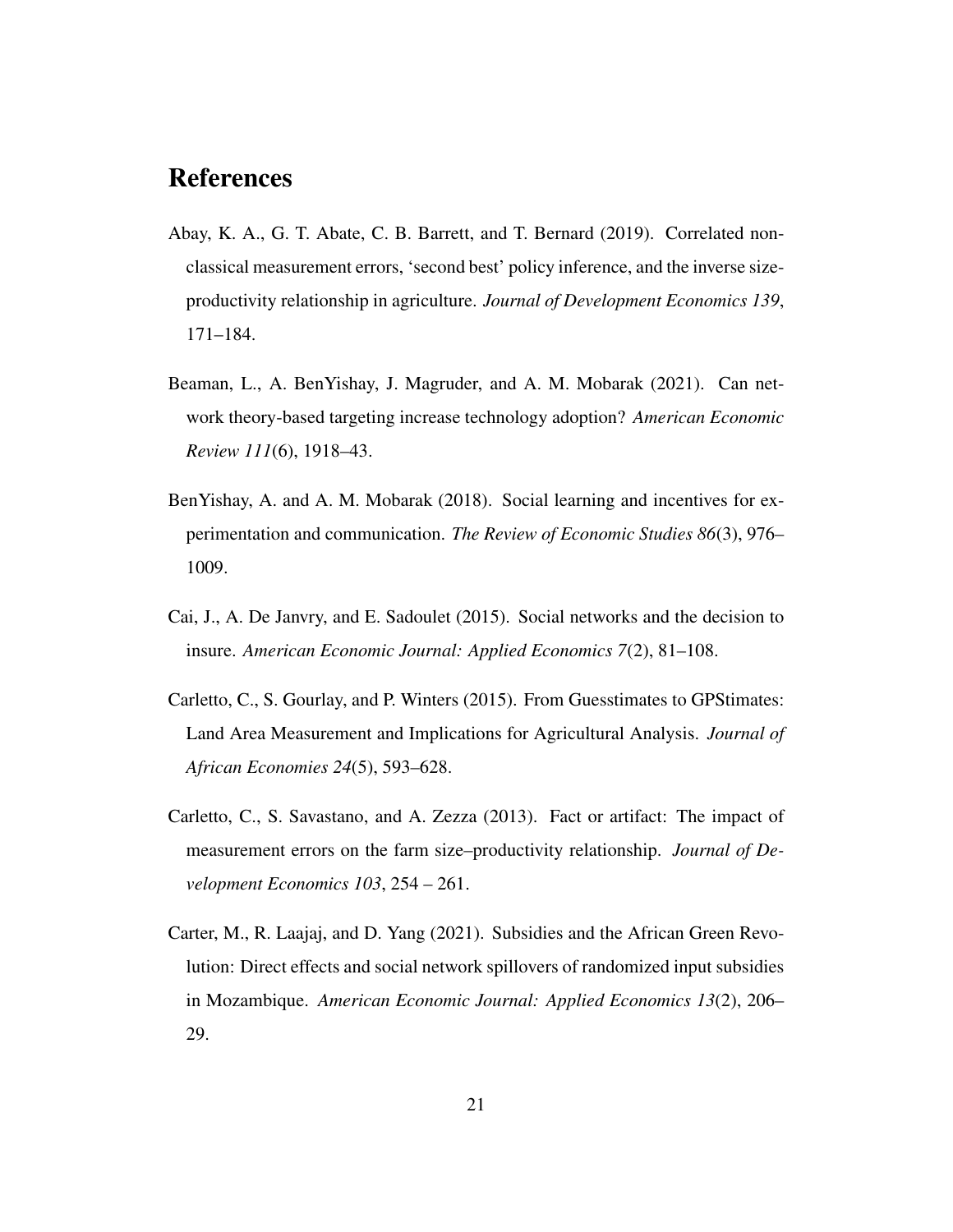- <span id="page-21-5"></span>Cohen, A. (2019). Estimating farm production parameters with measurement error in land area. *Economic Development and Cultural Change 68*(1), 305–334.
- <span id="page-21-6"></span>Cole, S., X. Gine, J. Tobacman, P. Topalova, R. Townsend, and J. Vickery (2013). ´ Barriers to household risk management: Evidence from india. *American Economic Journal: Applied Economics 5*(1), 104–35.
- <span id="page-21-1"></span>Conley, T. G. and C. R. Udry (2010). Learning about a new technology: Pineapple in Ghana. *American Economic Review 100*(1), 35–69.
- <span id="page-21-0"></span>Duflo, E., M. Kremer, and J. Robinson (2008). How high are Rates of return to fertilizer? Evidence from field experiments in Kenya. *American Economic Review 98*(2), 482–88.
- <span id="page-21-2"></span>Duflo, E., M. Kremer, and J. Robinson (2011). Nudging farmers to use fertilizer: Theory and experimental evidence from Kenya. *American Economic Review 101*(6), 2350–90.
- <span id="page-21-3"></span>Emerick, K., A. de Janvry, E. Sadoulet, and M. H. Dar (2016). Technological innovations, downside risk, and the modernization of agriculture. *American Economic Review 106*(6), 1537–61.
- <span id="page-21-7"></span>Firpo, S., N. M. Fortin, and T. Lemieux (2009). Unconditional quantile regressions. *Econometrica 77*(3), 953–973.
- <span id="page-21-4"></span>Ghanem, D., S. Hirshleifer, and K. Ortiz-Becerra (2021). Testing attrition bias in field experiments. *CEGA Working Paper Series No. WPS-113*.
- <span id="page-21-8"></span>Gollin, D. and C. Udry (2021). Heterogeneity, measurement error, and misallocation: Evidence from African agriculture. *Journal of Political Economy 129*(1), 1–80.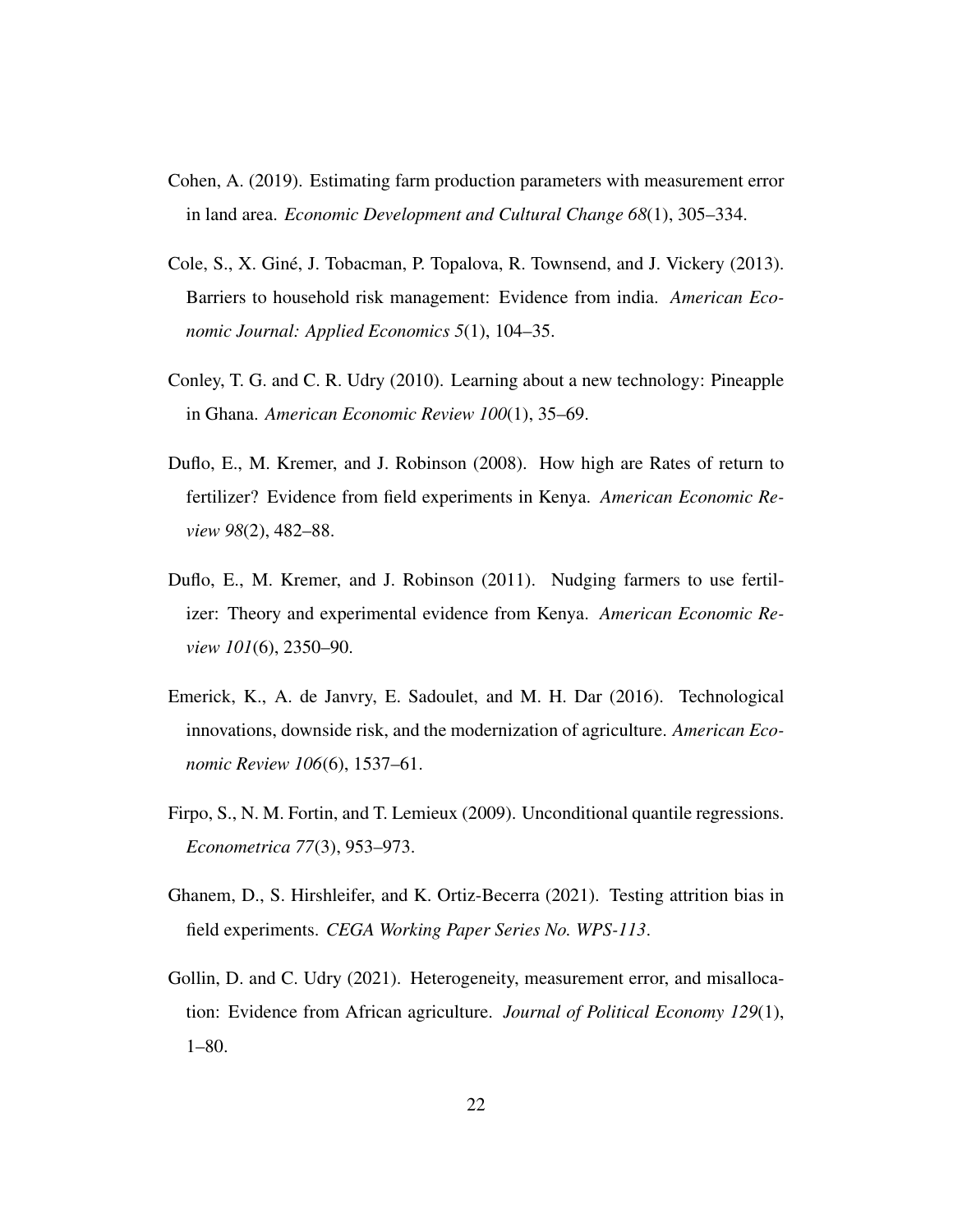- <span id="page-22-1"></span>Harou, A. P., M. Madajewicz, H. Michelson, C. A. Palm, N. Amuri, C. Magomba, J. M. Semoka, K. Tschirhart, and R. Weil (2022). The joint effects of information and financing constraints on technology adoption: Evidence from a field experiment in rural Tanzania. *Journal of Development Economics 155*, 102707.
- <span id="page-22-0"></span>Harou, A. P., T. F. Walker, and C. B. Barrett (2017). Is late really better than never? The farmer welfare effects of pineapple adoption in Ghana. *Agricultural Economics 48*(2), 153–164.
- <span id="page-22-7"></span>Jin, Z., G. Azzari, C. You, S. Di Tommaso, S. Aston, M. Burke, and D. B. Lobell (2019). Smallholder maize area and yield mapping at national scales with google earth engine. *Remote Sensing of Environment 228*, 115 – 128.
- <span id="page-22-3"></span>Karlan, D., R. Osei, I. Osei-Akoto, and C. Udry (2014). Agricultural decisions after relaxing credit and risk constraints. *The Quarterly Journal of Economics 129*(2), 597–652.
- <span id="page-22-5"></span>Lobell, D. B., G. Azzari, M. Burke, S. Gourlay, Z. Jin, T. Kilic, and S. Murray (2020). Eyes in the sky, boots on the ground: Assessing satellite- and groundbased approaches to crop yield measurement and analysis. *American Journal of Agricultural Economics 102*(1), 202–219.
- <span id="page-22-2"></span>Marenya, P. P. and C. B. Barrett (2009). State-Conditional fertilizer yield response on Western Kenyan farms. *American Journal of Agricultural Economics 91*(4), 991–1006.
- <span id="page-22-6"></span>Suri, T. (2011). Selection and comparative advantage in technology adoption. *Econometrica 79*(1), 159–209.
- <span id="page-22-4"></span>Suri, T. and C. Udry (2022). Agricultural technology in Africa. *Journal of Economic Perspectives 36*(1), 33–56.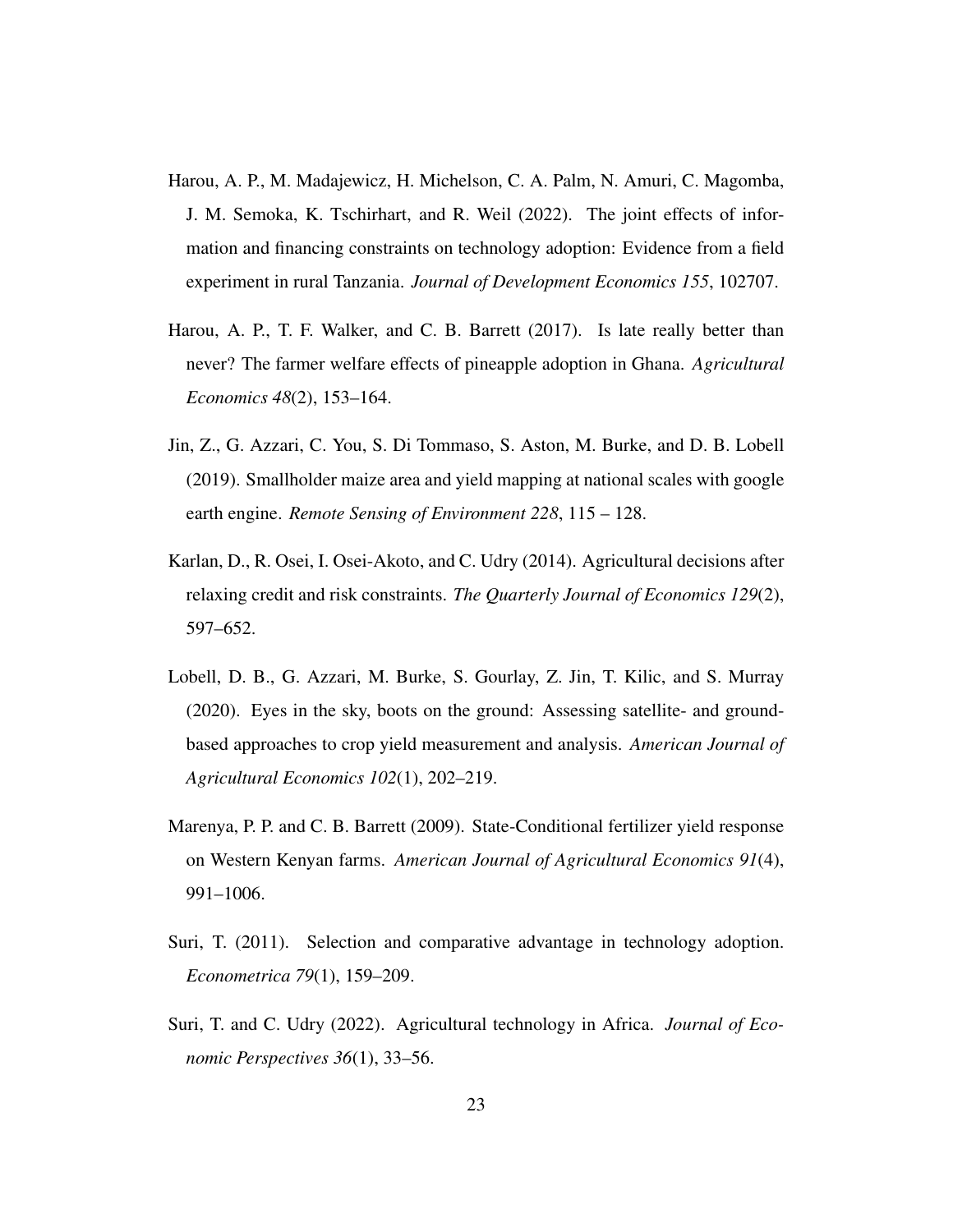<span id="page-23-0"></span>Xu, Z., Z. Guan, T. S. Jayne, and R. Black (2009). Factors influencing the profitability of fertilizer use on maize in Zambia. *Agricultural Economics 40*(4), 437–446.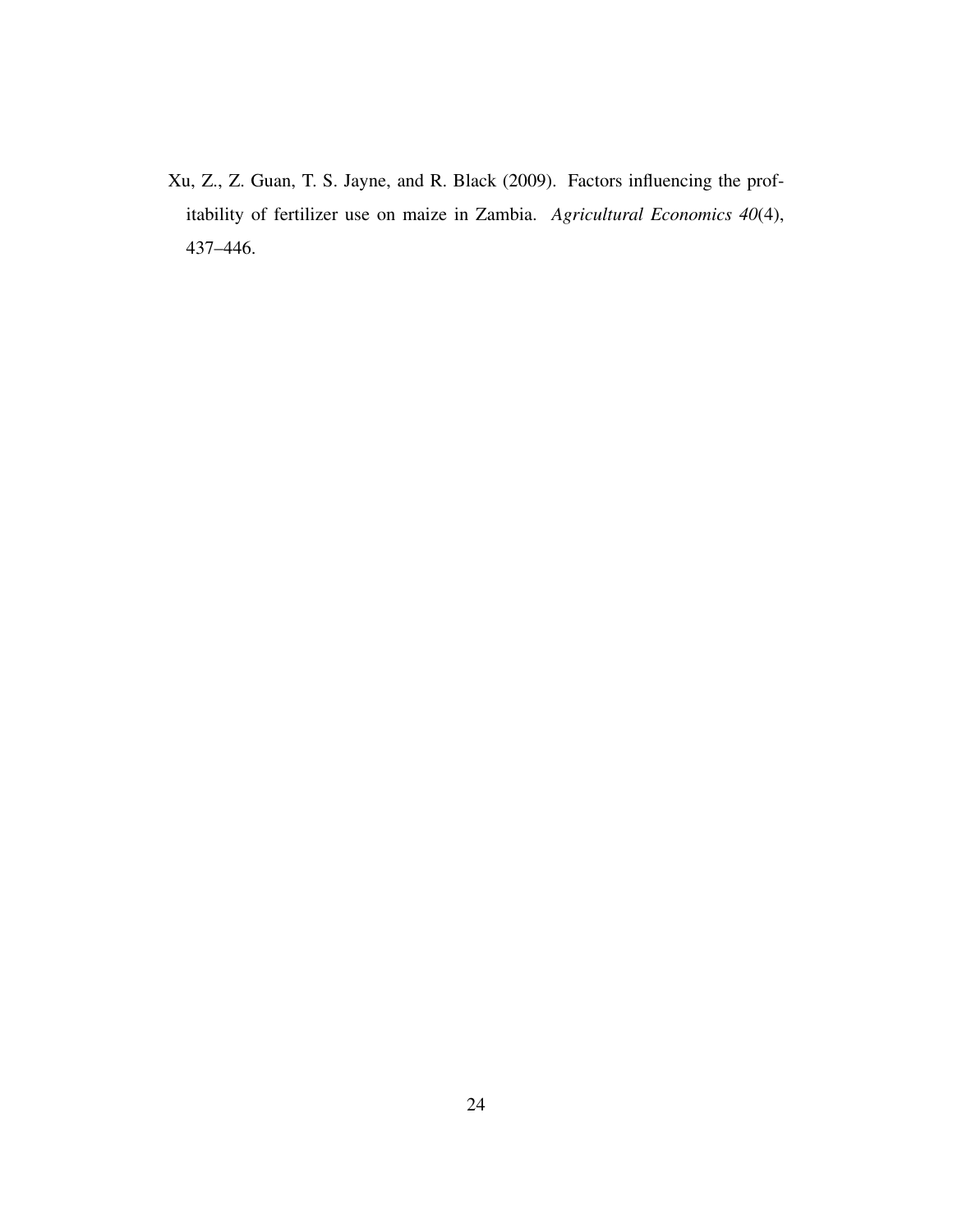# Figures

<span id="page-24-0"></span>

Figure (1) Randomization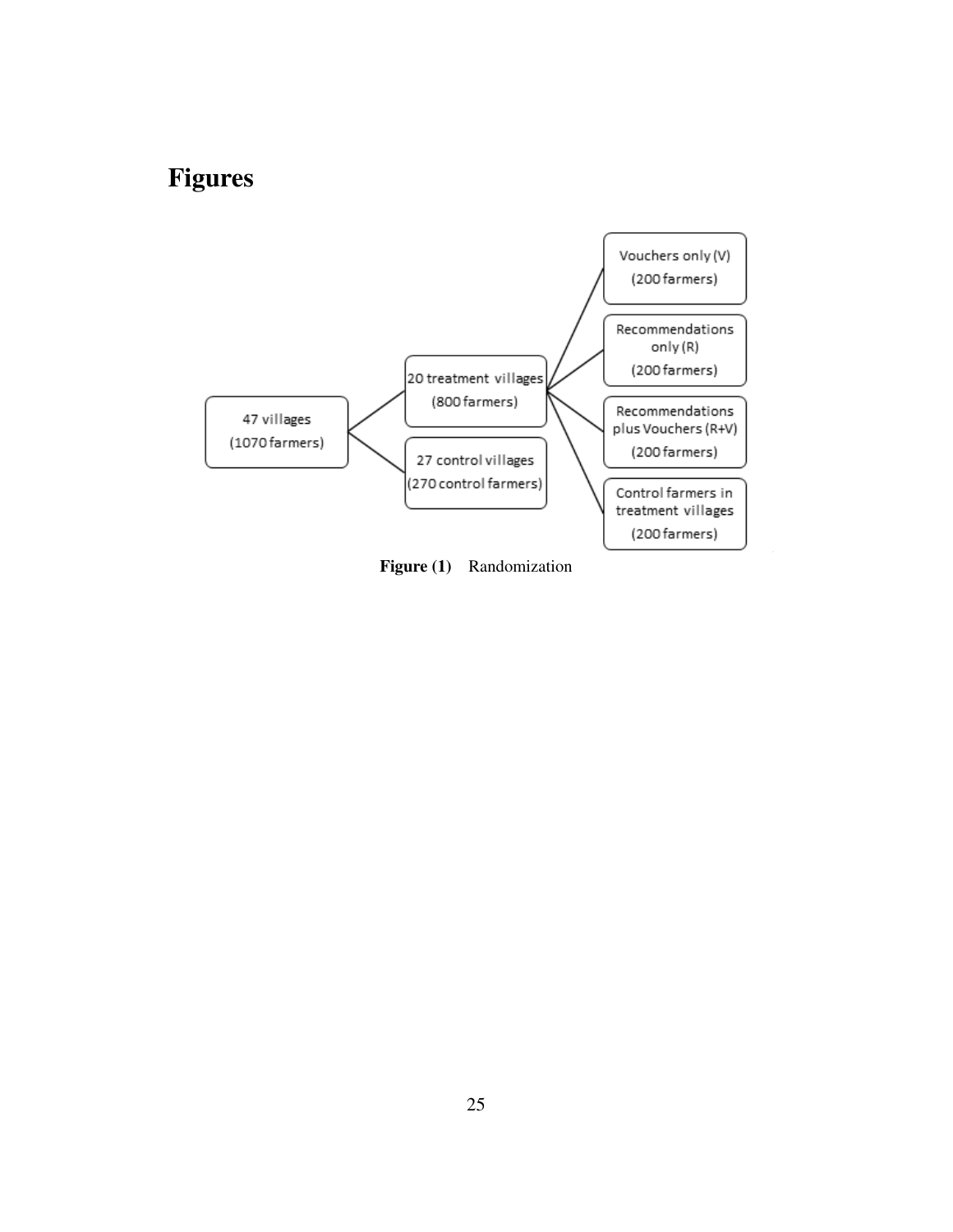<span id="page-25-0"></span>

Figure (2) GPS and Self-Reported Areas by Treatment and Year (Acres) *Notes:* This figure shows Pearson's Correlation coefficients for each treatment-year combination. These coefficients are displayed at the top of each figure.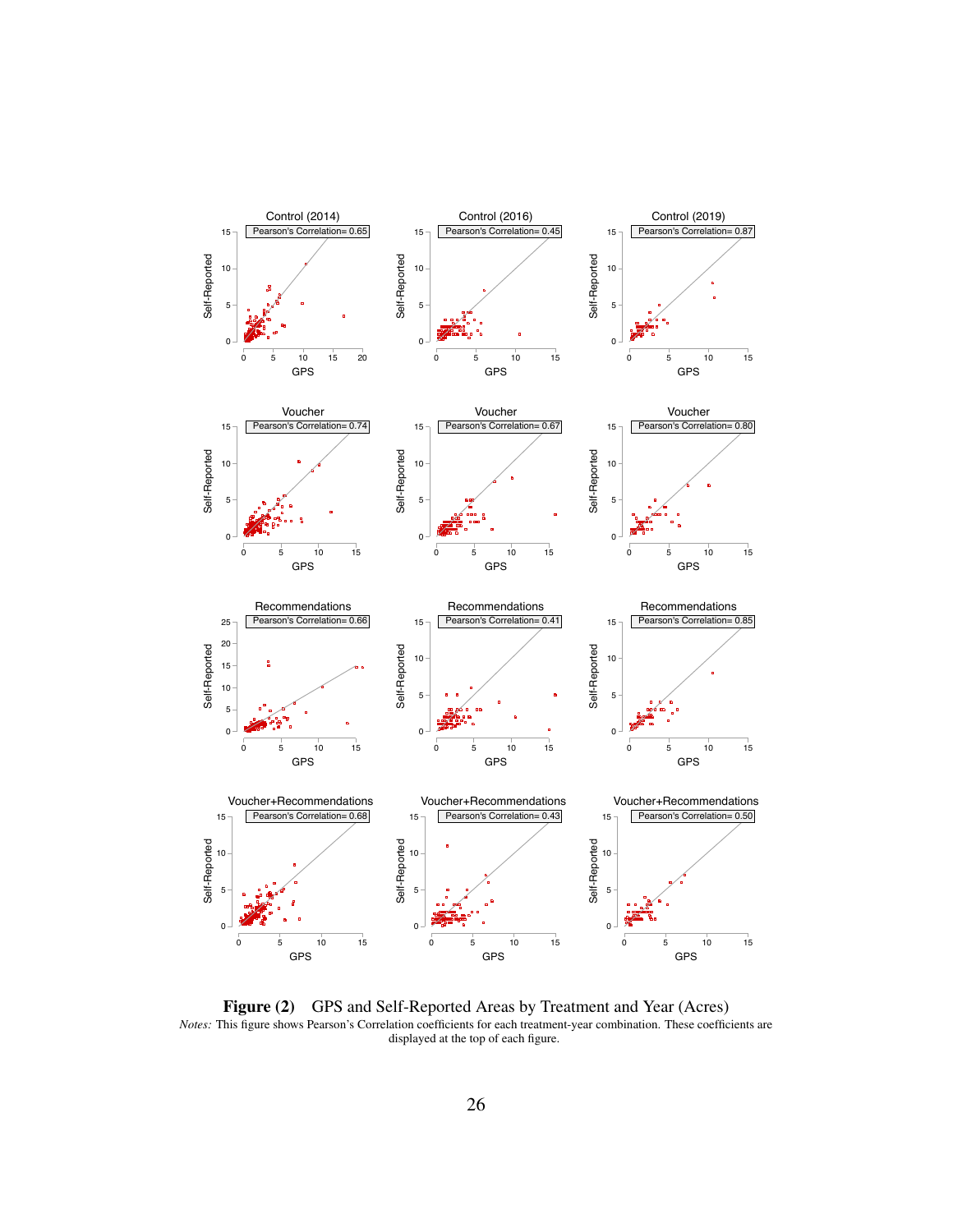<span id="page-26-0"></span>

Figure (3) Quantile Treatment Effect on Self-Reported and Satellite-Based Productivity *Notes:* Vertical lines are 95% confidence intervals. Each coefficient represents a quantile treatment effect for the 2014 MMP in 2016 in columns (1) and (2) of Table [5,](#page-32-0) following [Firpo et al.](#page-21-7) [\(2009\)](#page-21-7). We display the V+R treatment estimates only. The regression employs the same OLS used in the main analysis when comparing self-reported and satellite-derived productivity  $(N = 491)$ . All regressions control for village fixed effects. Standard errors are clustered at the village-level.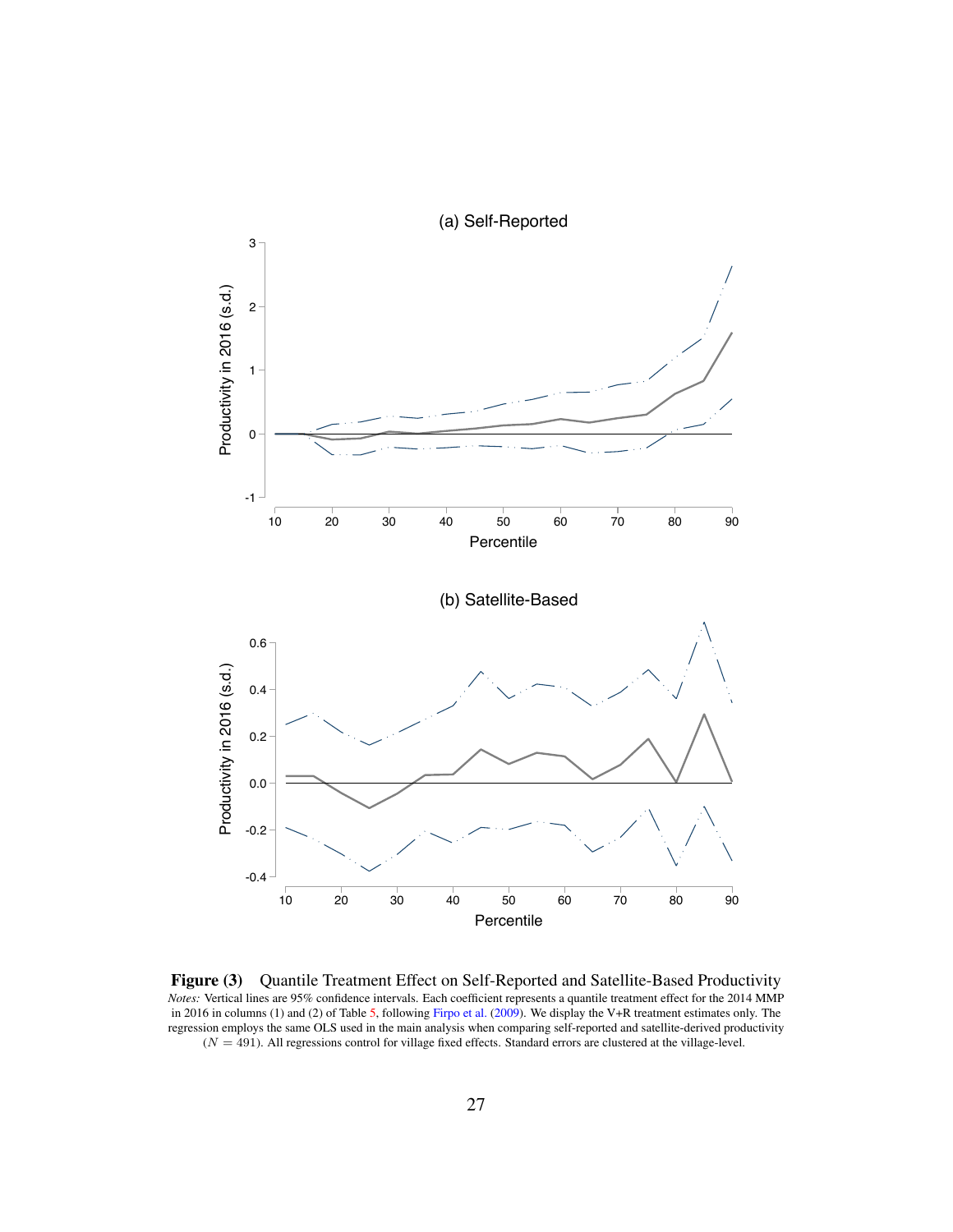<span id="page-27-0"></span>

Figure (4) Quantile Treatment Effect on Self-Reported and GPS-Corrected Productivity *Notes:* Vertical lines are 95% confidence intervals. Each coefficient represents a quantile treatment effect for the 2014 MMP in 2016 in columns (1) and (2) of Table [6,](#page-33-0) following [Firpo et al.](#page-21-7) [\(2009\)](#page-21-7). We display the V+R treatment estimates only. The regression employs the same ANCOVA used in the main analysis when comparing self-reported and GPS-corrected productivity  $(N = 431)$ . All regressions control for village fixed effects. Standard errors are clustered at the village-level.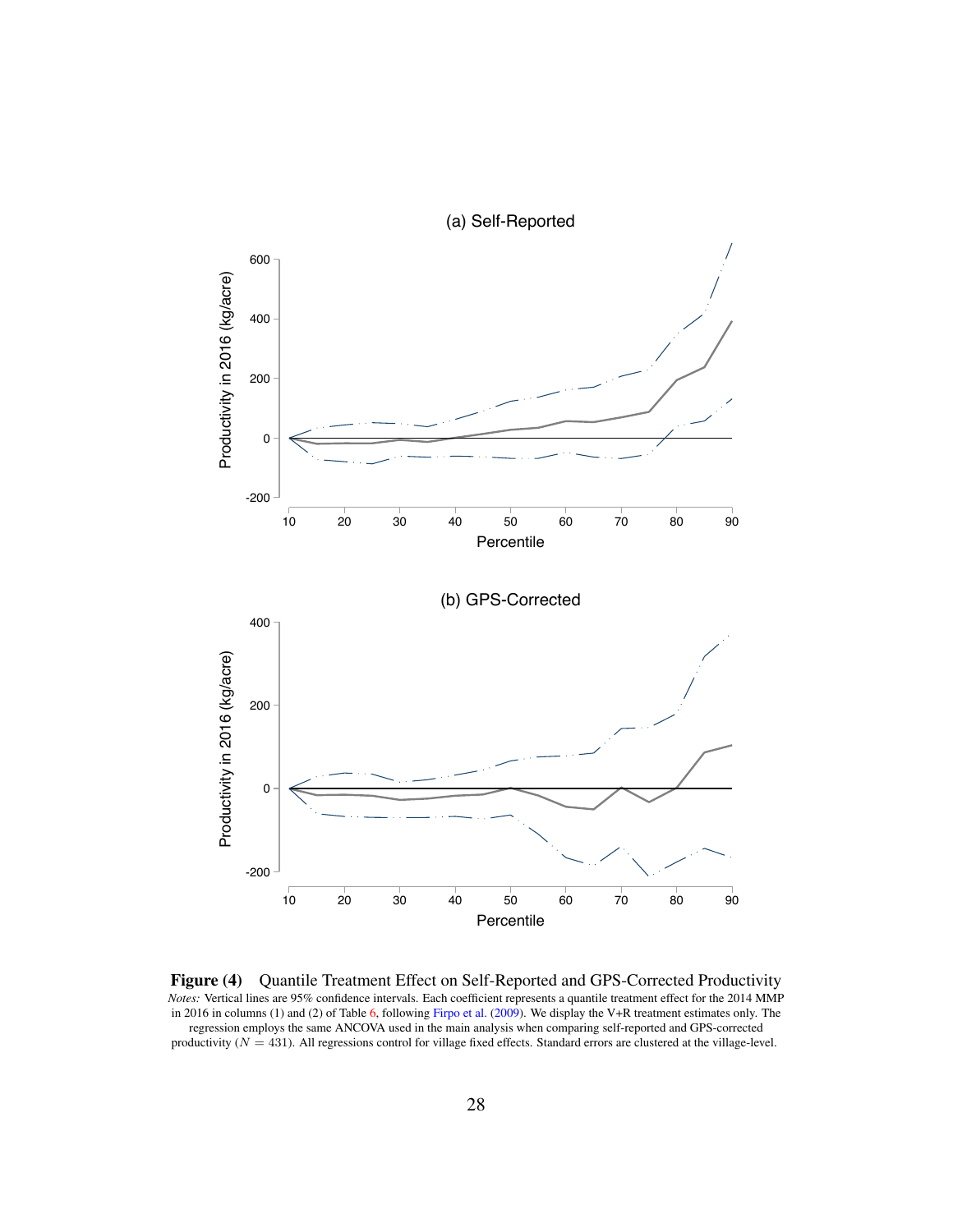<span id="page-28-0"></span>

Figure (5) Heterogeneous Treatment Effect on Pure-Stand Plots by GPS Areas *Notes:* Vertical lines are 95% confidence intervals. Each coefficient represents an OLS regression of average treatment effect on pure-stand plots only in 2016. The last three regressions restrict the sample to plots of GPS areas larger than 1.5, 1.75, and 2 acres, respectively. All regressions control for village fixed effects. Standard errors are clustered at the village-level.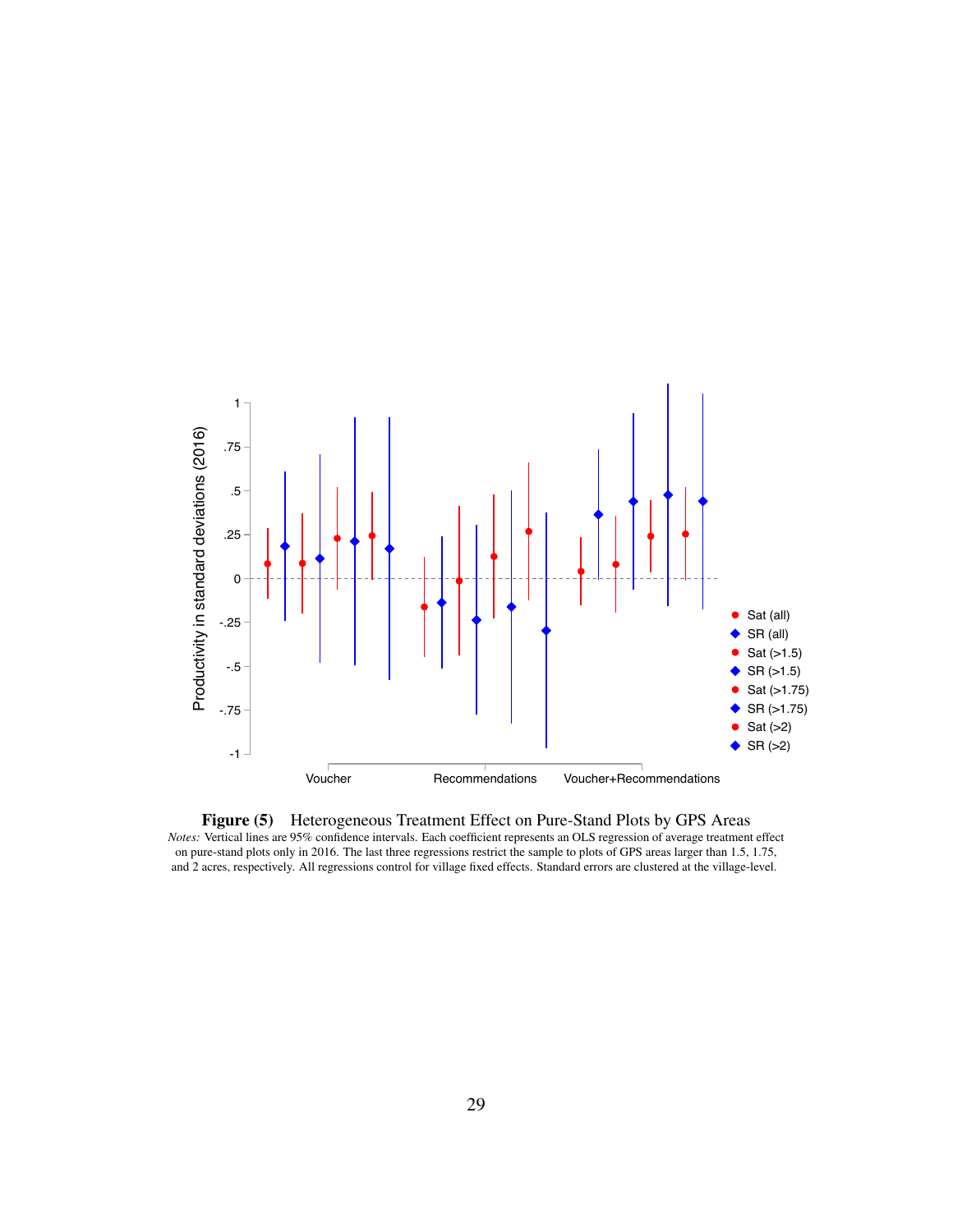# Tables

<span id="page-29-0"></span>

|                         | <b>Baseline</b> |     | During intervention |     | Immediate Post |     | Longer-Term Post |
|-------------------------|-----------------|-----|---------------------|-----|----------------|-----|------------------|
|                         | 2014            |     | 2015                |     | 2016           |     | 2019             |
|                         | N               | N   | Retention           | N   | Retention      | N   | Retention        |
| Control                 | 190             | 147 | 77.4%               | 179 | 94.2%          | 165 | 86.8%            |
| Voucher                 | 198             | 155 | 78.3%               | 187 | 94.5%          | 178 | 89.9%            |
| <b>Recommendations</b>  | 191             | 138 | 72.3%               | 177 | 92.7%          | 162 | 84.8%            |
| Voucher+Recommendations | 203             | 157 | 77.3%               | 190 | 93.6%          | 175 | 86.2%            |
| Control Villages        | 268             | 244 | 91.0%               | 251 | 93.7%          | 240 | 89.6%            |
| Total                   | 1,050           | 841 | $80.1\%$            | 984 | 93.7%          | 920 | 87.0%            |

Table (1) Panel Retention

*Notes:* This table presents numbers of households that were surveyed in the four survey rounds.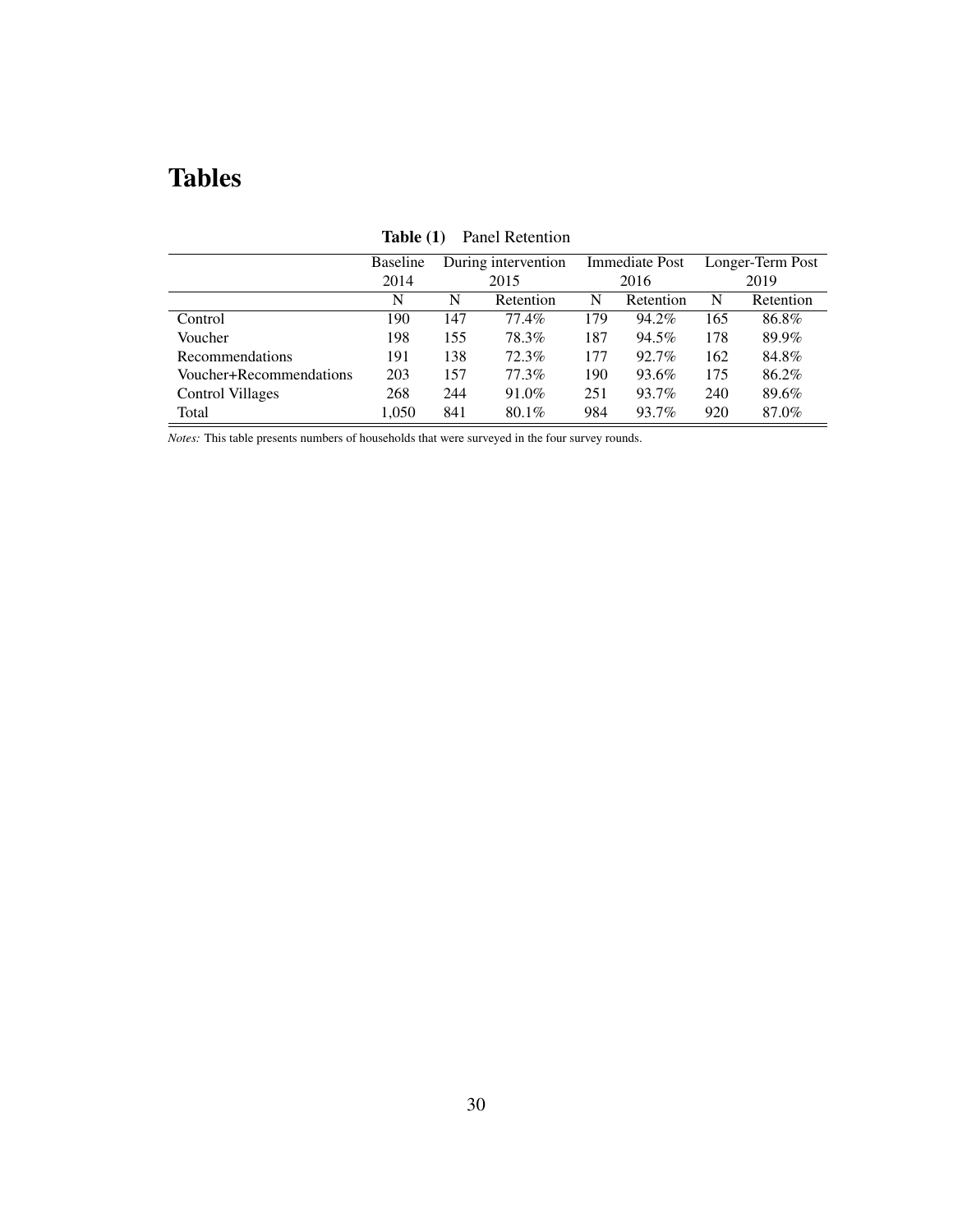<span id="page-30-0"></span>

|      |                                         | Control |          | Treatment coefficient |          |         | F-Test (p-value) |              | N   |
|------|-----------------------------------------|---------|----------|-----------------------|----------|---------|------------------|--------------|-----|
|      |                                         | Mean    | V        | ${\mathbb R}$         | V+R      | $V = R$ | $V = V + R$      | $R = V + R$  |     |
|      | Panel A: Outcomes                       |         |          |                       |          |         |                  |              |     |
| (1)  | Fertilizer (kg/ SR acre)                | 0.02    | 0.54     | 0.30                  | $-0.07$  | 0.7     | 0.17             | 0.38         | 491 |
|      |                                         |         | (0.41)   | (0.37)                | (0.06)   |         |                  |              |     |
| (2)  | Fertilizer (kg/ GPS acre)               | 0.01    | 0.21     | 0.47                  | $-0.07$  | 0.68    | 0.27             | 0.35         | 486 |
|      |                                         |         | (0.24)   | (0.52)                | (0.07)   |         |                  |              |     |
| (3)  | Fertilizer $(=1)$                       | 0.01    | 0.00     | 0.01                  | $-0.00$  | 0.83    | 0.66             | 0.51         | 491 |
|      |                                         |         | (0.01)   | (0.01)                | (0.01)   |         |                  |              |     |
| (4)  | Yields (kg/ SR acre)                    | 403.2   | $-34.53$ | 50.77                 | $-37.19$ | 0.09    | 0.91             | 0.05         | 435 |
|      |                                         |         | (31.37)  | (59.71)               | (37.35)  |         |                  |              |     |
| (5)  | Yields (kg/ GPS acre)                   | 410.02  | $-58.12$ | $-36.78$              | $-36.84$ | 0.53    | 0.54             | $\mathbf{1}$ | 433 |
|      |                                         |         | (58.55)  | (64.69)               | (78.18)  |         |                  |              |     |
|      | Panel B: Covariates                     |         |          |                       |          |         |                  |              |     |
| (6)  | Male-Head $(=1)$                        | 0.87    | $-0.04$  | $-0.01$               | $-0.00$  | 0.46    | 0.31             | 0.77         | 491 |
|      |                                         |         | (0.04)   | (0.05)                | (0.05)   |         |                  |              |     |
| (7)  | Head Age (Years)                        | 44.29   | $-1.45$  | 1.36                  | 1.61     | 0.09    | 0.03             | 0.88         | 491 |
|      |                                         |         | (1.74)   | (1.37)                | (1.35)   |         |                  |              |     |
| (8)  | Head Education $(=1$ if some education) | 0.9     | 0.02     | 0.00                  | $-0.03$  | 0.57    | 0.26             | 0.53         | 491 |
|      |                                         |         | (0.03)   | (0.04)                | (0.03)   |         |                  |              |     |
| (9)  | Head Education (=1 if beyond primary)   | 0.05    | $-0.00$  | $-0.04$               | 0.00     | 0.09    | 0.94             | 0.03         | 491 |
|      |                                         |         | (0.04)   | (0.02)                | (0.03)   |         |                  |              |     |
| (10) | Distance to plot in minutes             | 34.02   | $-0.82$  | $-6.13$               | 2.39     | 0.18    | 0.35             | 0.1          | 458 |
|      |                                         |         | (2.36)   | (3.82)                | (4.78)   |         |                  |              |     |
| (11) | Credit Access (=1)                      | 0.12    | $-0.03$  | $-0.05$               | $-0.07$  | 0.59    | 0.33             | 0.58         | 491 |
|      |                                         |         | (0.03)   | (0.03)                | (0.04)   |         |                  |              |     |
| (12) | Remittances $(=1)$                      | 0.14    | 0.01     | $-0.03$               | 0.04     | 0.49    | 0.55             | 0.07         | 491 |
|      |                                         |         | (0.05)   | (0.06)                | (0.06)   |         |                  |              |     |
| (13) | Asset Index                             | $-.17$  | 0.07     | 0.06                  | $-0.00$  | 0.96    | 0.6              | $0.8\,$      | 491 |
|      |                                         |         | (0.21)   | (0.28)                | (0.18)   |         |                  |              |     |
| (14) | Livestock Ownership $(=1)$              | 0.82    | $-0.13$  | $-0.10$               | $-0.11$  | 0.52    | 0.73             | 0.86         | 491 |
|      |                                         |         | (0.06)   | (0.04)                | (0.06)   |         |                  |              |     |
| (15) | Household Size                          | 5.1     | $-0.21$  | 0.09                  | 0.10     | 0.38    | 0.38             | 0.97         | 491 |
|      |                                         |         | (0.34)   | (0.31)                | (0.36)   |         |                  |              |     |
| (16) | Area Owned (SR acres)                   | 5.59    | $-0.17$  | 0.13                  | $-0.47$  | 0.54    | 0.56             | 0.21         | 491 |
|      |                                         |         | (0.64)   | (0.76)                | (0.77)   |         |                  |              |     |
| (17) | Close to Chairman $(=1)$                | 0.33    | 0.00     | $-0.01$               | $-0.03$  | 0.82    | 0.49             | 0.71         | 491 |
|      |                                         |         | (0.05)   | (0.05)                | (0.06)   |         |                  |              |     |
| (18) | Received Training $(=1)$                | 0.07    | 0.01     | $-0.01$               | 0.04     | 0.32    | 0.42             | 0.11         | 491 |
|      |                                         |         | (0.02)   | (0.02)                | (0.03)   |         |                  |              |     |
| (19) | Visited by Extension $(=1)$             | 0.17    | 0.02     | $-0.03$               | 0.01     | 0.4     | 0.91             | 0.52         | 491 |
|      |                                         |         | (0.05)   | (0.06)                | (0.07)   |         |                  |              |     |
| (20) | Maize Area (SR acres)                   | 2.11    | 0.07     | $-0.13$               | $-0.33$  | 0.34    | 0.02             | 0.18         | 487 |
|      |                                         |         | (0.22)   | (0.15)                | (0.21)   |         |                  |              |     |
| (21) | Improved Seeds (=1)                     | 0.15    | 0.01     | $-0.01$               | 0.02     | 0.57    | 0.83             | 0.46         | 491 |
|      |                                         |         | (0.05)   | (0.04)                | (0.05)   |         |                  |              |     |

Table (2) Within-Village Balance Tests

*Notes:* V stands for the Voucher treatment; R for the Recommendations treatment; V+R for the Voucher plus Recommendations treatment. The first three columns report results of baseline balance tests in which we estimate  $b_{iv} = \alpha_0 + \sum_{k=1}^{3} \theta_k T REAL_i^k + d_v + \varepsilon_{iv}$ . The next three columns test the equality of coefficients between the three treatments. Robust standard errors in parentheses. SR stands for self-reported, as answered by responde in the socioeconomic survey. Standard errors are clustered at the village-level. All regressions control for village fixed effects.

Table (3) Households' Cultivation Behavior

<span id="page-30-1"></span>

|                                       | 2014     | 2016 2019 |     | Total |
|---------------------------------------|----------|-----------|-----|-------|
| Cultivated the 2014 MMP               | 915      | 822       | 416 | 3.273 |
| Regarded the same 2014 MMP            | 915      | 814       | 338 |       |
| as their MMP in 2016 and 2019         |          |           |     |       |
| Cultivated a new MMP in 2016 and 2019 | $\Omega$ | 74        | 369 |       |
| Total                                 | 915      | 888       | 707 |       |

*Notes:* MMP stands for the main maize plot from which soil samples were taken in 2014. It is defined as the lot that is most important for the household i terms of food security and income generation. The table shows the cultivation behavior of households in 2014, 2016, and 2019 including the new plots that they switch to cultivate over time.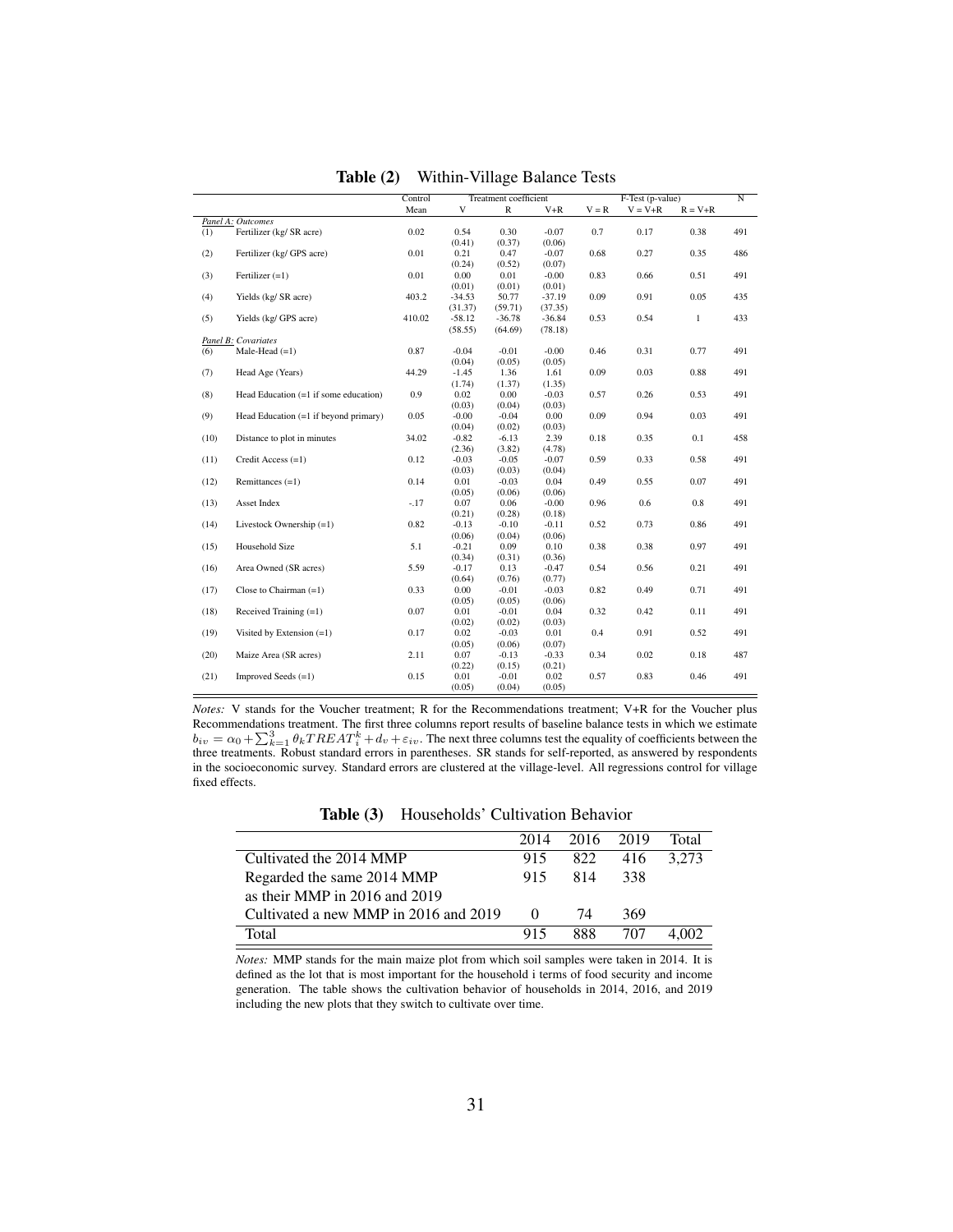<span id="page-31-0"></span>

|                           | (1)            | (2)                | (3)        | (4)              | (5)                | (6)        |
|---------------------------|----------------|--------------------|------------|------------------|--------------------|------------|
|                           | Fertilizer     | Fertilizer         | Fertilizer | Fertilizer       | Fertilizer         | Fertilizer |
|                           | $(kg/SR$ acre) | $(kg/GPS \, acre)$ | $(=1)$     | $(kg/SR \naccr)$ | $(kg/GPS \, acre)$ | $(=1)$     |
|                           | 2016           | 2016               | 2016       | 2019             | 2019               | 2019       |
| Voucher                   | 8.65           | 7.64               | 0.30       | 0.38             | $-0.55$            | $-0.00$    |
|                           | (2.77)         | (2.79)             | (0.07)     | (1.45)           | (1.42)             | (0.02)     |
| Recommendations           | $-0.15$        | $-0.26$            | 0.04       | $-1.29$          | $-1.79$            | -0.01      |
|                           | (1.19)         | (0.86)             | (0.02)     | (1.02)           | (1.44)             | (0.03)     |
| Voucher + Recommendations | 27.15          | 25.07              | 0.71       | $-1.48$          | $-1.69$            | $-0.02$    |
|                           | (3.24)         | (5.75)             | (0.03)     | (0.94)           | (1.15)             | (0.02)     |
| Baseline value            | 0.71           | 0.92               | 0.19       | $-0.08$          | $-0.05$            | $-0.04$    |
|                           | (0.31)         | (0.39)             | (0.23)     | (0.01)           | (0.01)             | (0.03)     |
| Control mean              | 0.02           | 0.01               | 0.04       | 0.00             | 0.00               | 0.03       |
| (Std. dev.)               | (0.24)         | (0.13)             | (0.18)     | (0)              | (0)                | (0.16)     |
| $V=R$ (p-value)           | 0.01           | 0.01               | $\Omega$   | 0.15             | 0.13               | 0.69       |
| $V = V + R$ (p-value)     | 0              | 0.01               | $\Omega$   | 0.18             | 0.18               | 0.23       |
| $R=V+R$ (p-value)         | $\Omega$       | $\mathbf{0}$       | $\Omega$   | 0.63             | 0.81               | 0.4        |
| N                         | 472            | 472                | 589        | 292              | 292                | 301        |
| Village FE                |                |                    |            | ✓                |                    |            |

Table (4) Average Treatment Effect on Fertilizer Adoption

*Notes:* This table presents ANCOVA results from estimating  $Y_{iv} = \alpha_0 + \varphi Y_{i0} + \sum_{k=1}^{3} \gamma_k T REAL_i^k + d_v + \varepsilon_{iv}$  in which we exclude the pure control villages. Robust standard errors in parentheses and are clustered at the village-level. SR stands for self-reported, as answered by respondents in the socioeconomic survey. The control mean refers to the average of the control group at baseline. V stands for the Voucher treatment; R for the Recommendations treatment; V+R for the Voucher plus Recommendations treatment. All regressions control for village fixed effects.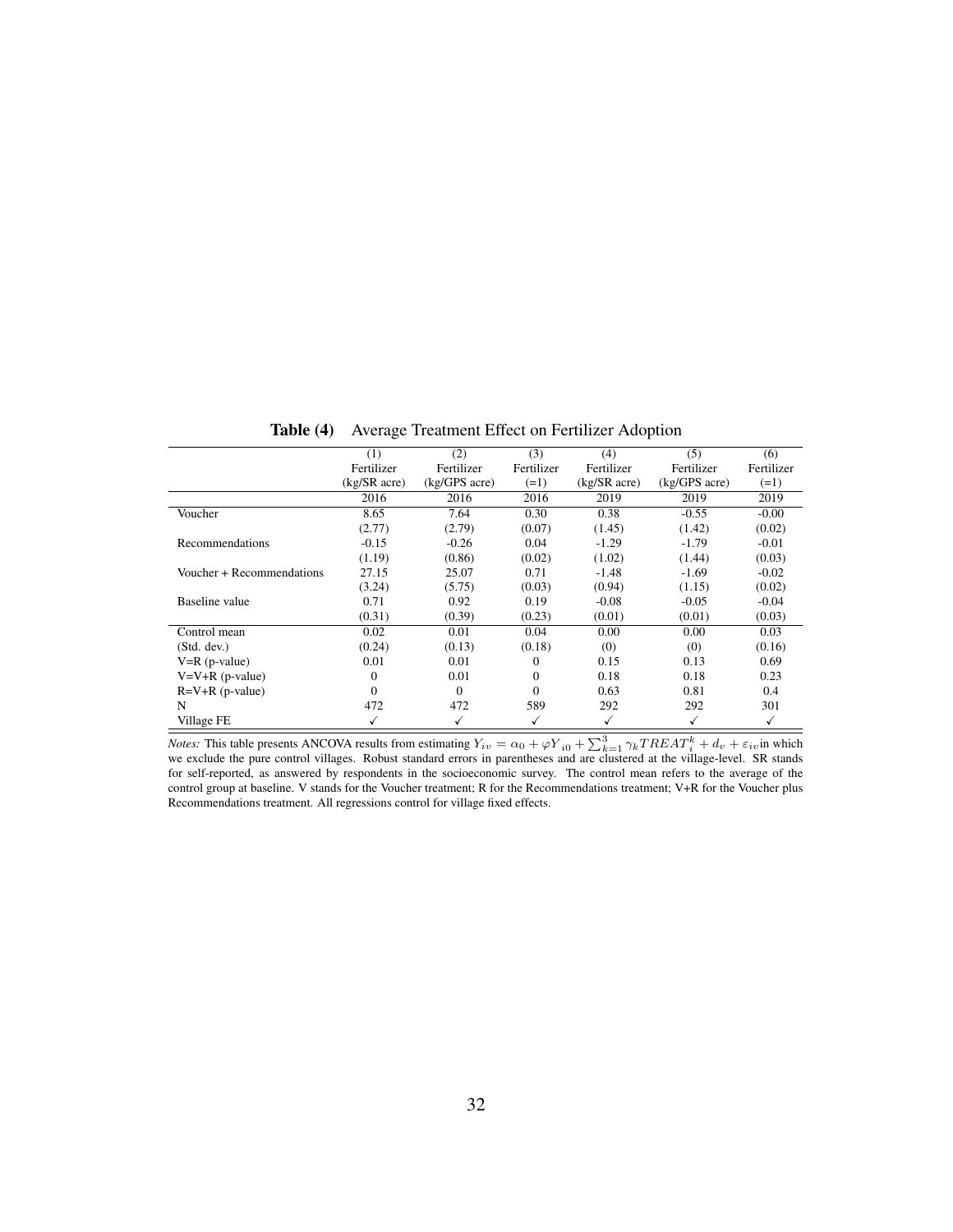|                                                                                                                                                                                                                                                                                                                                                                                                                                                                                                                                                                                                                                                                                                                                                  | $\tilde{g}$<br>Table ( |                                                     |                                                                            |                                                                     |                       | Average Treatment Effect on Self-Reported and Satellited-Based Productivity |                                                                  |                                                                                    |
|--------------------------------------------------------------------------------------------------------------------------------------------------------------------------------------------------------------------------------------------------------------------------------------------------------------------------------------------------------------------------------------------------------------------------------------------------------------------------------------------------------------------------------------------------------------------------------------------------------------------------------------------------------------------------------------------------------------------------------------------------|------------------------|-----------------------------------------------------|----------------------------------------------------------------------------|---------------------------------------------------------------------|-----------------------|-----------------------------------------------------------------------------|------------------------------------------------------------------|------------------------------------------------------------------------------------|
|                                                                                                                                                                                                                                                                                                                                                                                                                                                                                                                                                                                                                                                                                                                                                  | $\widehat{z}$          | $\widehat{c}$                                       | $\odot$                                                                    | $\widehat{\mathcal{F}}$                                             | $\odot$               | $\circledcirc$                                                              | $\epsilon$                                                       | $\circledast$                                                                      |
|                                                                                                                                                                                                                                                                                                                                                                                                                                                                                                                                                                                                                                                                                                                                                  | Self-Reported          | Satellite-Based                                     | Self-Reported                                                              | Satellite-Based                                                     | Self-Reported         | Satellite-Based                                                             | Self-Reported                                                    | Satellite-Based                                                                    |
|                                                                                                                                                                                                                                                                                                                                                                                                                                                                                                                                                                                                                                                                                                                                                  | $(z$ -score $)$        | $(z$ -score $)$                                     | $(z$ -score $)$                                                            | $(z-score)$                                                         | $(z$ -score $)$       | $(z$ -score $)$                                                             | $(z$ -score $)$                                                  | $(z - score)$                                                                      |
|                                                                                                                                                                                                                                                                                                                                                                                                                                                                                                                                                                                                                                                                                                                                                  | 2016                   | 2016                                                | $\frac{2019}{20}$                                                          | $\overline{2019}$                                                   | 2016                  | 2016                                                                        | 2019                                                             | 2019                                                                               |
| Voucher                                                                                                                                                                                                                                                                                                                                                                                                                                                                                                                                                                                                                                                                                                                                          | 0.176                  | 0.045                                               |                                                                            |                                                                     |                       | 0.043                                                                       | 0.164                                                            | 0.103                                                                              |
|                                                                                                                                                                                                                                                                                                                                                                                                                                                                                                                                                                                                                                                                                                                                                  | (0.181)                |                                                     |                                                                            |                                                                     |                       | (0.076)                                                                     |                                                                  |                                                                                    |
| Recommendations                                                                                                                                                                                                                                                                                                                                                                                                                                                                                                                                                                                                                                                                                                                                  | $-0.022$               |                                                     |                                                                            |                                                                     | $\frac{0.183}{0.181}$ | $-0.054$                                                                    |                                                                  | $\frac{(0.127)}{-0.037}$                                                           |
|                                                                                                                                                                                                                                                                                                                                                                                                                                                                                                                                                                                                                                                                                                                                                  | (0.115)                | $(0.076)$<br>$-0.057$<br>$(0.121)$                  | $\begin{array}{c} 0.167 \\ 0.128) \\ 0.079 \\ 0.193) \\ 0.194 \end{array}$ | $\frac{1}{0.097}$<br>$\frac{0.131}{0.022}$<br>$\frac{0.022}{0.180}$ | (0.116)               | (0.120)                                                                     | $\begin{array}{c} (0.127) \\ 0.097 \\ 0.191) \end{array}$        | $\begin{array}{c} (0.187) \\ -0.086 \\ (0.116) \\ 0.028 \\ (0.108) \\ \end{array}$ |
| Voucher+Recommendations                                                                                                                                                                                                                                                                                                                                                                                                                                                                                                                                                                                                                                                                                                                          | 0.440                  | $0.051\,$                                           |                                                                            |                                                                     | 0.444                 | $\begin{array}{c} 0.053 \\ 0.086 \end{array}$                               | $\begin{array}{c} 0.205 \\ 0.139 \\ 0.159 \\ 0.0161 \end{array}$ |                                                                                    |
|                                                                                                                                                                                                                                                                                                                                                                                                                                                                                                                                                                                                                                                                                                                                                  | (0.168)                | (0.088)                                             | (0.145)                                                                    | (611.0)                                                             | (0.167)               |                                                                             |                                                                  |                                                                                    |
| Pure stand $(=1)$                                                                                                                                                                                                                                                                                                                                                                                                                                                                                                                                                                                                                                                                                                                                |                        |                                                     |                                                                            |                                                                     | $-0.150$              | $-0.056$                                                                    |                                                                  |                                                                                    |
|                                                                                                                                                                                                                                                                                                                                                                                                                                                                                                                                                                                                                                                                                                                                                  |                        |                                                     |                                                                            |                                                                     | $(0.175)$<br>$-0.110$ | $(0.073)$<br>0.145                                                          |                                                                  |                                                                                    |
| Plantations $(=1)$                                                                                                                                                                                                                                                                                                                                                                                                                                                                                                                                                                                                                                                                                                                               |                        |                                                     |                                                                            |                                                                     |                       |                                                                             | $-0.086$                                                         | 0.209                                                                              |
|                                                                                                                                                                                                                                                                                                                                                                                                                                                                                                                                                                                                                                                                                                                                                  |                        |                                                     |                                                                            |                                                                     | (0.109)               | (0.084)                                                                     | (0.121)                                                          | (0.204)                                                                            |
| Control mean                                                                                                                                                                                                                                                                                                                                                                                                                                                                                                                                                                                                                                                                                                                                     | 0.00                   | 0.00                                                |                                                                            | $_{0.00}$                                                           | $_{0.00}$             | 0.00                                                                        |                                                                  |                                                                                    |
| (Std. dev.)                                                                                                                                                                                                                                                                                                                                                                                                                                                                                                                                                                                                                                                                                                                                      | (1.00)                 | $\begin{array}{c} 0.00 \\ 0.38 \\ 0.96 \end{array}$ |                                                                            | (1.00)                                                              | (1.00)                | (1.00)                                                                      |                                                                  |                                                                                    |
|                                                                                                                                                                                                                                                                                                                                                                                                                                                                                                                                                                                                                                                                                                                                                  | 0.17                   |                                                     | 0.56                                                                       |                                                                     | 0.14                  | 0.4                                                                         | 0.65                                                             |                                                                                    |
| $V=R (p-value)$<br>$V=V+R (p-value)$                                                                                                                                                                                                                                                                                                                                                                                                                                                                                                                                                                                                                                                                                                             | 0.09                   |                                                     |                                                                            | 0.84                                                                | 0.09                  | 0.93                                                                        | 0.7                                                              | 0.91                                                                               |
| $R=V+R$ (p-value)                                                                                                                                                                                                                                                                                                                                                                                                                                                                                                                                                                                                                                                                                                                                | $\circ$                | 0.39                                                | 0.32                                                                       | $0.8$<br>294                                                        | $\circ$               | 0.39                                                                        | 0.35                                                             | 0.77                                                                               |
|                                                                                                                                                                                                                                                                                                                                                                                                                                                                                                                                                                                                                                                                                                                                                  | $\overline{16}$        | 491                                                 | 294                                                                        |                                                                     | 491                   | 491                                                                         | 294                                                              | 294                                                                                |
| <b>Allage FE</b>                                                                                                                                                                                                                                                                                                                                                                                                                                                                                                                                                                                                                                                                                                                                 |                        |                                                     |                                                                            |                                                                     |                       |                                                                             |                                                                  |                                                                                    |
| in standard deviation units to be able to compare self-reported and satellite-based measures that use different units. Robust standard errors in parentheses and are clustered at the<br>village-level. The control mean refers to the average of the control group at endline because satellites are unable to predict yields at baseline. V stands for the Voucher treatment, R<br>Notes: This table presents OLS results from estimating $Y_{iv} = \alpha_1 + \sum_{k=1}^3 \beta_k T R E A T_k^k + d_v + \varepsilon_{iv}$ in which we exclude the pure control villages. All yields are measured<br>for the Recommendations treatment; V+R for the Voucher plus Recommendations treatment. All regressions control for village fixed effects |                        |                                                     |                                                                            |                                                                     |                       |                                                                             |                                                                  |                                                                                    |

<span id="page-32-0"></span>

| i<br>!                   |  |
|--------------------------|--|
|                          |  |
|                          |  |
|                          |  |
|                          |  |
| $\overline{\phantom{a}}$ |  |
|                          |  |
|                          |  |
|                          |  |
|                          |  |
| $\frac{1}{2}$            |  |
|                          |  |
|                          |  |
|                          |  |
|                          |  |
| $+$ Domain and $+$       |  |
|                          |  |
| )<br>1<br>1<br>1         |  |
|                          |  |
|                          |  |
| d                        |  |
|                          |  |
| $\frac{1}{2}$            |  |
|                          |  |
| <br> <br> <br>           |  |
|                          |  |
| $-5$                     |  |
| ;<br>;                   |  |
| $\mathbf{I}$             |  |
| ίς<br>Γ                  |  |
|                          |  |
|                          |  |
|                          |  |
|                          |  |
|                          |  |
| ;<br>;<br>;              |  |
| I                        |  |
| J                        |  |
|                          |  |
|                          |  |
|                          |  |
|                          |  |
|                          |  |
| $\frac{1}{2}$<br>$\cdot$ |  |
|                          |  |
|                          |  |
|                          |  |
| i<br>F                   |  |
|                          |  |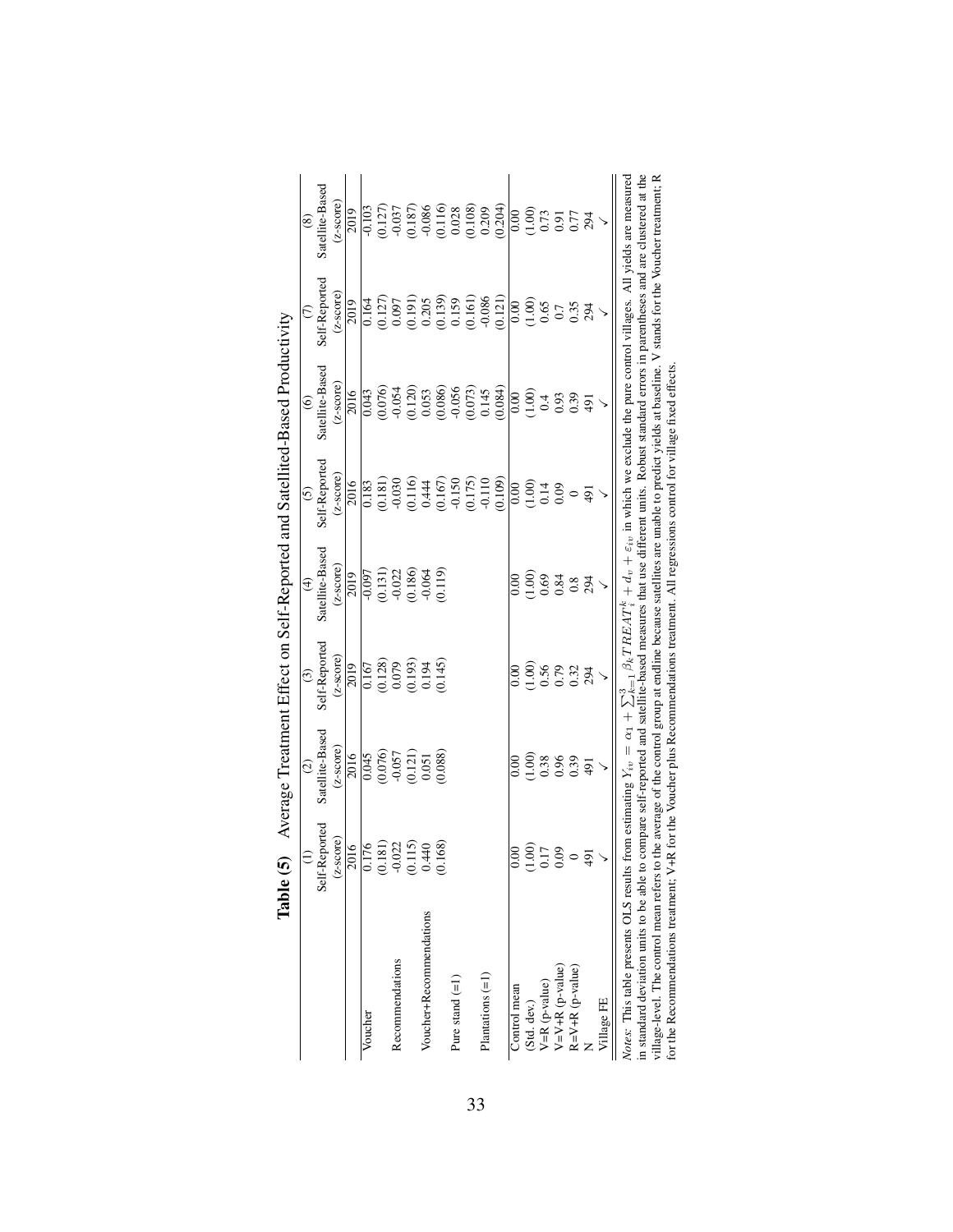|                                                                                                                                                                                                                                                                                                                    | Table                                                    | (6) Average Treatment Effect on Self-Reported and GPS-Corrected Productivity                                                                                                                                                                  |                                                                               |                                                                                             |                                                                                     |                                                          |                                                                                                           |                     |
|--------------------------------------------------------------------------------------------------------------------------------------------------------------------------------------------------------------------------------------------------------------------------------------------------------------------|----------------------------------------------------------|-----------------------------------------------------------------------------------------------------------------------------------------------------------------------------------------------------------------------------------------------|-------------------------------------------------------------------------------|---------------------------------------------------------------------------------------------|-------------------------------------------------------------------------------------|----------------------------------------------------------|-----------------------------------------------------------------------------------------------------------|---------------------|
|                                                                                                                                                                                                                                                                                                                    | $\widehat{z}$                                            | $\widehat{c}$                                                                                                                                                                                                                                 | $\odot$                                                                       | $\widehat{f}$                                                                               | $\odot$                                                                             | $\circledcirc$                                           |                                                                                                           | $\circledast$       |
|                                                                                                                                                                                                                                                                                                                    | Self-Reported                                            | GPS-Corrected                                                                                                                                                                                                                                 | Self-Reported                                                                 | GPS-Corrected                                                                               | Self-Reported                                                                       | GPS-Corrected                                            | Self-Reported                                                                                             | GPS-Corrected       |
|                                                                                                                                                                                                                                                                                                                    | (kg/acre)                                                | (kg/acre)                                                                                                                                                                                                                                     | (kg/acre)                                                                     | (kg/acre)                                                                                   | (kg/acre)                                                                           | (kg/acre)                                                | (kg/acre)                                                                                                 | (kg/acre)           |
|                                                                                                                                                                                                                                                                                                                    |                                                          |                                                                                                                                                                                                                                               |                                                                               |                                                                                             | > 0.5                                                                               |                                                          |                                                                                                           |                     |
|                                                                                                                                                                                                                                                                                                                    | 2016                                                     | 2016                                                                                                                                                                                                                                          | 2019                                                                          | 2019                                                                                        | 2016                                                                                | $>0.5$<br>2016                                           | $>0.5$<br>2019                                                                                            | $\frac{5000}{2000}$ |
| Voucher                                                                                                                                                                                                                                                                                                            | 50.40                                                    |                                                                                                                                                                                                                                               |                                                                               |                                                                                             | 45.16                                                                               |                                                          |                                                                                                           |                     |
|                                                                                                                                                                                                                                                                                                                    | 46.78)                                                   | $\begin{array}{l} 28.53 \\ (45.03) \\ 47.14 \\ (23.36) \\ 41.33 \\ (54.50) \\ 0.21 \end{array}$                                                                                                                                               | 39.44<br>(37.93)                                                              |                                                                                             |                                                                                     | $71\n(47.40)\n(40.30\n(36.22)\n(36.28)\n(59.28)\n(0.09)$ | $\begin{array}{l} 6.31 \\ (34.19) \\ -37.44 \\ (53.60) \\ -7.07 \\ (40.83) \\ (0.15) \\ 0.15 \end{array}$ |                     |
| Recommendations                                                                                                                                                                                                                                                                                                    |                                                          |                                                                                                                                                                                                                                               |                                                                               |                                                                                             |                                                                                     |                                                          |                                                                                                           |                     |
|                                                                                                                                                                                                                                                                                                                    |                                                          |                                                                                                                                                                                                                                               |                                                                               |                                                                                             |                                                                                     |                                                          |                                                                                                           |                     |
| Voucher+Recommendations                                                                                                                                                                                                                                                                                            |                                                          |                                                                                                                                                                                                                                               |                                                                               |                                                                                             |                                                                                     |                                                          |                                                                                                           |                     |
|                                                                                                                                                                                                                                                                                                                    | $22.77$<br>$26.75$ )<br>$26.75$ )<br>$41.94$ )<br>$0.15$ |                                                                                                                                                                                                                                               | $\begin{array}{c} 7.80 \\ 7.43) \\ 24.46 \\ 0.15 \\ 0.15 \\ 0.08 \end{array}$ |                                                                                             | $\begin{array}{l} (49.78) \\ -23.94 \\ (27.60) \\ 102.62 \\ (43.83) \\ \end{array}$ |                                                          |                                                                                                           |                     |
| Baseline value                                                                                                                                                                                                                                                                                                     |                                                          |                                                                                                                                                                                                                                               |                                                                               |                                                                                             |                                                                                     |                                                          |                                                                                                           |                     |
|                                                                                                                                                                                                                                                                                                                    | (0.09)                                                   |                                                                                                                                                                                                                                               |                                                                               | $42.54$<br>$(45.29)$<br>$42.18$<br>$(48.86)$<br>$(48.82)$<br>$42.29$<br>$(17)$<br>$(10.06)$ | (0.09)                                                                              |                                                          |                                                                                                           |                     |
| Control mean                                                                                                                                                                                                                                                                                                       | 103.13                                                   |                                                                                                                                                                                                                                               |                                                                               |                                                                                             |                                                                                     |                                                          |                                                                                                           |                     |
| (Std. dev.)                                                                                                                                                                                                                                                                                                        | $(311.34)$<br>0.06                                       | $\frac{410.02}{(466.19)}$                                                                                                                                                                                                                     | $\frac{378.05}{(328.87)}$<br>0.44                                             | $\frac{361.85}{(331.08)}$                                                                   | 397.68<br>(314.4)<br>0.09                                                           | $\frac{406.53}{(474.48)}$                                | $\begin{array}{l} 775.75 \\ 773.17 \\ 0.32 \\ 0.32 \\ 0.64 \\ 0.44 \\ 0.80 \\ \end{array}$                |                     |
| $V=R$ (p-value)                                                                                                                                                                                                                                                                                                    |                                                          |                                                                                                                                                                                                                                               |                                                                               |                                                                                             |                                                                                     | 0.09                                                     |                                                                                                           |                     |
| $V=V+R$ (p-value)                                                                                                                                                                                                                                                                                                  |                                                          | $\begin{array}{c} 0.75 \\ 0.09 \\ 431 \end{array}$                                                                                                                                                                                            | $0.57$<br>$0.63$                                                              | 0.99                                                                                        | $\frac{0.21}{0.01}$                                                                 | 0.15                                                     |                                                                                                           |                     |
| $R = V + R$ (p-value)                                                                                                                                                                                                                                                                                              | $\frac{0.19}{0.431}$                                     |                                                                                                                                                                                                                                               |                                                                               |                                                                                             |                                                                                     |                                                          |                                                                                                           |                     |
|                                                                                                                                                                                                                                                                                                                    |                                                          |                                                                                                                                                                                                                                               | 271                                                                           | 271                                                                                         | 409                                                                                 | 409                                                      |                                                                                                           |                     |
| Village FE                                                                                                                                                                                                                                                                                                         |                                                          |                                                                                                                                                                                                                                               |                                                                               |                                                                                             |                                                                                     |                                                          |                                                                                                           |                     |
| <i>Notes</i> : This table presents ANCOVA results from estimating $Y_{iv} = \alpha_0 + \varphi Y_{i0} + \sum_{i=1}^3 \gamma_k T R B A T_i^k + d_v + \epsilon_{iv}$ in which we exclude the pure control villages. Robust standard<br>errors in parentheses and are clustered<br>Recommendations treatment; V+R for |                                                          | at the village-level. The control mean refers to the average of the control group at baseline. V stands for the Voucher treatment; R for the<br>the Voucher plus Recommendations treatment. All regressions control for village fixed effects |                                                                               |                                                                                             |                                                                                     |                                                          |                                                                                                           |                     |

<span id="page-33-0"></span>

| くてんく<br>ļ<br>ĺ<br>l<br>l,<br>١<br>-<br>}<br>i<br>I<br>I |  |
|---------------------------------------------------------|--|
| ١<br>ì                                                  |  |
|                                                         |  |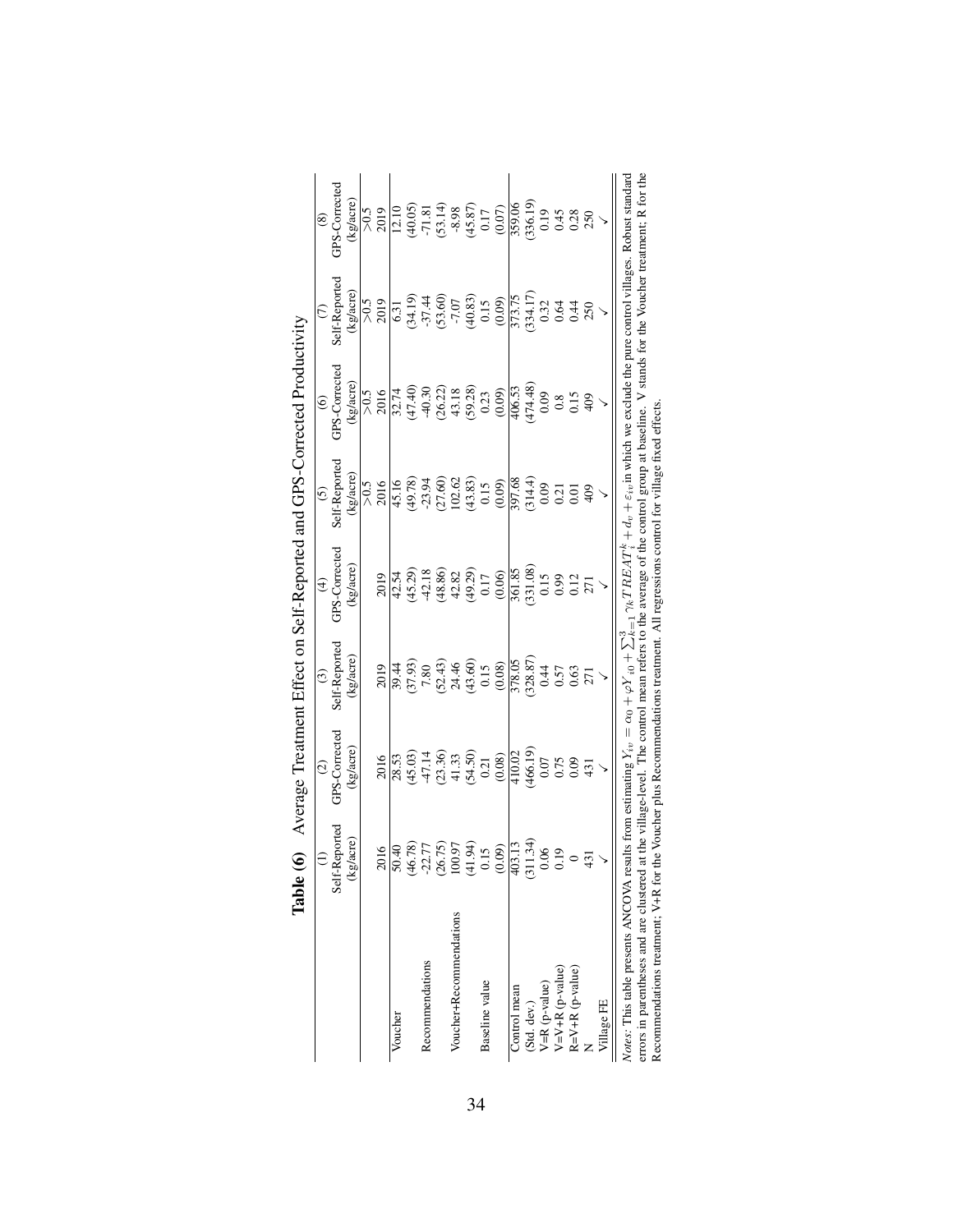<span id="page-34-0"></span>

|                                                           | (1)            | (2)            | (3)              |
|-----------------------------------------------------------|----------------|----------------|------------------|
|                                                           | Fertilizer     | Fertilizer     | Fertilizer       |
|                                                           | (kg/SR acre)   | (kg/GPS acre)  | $(=1)$           |
|                                                           | 2016           | 2016           | 2016             |
| Panel A: Poor soil quality $(\theta_k)$                   |                |                |                  |
| Voucher                                                   | 10.544         | 9.399          | 0.280            |
|                                                           | (5.767)        | (4.718)        | (0.094)          |
| Recommendations                                           | $-1.257$       | 0.034          | 0.023            |
|                                                           | (1.787)        | (1.816)        | (0.028)          |
| Voucher + Recommendations                                 | 22.357         | 16.594         | 0.644            |
|                                                           | (3.509)        | (3.281)        | (0.058)          |
| $V=R$ (p-value)                                           | 0.07           | 0.08           | 0.02             |
| $V=V+R$ (p-value)                                         | 0.12           | 0.19           | $\overline{0}$   |
| $R=V+R$ (p-value)                                         | $\overline{0}$ | $\overline{0}$ | $\overline{0}$   |
| <b>Panel B:</b> Rich soil quality $(\theta_k + \gamma_k)$ |                |                |                  |
| Voucher                                                   | 8.128          | 6.009          | 0.314            |
|                                                           | (2.188)        | (3.315)        | (0.064)          |
| Recommendations                                           | 1.053          | $-1.076$       | 0.054            |
|                                                           | (1.154)        | (1.581)        | (0.040)          |
| Voucher + Recommendations                                 | 32.982         | 35.239         | 0.786            |
|                                                           | (5.784)        | (10.774)       | (0.049)          |
| $V=R(p-value)$                                            | 0.02           | 0.03           | $\overline{0}$   |
| $V=V+R$ (p-value)                                         | $\overline{0}$ | 0.02           | $\overline{0}$   |
| $R=V+R$ (p-value)                                         | $\overline{0}$ | 0.01           | $\boldsymbol{0}$ |
| N                                                         | 459            | 459            | 573              |
| Control mean                                              | 0.02           | 0.01           | 0.01             |
| (Std. dev.)                                               | (0.24)         | (0.13)         | (0.09)           |
| Village FE                                                |                | ✓              | ✓                |

Table (7) Heterogeneous Treatment Effect on Adoption by Soil Quality

*Notes:* This table presents results of  $Y_{iv} = \alpha_0 + \sum_{k=1}^{3} \theta_k T R E A T_i^k + \gamma RichSoli_i +$  $\sum_{k=1}^{3} \gamma_k T REAL_i^k \times RichSoil_i + d_v + \varepsilon_{iv}$  estimated using ANCOVA in which we exclude the pure control villages. Robust standard errors in parentheses are clustered at the village-level. Soils are classified into fertile or poor based on their electrical conductivity. Fertile soils are the ones that have optimal salinity (slightly or very saline), whereas poor soils have low, medium, or severe salinity. V stands for the Voucher treatment; R for the Recommendations treatment; V+R for the Voucher plus Recommendations treatment.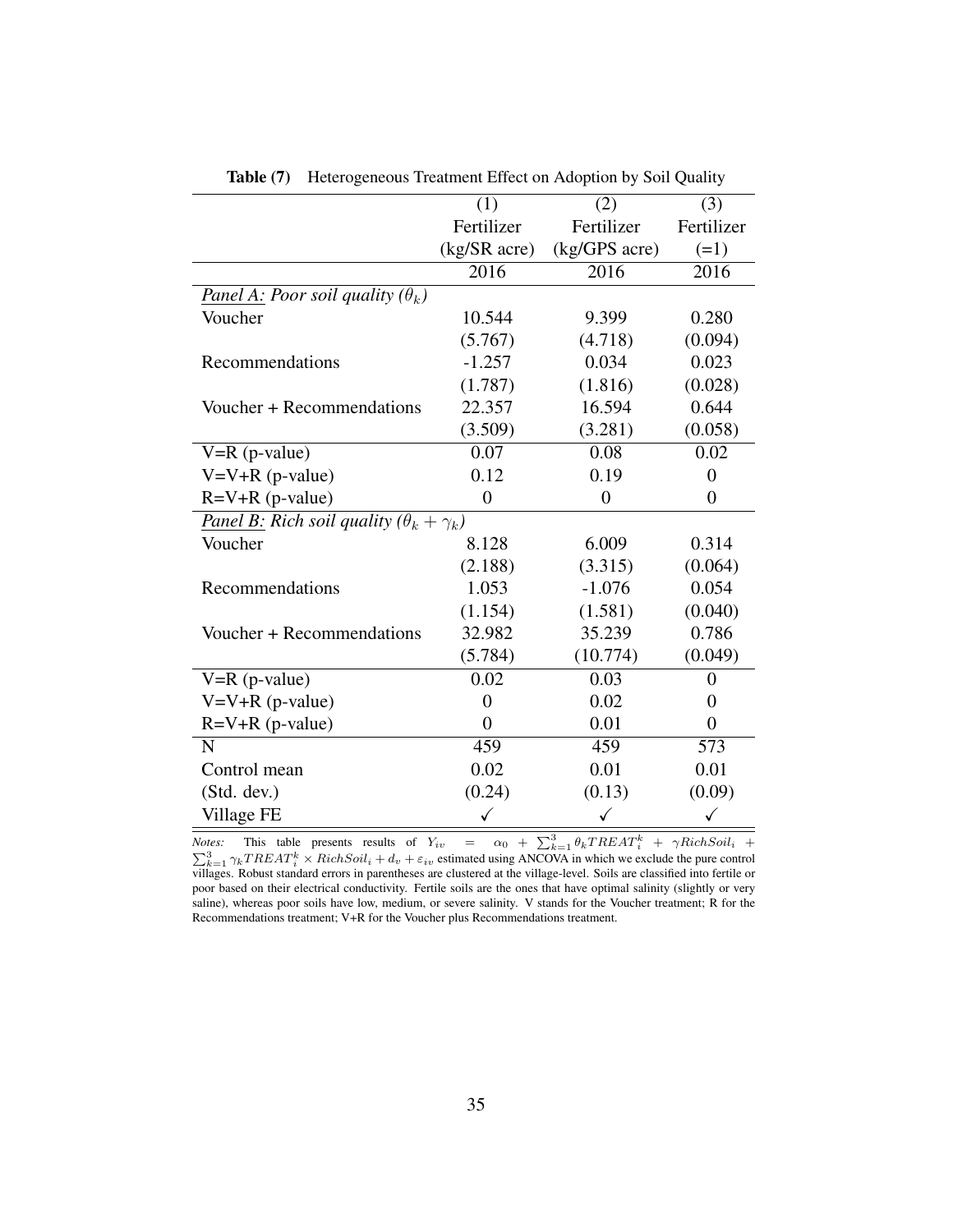<span id="page-35-0"></span>

|                                                           | (1)         | (2)                | (3)                | (4)         | $\overline{(5)}$   | (6)                |
|-----------------------------------------------------------|-------------|--------------------|--------------------|-------------|--------------------|--------------------|
|                                                           | Self-       | Satellite-         | GPS-               | Self-       | Satellite-         | GPS-               |
|                                                           | Reported    | <b>Based</b>       | Corrected          | Reported    | <b>Based</b>       | Corrected          |
|                                                           | $(z-score)$ | $(z\text{-score})$ | $(z\text{-score})$ | $(z-score)$ | $(z\text{-score})$ | $(z\text{-score})$ |
|                                                           | 2016        | 2016               | 2016               | 2019        | 2019               | 2019               |
| Panel A: Poor soil quality $(\theta_k)$                   |             |                    |                    |             |                    |                    |
| Voucher                                                   | 0.243       | $-0.063$           | 0.103              | 0.122       | $-0.307$           | 0.113              |
|                                                           | (0.363)     | (0.186)            | (0.281)            | (0.179)     | (0.288)            | (0.137)            |
| Recommendations                                           | $-0.115$    | $-0.226$           | $-0.144$           | $-0.100$    | $-0.477$           | $-0.131$           |
|                                                           | (0.206)     | (0.242)            | (0.188)            | (0.207)     | (0.380)            | (0.182)            |
| Voucher+Recommendations                                   | 0.196       | $-0.061$           | 0.004              | 0.090       | $-0.117$           | 0.153              |
|                                                           | (0.225)     | (0.189)            | (0.275)            | (0.210)     | (0.224)            | (0.129)            |
| $V=R$ (p-value)                                           | 0.3         | 0.48               | 0.43               | 0.24        | 0.68               | 0.26               |
| $V=V+R$ (p-value)                                         | 0.87        | 0.99               | 0.72               | 0.86        | 0.47               | 0.81               |
| $R=V+R$ (p-value)                                         | 0.19        | 0.49               | 0.58               | 0.36        | 0.19               | 0.21               |
| <b>Panel B:</b> Rich soil quality $(\theta_k + \gamma_k)$ |             |                    |                    |             |                    |                    |
| Voucher                                                   | 0.189       | 0.115              | 0.115              | 0.243       | 0.065              | 0.288              |
|                                                           | (0.144)     | (0.165)            | (0.167)            | (0.214)     | (0.201)            | (0.269)            |
| Recommendations                                           | 0.055       | 0.103              | $-0.058$           | 0.310       | 0.354              | 0.066              |
|                                                           | (0.179)     | (0.116)            | (0.209)            | (0.275)     | (0.173)            | (0.259)            |
| Voucher+Recommendations                                   | 0.709       | 0.217              | 0.344              | 0.426       | $-0.042$           | 0.414              |
|                                                           | (0.246)     | (0.162)            | (0.256)            | (0.246)     | (0.212)            | (0.290)            |
| $V=R$ (p-value)                                           | 0.42        | 0.93               | 0.35               | 0.76        | 0.04               | 0.3                |
| $V=V+R$ (p-value)                                         | 0.02        | 0.59               | 0.3                | 0.39        | 0.62               | 0.53               |
| $R=V+R$ (p-value)                                         | 0.02        | 0.44               | 0.18               | 0.48        | 0.07               | 0.08               |
| $\mathbf N$                                               | 478         | 478                | 478                | 284         | 284                | 284                |
| Control mean                                              | 0.00        | $-0.01$            | $-0.01$            | $-0.05$     | 0.00               | $-0.05$            |
| (stat. dev.)                                              | (1.01)      | (1.00)             | (0.98)             | (0.91)      | (1.02)             | (0.90)             |
| Village FE                                                | ✓           | ✓                  | ✓                  | ✓           | ✓                  | $\checkmark$       |

Table (8) Heterogeneous Treatment Effect on Productivity by Soil Quality

*Notes:* This table presents results of  $Y_{iv} = \alpha_0 + \sum_{k=1}^{3} \theta_k T REAL_i^k + \gamma RichSoil_i + \sum_{k=1}^{3} \gamma_k T REAL_i^k \times RichSoil_i +$  $d_v + \varepsilon_{iv}$  estimated using OLS in which we exclude the pure control villages. All yields are measured in standard deviation units to be able to compare self-reported and satellite-based measures that use different units. Robust standard errors in parentheses are clustered at the village-level. Soils are classified into fertile or poor based on their electrical conductivity. Fertile soils are the ones that have optimal salinity (slightly or very saline), whereas poor soils have low, medium, or severe salinity. V stands for the Voucher treatment; R for the Recommendations treatment; V+R for the Voucher plus Recommendations treatment.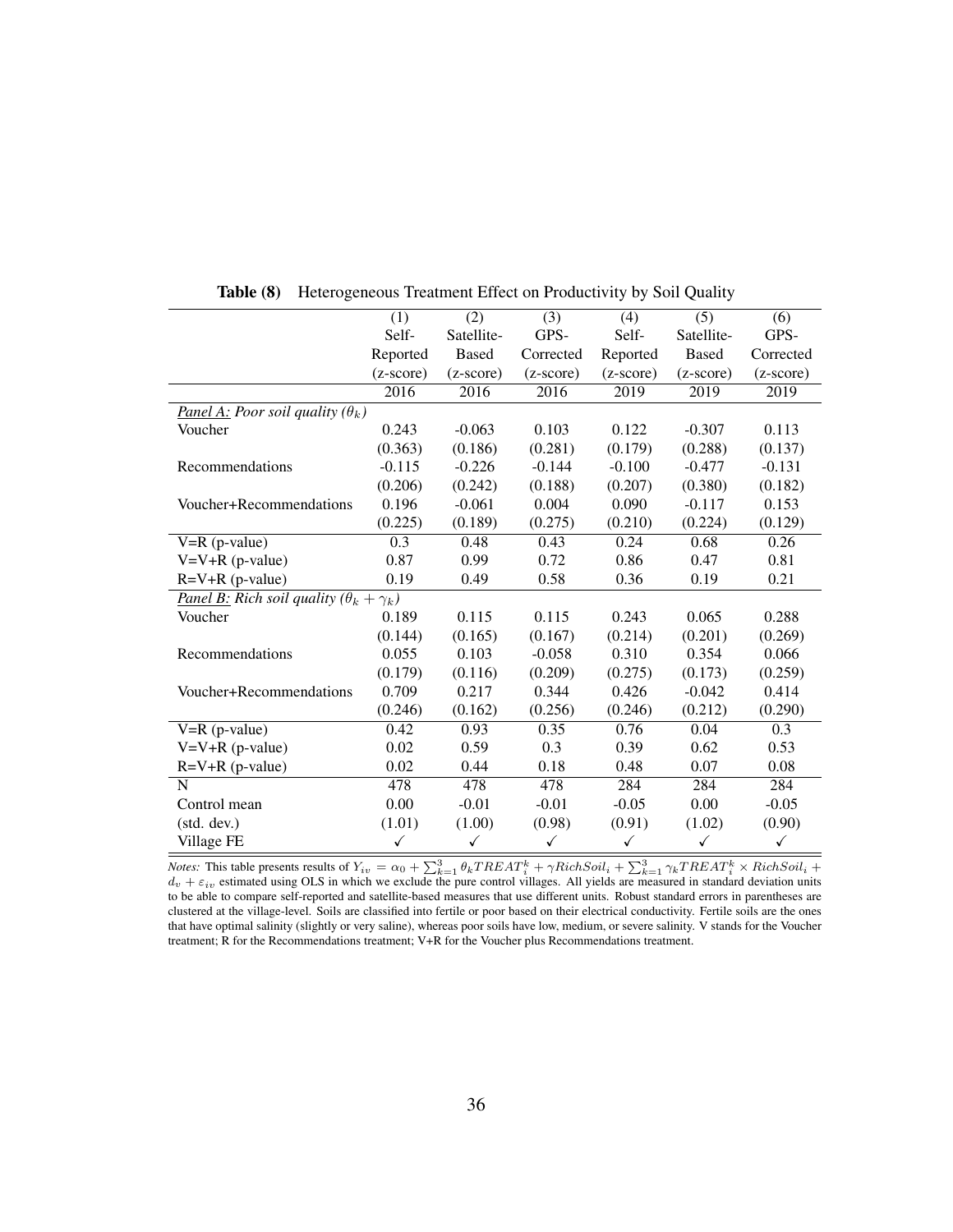# Appendix (For Online Publication)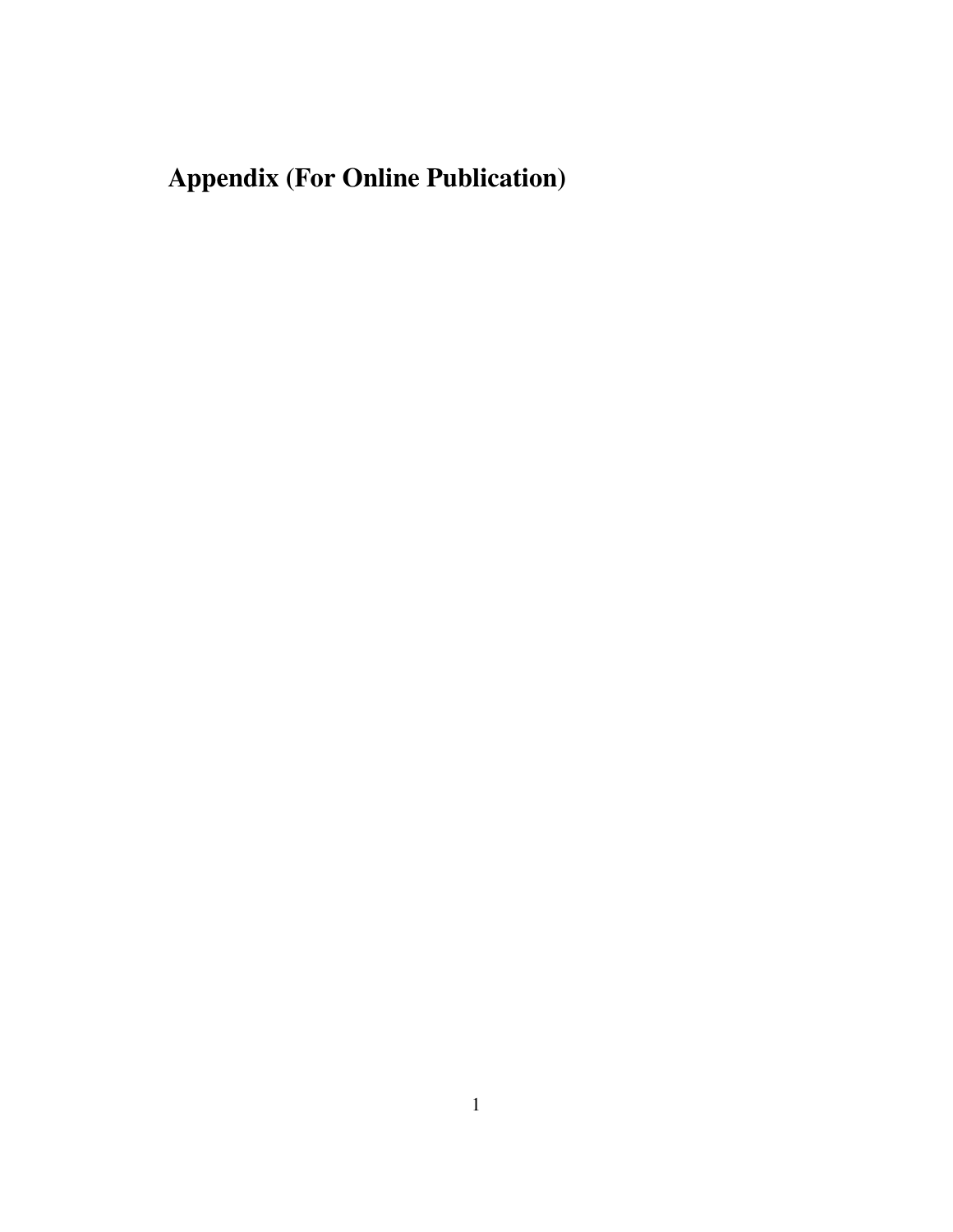### Balance

<span id="page-37-0"></span> $\overline{a}$  $\overline{a}$ 

|      |                                         | Control |           | Treatment coefficient |           |         | F-Test (p-value) |             | $\overline{N}$ |
|------|-----------------------------------------|---------|-----------|-----------------------|-----------|---------|------------------|-------------|----------------|
|      |                                         | Mean    | V         | $\mathbb{R}$          | $V + R$   | $V = R$ | $V = V + R$      | $R = V + R$ |                |
|      | Panel A: Outcomes                       |         |           |                       |           |         |                  |             |                |
| (1)  | Fertilizer (kg/ SR acre)                | 0.04    | 0.63      | 0.41                  | $-0.01$   | 0.73    | 0.17             | 0.34        | 659            |
|      |                                         |         | (0.46)    | (0.43)                | (0.04)    |         |                  |             |                |
| (2)  | Fertilizer (kg/ GPS acre)               | 0.02    | 0.31      | 0.58                  | $-0.00$   | 0.69    | 0.29             | 0.33        | 653            |
|      |                                         |         | (0.30)    | (0.59)                | (0.02)    |         |                  |             |                |
| (3)  | Fertilizer $(=1)$                       | 0.01    | 0.00      | 0.01                  | $-0.00$   | 0.86    | 0.59             | 0.49        | 659            |
|      |                                         |         | (0.01)    | (0.01)                | (0.01)    |         |                  |             |                |
| (4)  | Yields (kg/ SR acre)                    | 481.02  | $-117.97$ | $-26.76$              | $-107.82$ | 0.07    | 0.68             | 0.05        | 578            |
|      |                                         |         | (41.55)   | (54.81)               | (39.23)   |         |                  |             |                |
| (5)  | Yields (kg/ GPS acre)                   | 435.74  | $-85.30$  | $-55.85$              | $-48.17$  | 0.41    | 0.32             | 0.82        | 575            |
|      |                                         |         | (36.16)   | (47.48)               | (53.39)   |         |                  |             |                |
| (6)  | Male-Head $(=1)$                        | 0.84    | $-0.01$   | 0.02                  | 0.03      | 0.41    | 0.27             | 0.77        | 659            |
|      |                                         |         | (0.04)    | (0.04)                | (0.04)    |         |                  |             |                |
| (7)  | Head Age (Years)                        | 45.92   | $-2.94$   | $-0.23$               | 0.15      | 0.05    | 0.02             | 0.81        | 659            |
|      |                                         |         | (1.56)    | (1.37)                | (1.46)    |         |                  |             |                |
| (8)  | Head Education $(=1$ if some education) | 0.92    | 0.00      | $-0.02$               | $-0.05$   | 0.49    | 0.24             | 0.56        | 659            |
|      |                                         |         | (0.03)    | (0.03)                | (0.03)    |         |                  |             |                |
| (9)  | Head Education $(=1$ if beyond primary) | 0.07    | $-0.01$   | $-0.06$               | $-0.01$   | 0.08    | 0.95             | 0.03        | 659            |
|      |                                         |         | (0.03)    | (0.02)                | (0.02)    |         |                  |             |                |
| (10) | Distance to plot in minutes             | 33.97   | $-0.77$   | $-6.04$               | 3.29      | 0.23    | 0.24             | 0.1         | 587            |
|      |                                         |         | (3.24)    | (3.36)                | (4.73)    |         |                  |             |                |
| (11) | Credit Access (=1)                      | 0.11    | $-0.01$   | $-0.03$               | $-0.05$   | 0.41    | 0.21             | 0.56        | 659            |
|      |                                         |         | (0.03)    | (0.03)                | (0.03)    |         |                  |             |                |
| (12) | Remittances $(=1)$                      | 0.18    | $-0.03$   | $-0.06$               | $-0.00$   | 0.46    | 0.57             | 0.08        | 659            |
|      |                                         |         | (0.04)    | (0.05)                | (0.05)    |         |                  |             |                |
| (13) | Asset Index                             | 0.19    | $-0.29$   | $-0.33$               | $-0.36$   | 0.85    | 0.56             | 0.89        | 659            |
|      |                                         |         | (0.24)    | (0.29)                | (0.24)    |         |                  |             |                |
| (14) | Livestock Ownership (=1)                | 0.79    | $-0.09$   | $-0.07$               | $-0.08$   | 0.67    | 0.89             | 0.81        | 659            |
|      |                                         |         | (0.05)    | (0.04)                | (0.05)    |         |                  |             |                |
| (15) | Household Size                          | 5.42    | $-0.62$   | $-0.30$               | $-0.20$   | 0.36    | 0.21             | 0.62        | 659            |
|      |                                         |         | (0.31)    | (0.26)                | (0.30)    |         |                  |             |                |
| (16) | Area Owned (SR acres)                   | 5.21    | $-0.07$   | 0.38                  | $-0.03$   | 0.37    | 0.94             | 0.38        | 659            |
|      |                                         |         | (0.44)    | (0.65)                | (0.62)    |         |                  |             |                |
| (17) | Close to Chairman $(=1)$                | 0.32    | 0.03      | 0.02                  | $-0.01$   | 0.9     | 0.45             | 0.61        | 659            |
|      |                                         |         | (0.05)    | (0.05)                | (0.05)    |         |                  |             |                |
| (18) | Received Training $(=1)$                | 0.07    | 0.01      | $-0.01$               | 0.04      | 0.45    | 0.33             | 0.11        | 659            |
|      |                                         |         | (0.02)    | (0.02)                | (0.04)    |         |                  |             |                |
| (19) | Visited by Extension $(=1)$             | 0.21    | $-0.03$   | $-0.06$               | $-0.02$   | 0.49    | 0.92             | 0.48        | 659            |
|      |                                         |         | (0.05)    | (0.05)                | (0.05)    |         |                  |             |                |
| (20) | Maize Area (SR acres)                   | 2.07    | 0.03      | $-0.11$               | $-0.27$   | 0.47    | 0.05             | 0.28        | 655            |
|      |                                         |         | (0.19)    | (0.15)                | (0.14)    |         |                  |             |                |
| (21) | Improved Seeds (=1)                     | 0.21    | $-0.04$   | $-0.05$               | $-0.03$   | 0.89    | 0.8              | 0.67        | 659            |
|      |                                         |         | (0.05)    | (0.04)                | (0.06)    |         |                  |             |                |

Table (A1) Cross-Village Balance Tests

*Notes:* V stands for the Voucher treatment; R for the Recommendations treatment; V+R for the Voucher plus Recommendations treatment. The first three columns report results of baseline balance tests in which we estimate  $b_i = \alpha_0 + \sum_{k=1}^3 \theta_k T RELAT_i^k + \varepsilon_i$  including control villages. The next three columns test the equality of coefficients between the three treatments. Robust standard errors in parentheses. SR stands for self-reported, as answered by respondents in the socioeconomic survey. Standard errors are clustered at the village-level.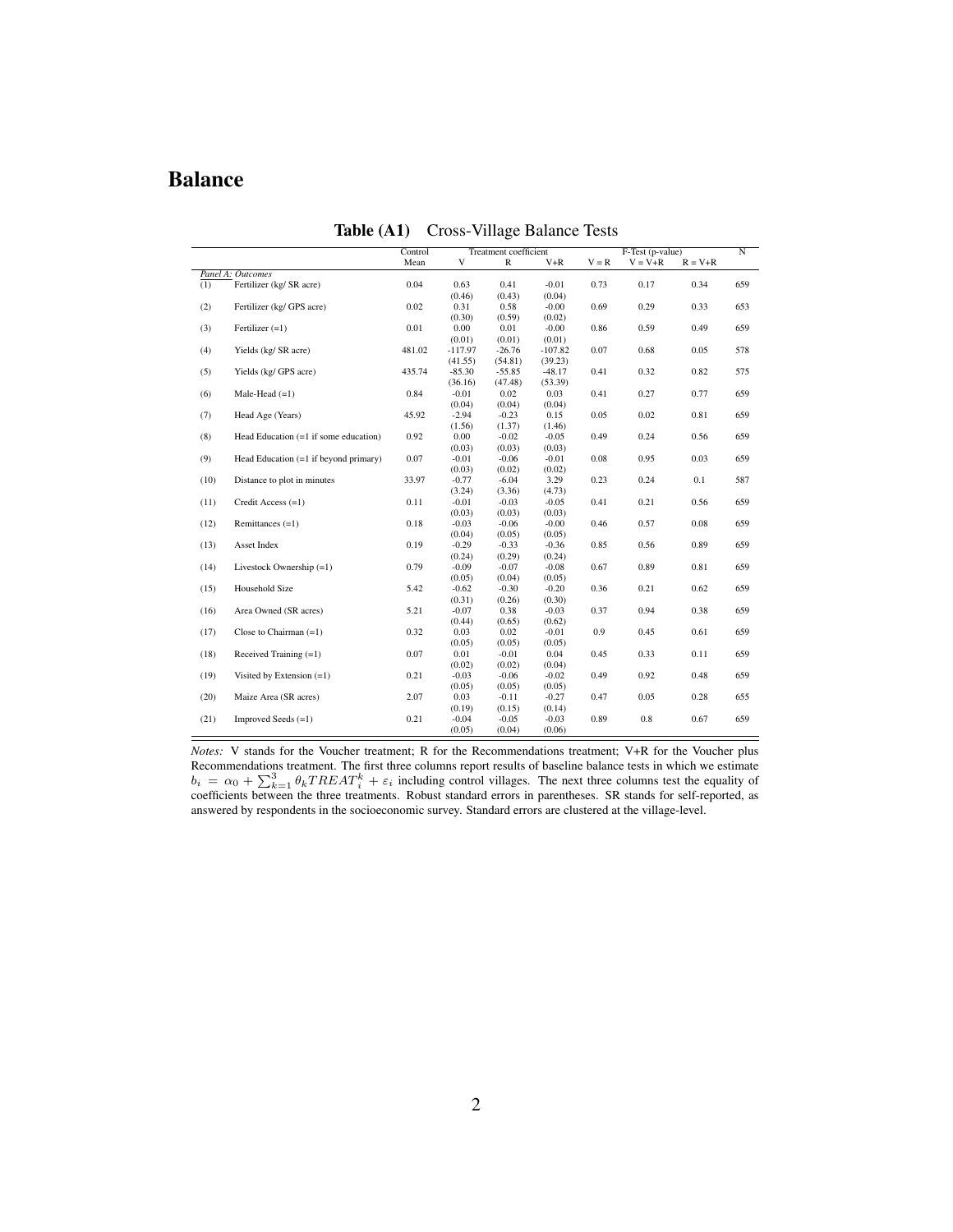### Attrition Analysis

<span id="page-38-0"></span>

| Table $(A2)$            | Probability of Attrition by Treatment |                              |           |           |
|-------------------------|---------------------------------------|------------------------------|-----------|-----------|
|                         |                                       | Attrition $(=1$ if attrited) |           |           |
|                         | 2016                                  | 2016                         | 2019      | 2019      |
| Voucher                 | $-0.00234$                            | $-0.00326$                   | $-0.0306$ | $-0.0314$ |
|                         | (0.0219)                              | (0.0217)                     | (0.0294)  | (0.0300)  |
| Recommendations         | 0.0154                                | 0.0157                       | 0.0203    | 0.0201    |
|                         | (0.0220)                              | (0.0220)                     | (0.0333)  | (0.0332)  |
| Voucher+Recommendations | 0.00614                               | 0.00539                      | 0.00635   | 0.00423   |
|                         | (0.0179)                              | (0.0180)                     | (0.0262)  | (0.0264)  |
| Constant                | 0.0579                                |                              | 0.132     |           |
|                         | (0.0142)                              |                              | (0.0231)  |           |
| N                       | 782                                   | 782                          | 782       | 782       |
| Village FE              |                                       |                              |           |           |

Notes: Robust standard errors in parentheses. Standard errors are clustered at the village-level. Control villages are excluded.

<span id="page-38-1"></span>

|                         | (1)      | (2)          | (3)       | (4)      | (5)          | (6)       |
|-------------------------|----------|--------------|-----------|----------|--------------|-----------|
|                         | Self-    | Satellite-   | GPS-      | Self-    | Satellite-   | GPS-      |
|                         | Reported | <b>Based</b> | Corrected | Reported | <b>Based</b> | Corrected |
|                         | $(=1)$   | $(=1)$       | $(=1)$    | $(=1)$   | $(=1)$       | $(=1)$    |
|                         | 2016     | 2016         | 2016      | 2019     | 2019         | 2019      |
| Voucher                 | 0.076    | 0.091        | 0.077     | 0.016    | 0.006        | 0.006     |
|                         | (0.040)  | (0.053)      | (0.048)   | (0.048)  | (0.044)      | (0.044)   |
| Recommendations         | 0.011    | 0.002        | $-0.009$  | $-0.050$ | $-0.050$     | $-0.050$  |
|                         | (0.036)  | (0.050)      | (0.047)   | (0.042)  | (0.043)      | (0.043)   |
| Voucher+Recommendations | 0.061    | 0.055        | 0.041     | $-0.043$ | $-0.048$     | $-0.048$  |
|                         | (0.037)  | (0.035)      | (0.038)   | (0.047)  | (0.048)      | (0.048)   |
| Control mean            | 0.76     | 0.62         | 0.60      | 0.41     | 0.40         | 0.40      |
| N                       | 782      | 782          | 782       | 782      | 782          | 782       |
| Village FE              | V        | √            | √         | √        |              | ✓         |

#### Table (A3) Non-Missing Values by Treatment

*Notes:* Notes: Robust standard errors in parentheses. Standard errors are clustered at the village-level. All regressions control for village fixed effects. Control villages are excluded.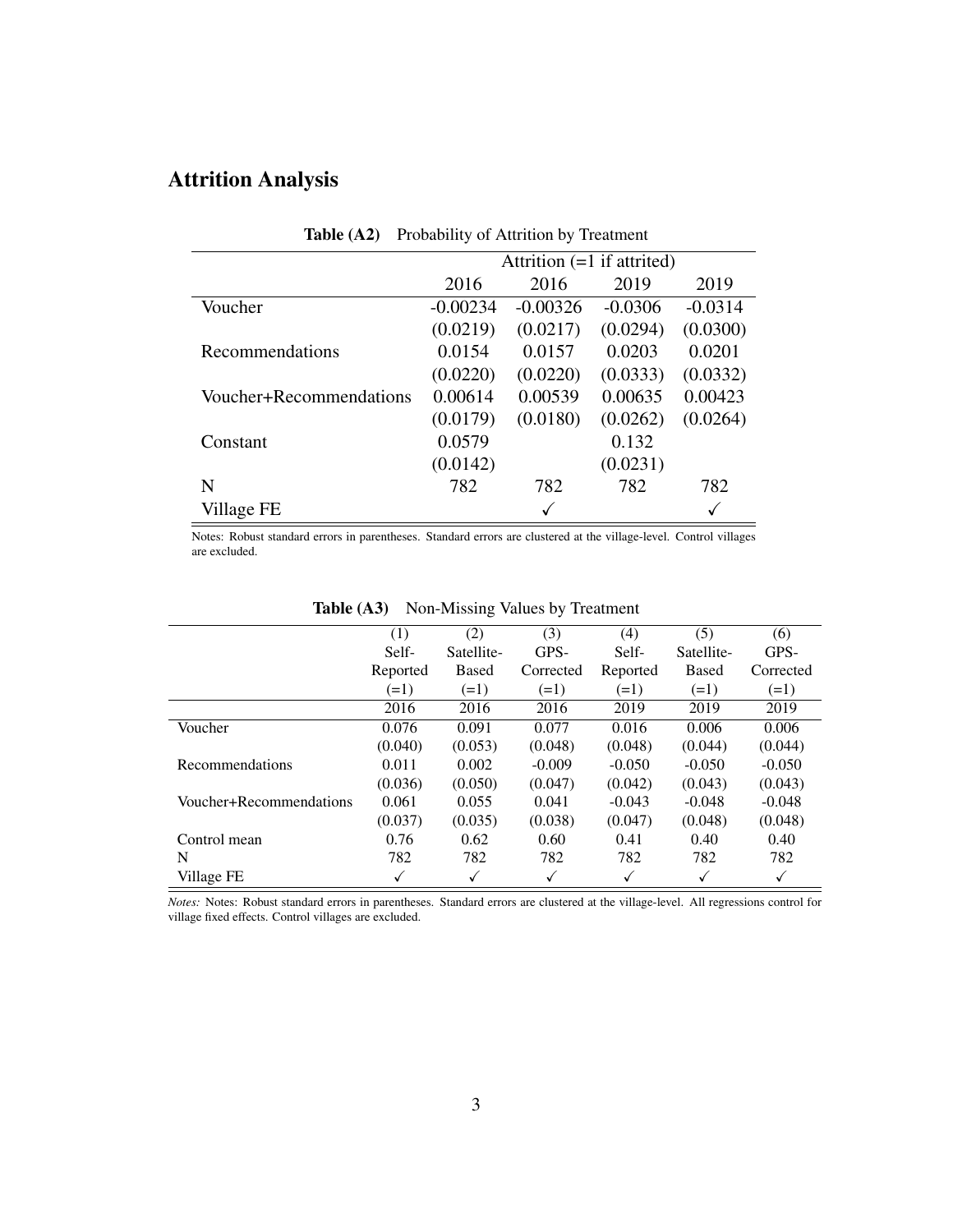<span id="page-39-0"></span>

|                                                         | (1)           | (2)           | (3)           | (4)           |
|---------------------------------------------------------|---------------|---------------|---------------|---------------|
|                                                         | Self-Reported | GPS-Corrected | Self-Reported | GPS-Corrected |
|                                                         | (kg/acre)     | (kg/acre)     | (kg/acre)     | (kg/acre)     |
|                                                         | 2016          | 2016          | 2019          | 2019          |
| Response $(= 1)$                                        | $-26.38$      | 56.55         | 3.12          | $-24.24$      |
|                                                         | (75.79)       | (97.48)       | (48.42)       | (66.34)       |
| Voucher                                                 | $-4.66$       | 26.81         | 14.47         | $-46.70$      |
|                                                         | (118.56)      | (71.77)       | (47.54)       | (78.26)       |
| Recommendations                                         | $-40.20$      | 17.70         | 23.25         | $-48.47$      |
|                                                         | (72.08)       | (88.29)       | (39.60)       | (84.62)       |
| Voucher+Recommendations                                 | $-67.91$      | $-26.80$      | $-17.04$      | $-23.79$      |
|                                                         | (50.37)       | (54.67)       | (40.98)       | (104.25)      |
| Response×Voucher                                        | $-1.11$       | $-81.89$      | $-49.78$      | 23.52         |
|                                                         | (134.88)      | (106.80)      | (53.11)       | (84.13)       |
| Response×Recommendations                                | 94.33         | $-53.58$      | 19.91         | 50.41         |
|                                                         | (100.74)      | (105.74)      | (72.64)       | (86.48)       |
| Response×Voucher+Recommendations                        | 57.32         | $-9.87$       | $-14.35$      | $-18.22$      |
|                                                         | (70.67)       | (96.83)       | (59.16)       | (111.69)      |
| Mean baseline control attritors                         | 429.07        | 368.73        | 404.82        | 361.38        |
| IV-R Test: $V=ResponsexV=0$ (p-value)                   | 0.99          | 0.64          | 0.57          | 0.52          |
| IV-R Test: $R =$ Response $\times$ R=0 (p-value)        | 0.51          | 0.84          | 0.62          | 0.83          |
| IV-R Test: $R+V=ResponsexR+V=0$ (p-value)               | 0.33          | 0.78          | 0.64          | 0.68          |
| IV-P Test: Response=V=Response $\times$ V =0 (p-value)  | 0.97          | 0.81          | 0.52          | 0.69          |
| IV-P Test: Response=R=Response $\times$ R =0 (p-value)  | 0.66          | 0.94          | 0.8           | 0.94          |
| IV-P Test: Response= $R+V=R$ esponse $xR+V=0$ (p-value) | 0.41          | 0.67          | 0.72          | 0.69          |
| N                                                       | 688           | 555           | 688           | 555           |
| Village FE                                              | $\checkmark$  | $\checkmark$  | ✓             | ✓             |

Table (A4) Internal Validity in the Presence of Non-Classical Attrition

*Notes:* This table shows tests for attrition bias using a more flexible form detailed in [Ghanem et al.](#page-21-4) [\(2021\)](#page-21-4) and includes all missing values for not only the classical attritors who were not interviewed, but also non-classical cases such as those who stopped cultivating maize (see Table [3\)](#page-30-1) and those who were unreachable to collect GPS polygons. The estimation is done using OLS following the regression  $Y_{iv} = \alpha_0 + \sum_{k=1}^{3} \theta_k TREAT_i^k + Response_i + \sum_{k=1}^{3} \gamma_k TREAT_i^k \times Response_i + d_v + \epsilon_{iv}$  and excludes the control villages. IV-R refers to internal validity for the respondent subpopulation and IV-P refers to internal validity population as defined in [Ghanem et al.](#page-21-4) [\(2021\)](#page-21-4). Robust standard errors in parentheses. Standard errors are clustered at the village-level. All regressions control for village fixed effects.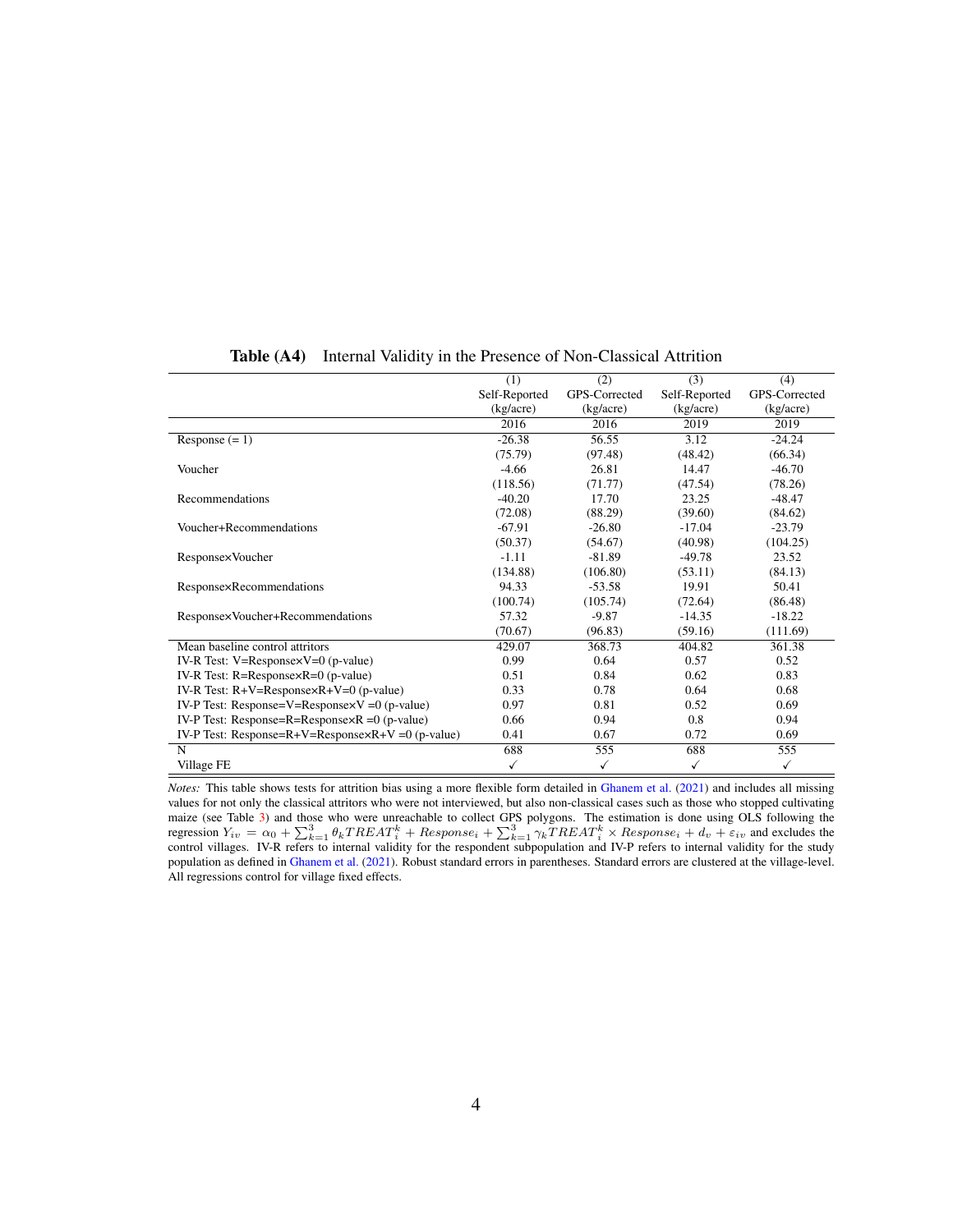### Robustness

<span id="page-40-0"></span>

|                | $\left( 1\right)$ | (2)           | (3)        | (4)                      | (5)           | (6)        |
|----------------|-------------------|---------------|------------|--------------------------|---------------|------------|
|                | Fertilizer        | Fertilizer    | Fertilizer | Fertilizer               | Fertilizer    | Fertilizer |
|                | (kg/SR acre)      | (kg/GPS acre) | $(=1)$     | $(kg/SR \, \text{acre})$ | (kg/GPS acre) | $(=1)$     |
|                | 2016              | 2016          | 2016       | 2019                     | 2019          | 2019       |
| Treatment      | 17.78             | 16.28         | 0.49       | 0.11                     | $-0.25$       | $-0.01$    |
|                | (1.82)            | (2.99)        | (0.05)     | (0.69)                   | (0.64)        | (0.01)     |
| Baseline value | 0.59              | 0.85          | 0.16       | $-0.10$                  | $-0.06$       | $-0.05$    |
|                | (0.37)            | (0.45)        | (0.19)     | (0.01)                   | (0.00)        | (0.03)     |
| Control mean   | 0.16              | 0.18          | 0.01       | 0.23                     | 0.27          | 0.02       |
| (Std. dev.)    | (2.57)            | (3.31)        | (0.1)      | (3.14)                   | (4.05)        | (0.12)     |
| N              | 472               | 472           | 589        | 292                      | 292           | 301        |
| Village FE     |                   |               |            |                          |               |            |

Table (A5) Pooled Treatment Effect on Fertilizer Adoption

*Notes:* This table presents ANCOVA results from estimating  $Y_{iv} = \alpha_0 + \varphi Y_{i0} + \gamma T R E A T_i + d_v + \varepsilon_{iv}$  in which we pool the voucher only group and the voucher plus recommendations group together and exclude the control villages. The reference category is the pooled control group and recommendations only group. Robust standard errors in parentheses and are clustered at the village-level. SR stands for self-reported, as answered by respondents in the socioeconomic survey. The control mean refers to the average of the control group at baseline. All regressions control for village fixed effects.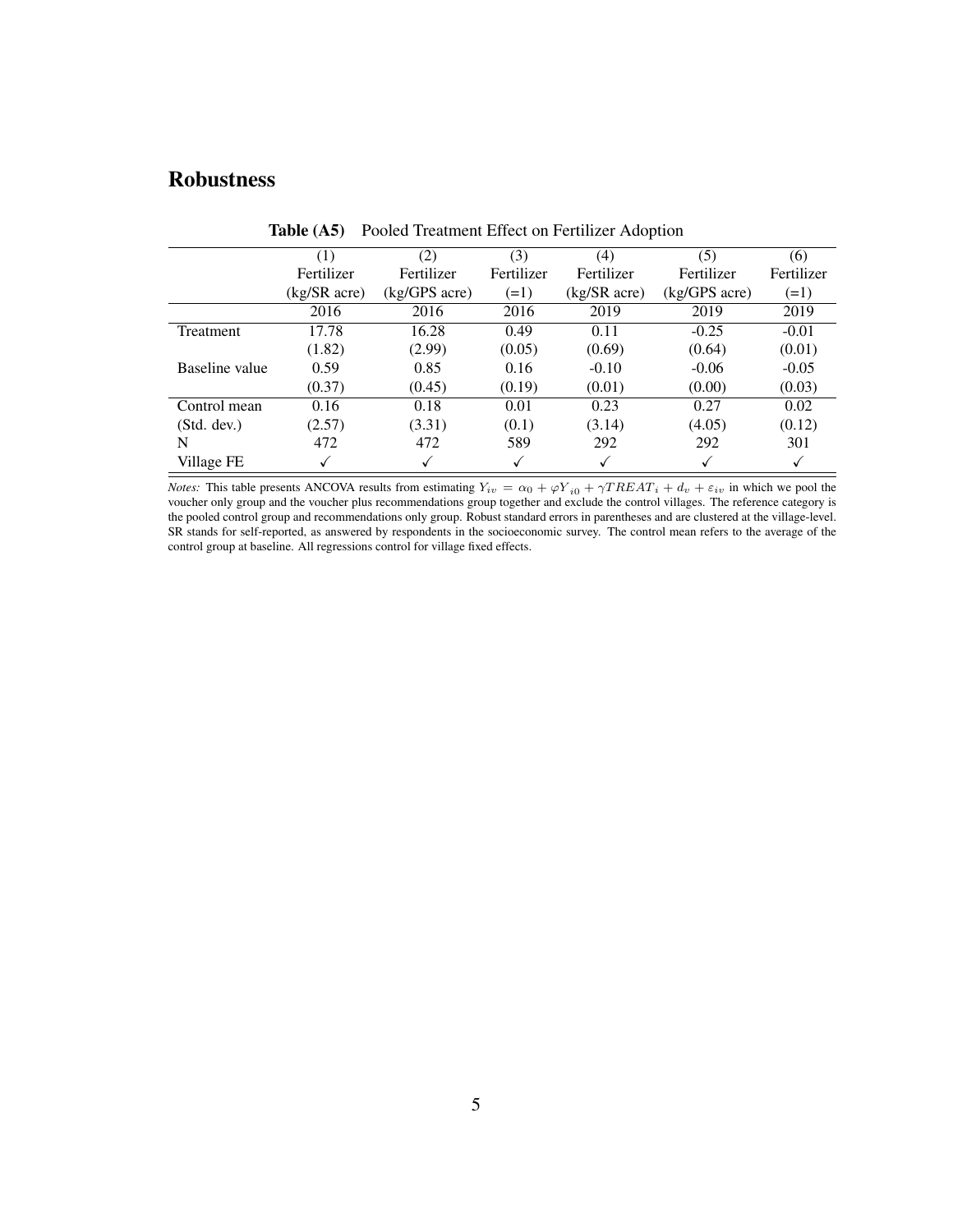<span id="page-41-0"></span>

|                   | )<br>2<br>2<br>2<br>2<br>2<br>2<br>2<br>2<br>2<br>2<br>1<br>2<br> |                                                                                                                                                                                                                                                                                                                                                                     |               |                         |                                                                     |                                       |                                                                                           |                                                                  |
|-------------------|-------------------------------------------------------------------|---------------------------------------------------------------------------------------------------------------------------------------------------------------------------------------------------------------------------------------------------------------------------------------------------------------------------------------------------------------------|---------------|-------------------------|---------------------------------------------------------------------|---------------------------------------|-------------------------------------------------------------------------------------------|------------------------------------------------------------------|
|                   |                                                                   | $\widehat{c}$                                                                                                                                                                                                                                                                                                                                                       | $\odot$       | $\widehat{\mathcal{F}}$ | $\odot$                                                             | $\circledcirc$                        | $\widehat{C}$                                                                             | $\circledast$                                                    |
|                   | Self-Reported                                                     | Satellite-Based                                                                                                                                                                                                                                                                                                                                                     | Self-Reported | Satellite-Based         | Self-Reported                                                       | satellite-Based                       | self-Reported                                                                             | Satellite-Based                                                  |
|                   | score)<br>$\overline{5}$                                          | $(z\text{-score})$                                                                                                                                                                                                                                                                                                                                                  | $(z-score)$   | $(z\text{-score})$      | $(z\text{-score})$                                                  | $(z\text{-score})$                    | $(z$ -score $)$                                                                           | $(z\text{-score})$                                               |
|                   | 2016                                                              | 2016                                                                                                                                                                                                                                                                                                                                                                | 2019          | $\overline{2019}$       | 2016                                                                | 2016                                  | 2019                                                                                      | 2019                                                             |
| Treatment $(=$    | $\frac{818}{2}$                                                   | $\frac{0.076}{2}$                                                                                                                                                                                                                                                                                                                                                   | 0.143         | $-0.072$                | $\frac{0.327}{0.327}$                                               | $\frac{6.075}{2}$                     | 0.138                                                                                     | $-0.078$                                                         |
|                   | .128)                                                             | (0.060)                                                                                                                                                                                                                                                                                                                                                             | (0.079)       | (0.090)                 |                                                                     |                                       |                                                                                           |                                                                  |
| Pure stand $(=1)$ |                                                                   |                                                                                                                                                                                                                                                                                                                                                                     |               |                         |                                                                     |                                       |                                                                                           |                                                                  |
|                   |                                                                   |                                                                                                                                                                                                                                                                                                                                                                     |               |                         | $\begin{array}{c} (0.127) \\ 0.148 \\ (0.178) \\ 0.113 \end{array}$ | $(0.058)$<br>0.055<br>0.074)<br>0.146 | $\begin{array}{c} (0.074) \\ 0.154 \\ 0.157) \\ 0.0157) \\ -0.078 \\ 0.0125) \end{array}$ | $\begin{array}{c} 0.085 \\ 0.029 \\ 0.107) \\ 0.208 \end{array}$ |
| $Planations (=1)$ |                                                                   |                                                                                                                                                                                                                                                                                                                                                                     |               |                         |                                                                     |                                       |                                                                                           |                                                                  |
|                   |                                                                   |                                                                                                                                                                                                                                                                                                                                                                     |               |                         | (0.107)                                                             | (0.084)                               |                                                                                           | (0.203)                                                          |
| Control mean      | 0.03                                                              | 0.00                                                                                                                                                                                                                                                                                                                                                                | 0.09          | $-0.02$                 | 0.03                                                                | 0.00                                  | 0.09                                                                                      | $-0.02$                                                          |
| (std. dev.)       | 1.07                                                              | (66.0)                                                                                                                                                                                                                                                                                                                                                              | (0.5)         | (1.00)                  | (1.07)                                                              | (0.99)                                | 1.05                                                                                      | $1.00$<br>294                                                    |
|                   | $\overline{16}$                                                   | 491                                                                                                                                                                                                                                                                                                                                                                 | 294           |                         | 491                                                                 | 491                                   | 294                                                                                       |                                                                  |
| Village FE        |                                                                   |                                                                                                                                                                                                                                                                                                                                                                     |               |                         |                                                                     |                                       |                                                                                           |                                                                  |
|                   |                                                                   | <i>Notes</i> : This table presents OLS results from estimating $Y_{tv} = \alpha_1 + \gamma T R E A T_i + d_v + \varepsilon_{iv}$ in which we pool the voucher only group and the voucher plus<br>recommendations group together and exclude the control villages. The reference category is the pooled control group and recommendations only group. All yields are |               |                         |                                                                     |                                       |                                                                                           |                                                                  |

Table (A6) Pooled Treatment Effect on Self-Reported and Satellited-Based Productivity Table (A6) Pooled Treatment Effect on Self-Reported and Satellited-Based Productivity

recommentations group regents and exclude in exclude the second and satellite-based measures that use different units. Robust standard errors in parentheses and are clustered at the village-level. The control mean refers t recommendations group together and exclude the control villages. The reference category is the pooled control group and recommendations only group. All yields are V stands for the Voucher treatment; R for the Recommendations treatment; V+R for the Voucher plus Recommendations treatment. All regressions control for village measured in standard deviation units to be able to compare self-reported and satellite-based measures that use different units. Robust standard errors in parentheses and are clustered at the village-level. The control mean refers to the average of the control group at endline because satellites are unable to predict yields at baseline. fixed effects. fixed effects.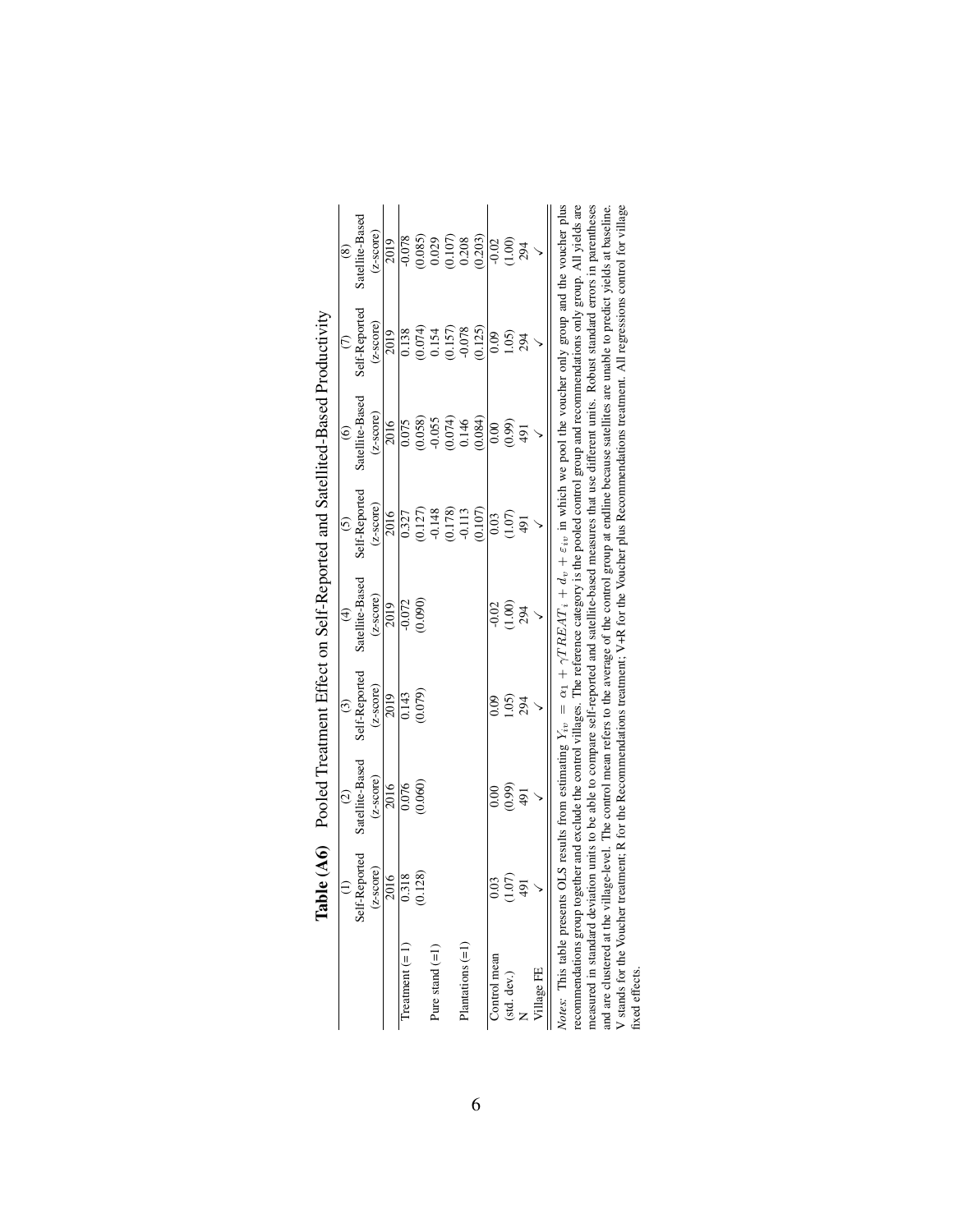|                             |               | $\odot$                                                                                                                                                                                                                                                                                                                                                                                                                                                                                                                         | $\overline{c}$                                         | $\widehat{\mathcal{F}}$    |                            | $\hat{\circ}$                                                   |                            | $\circledcirc$                                          |
|-----------------------------|---------------|---------------------------------------------------------------------------------------------------------------------------------------------------------------------------------------------------------------------------------------------------------------------------------------------------------------------------------------------------------------------------------------------------------------------------------------------------------------------------------------------------------------------------------|--------------------------------------------------------|----------------------------|----------------------------|-----------------------------------------------------------------|----------------------------|---------------------------------------------------------|
|                             | Self-Reported | <b>GPS-Corrected</b>                                                                                                                                                                                                                                                                                                                                                                                                                                                                                                            | Self-Reported                                          | GPS-Corrected              | Self-Reported              | <b>JPS-Corrected</b>                                            | Self-Reported              | <b>GPS-Corrected</b>                                    |
|                             | /acre)<br>ES  | (kg/acre)                                                                                                                                                                                                                                                                                                                                                                                                                                                                                                                       | (kg/acre)                                              | (kg/acre)                  | (kg/acre)                  | (kg/acre)                                                       | (kg/acre)                  | (kg/acre)                                               |
|                             |               |                                                                                                                                                                                                                                                                                                                                                                                                                                                                                                                                 |                                                        |                            | $> 0.5$                    | $z_{0<}$                                                        |                            |                                                         |
|                             | $\frac{6}{2}$ | 2016                                                                                                                                                                                                                                                                                                                                                                                                                                                                                                                            | 2019                                                   | 2019                       | 2016                       | 2016                                                            | $\frac{5}{2019}$           | $>0.5$<br>2019                                          |
| $T$ reatment $(=1)$         | 6.19          | 57.55                                                                                                                                                                                                                                                                                                                                                                                                                                                                                                                           | 85.01                                                  | 57.41                      | 28.85                      |                                                                 | 18.93                      | 38.67                                                   |
|                             | (34.60)       | $(41.86)$<br>0.21                                                                                                                                                                                                                                                                                                                                                                                                                                                                                                               |                                                        |                            |                            | $\begin{array}{c} 63.43 \\ (43.71) \\ 0.18 \\ 0.06 \end{array}$ |                            |                                                         |
| <b>Baseline Value</b>       | 21.15         |                                                                                                                                                                                                                                                                                                                                                                                                                                                                                                                                 | $\begin{array}{c} (35.71) \\ 0.15 \\ 0.09 \end{array}$ | $(45.29)$<br>0.24<br>0.09) | $(25.68)$<br>0.15<br>0.08) |                                                                 |                            |                                                         |
|                             | (0.09)        | (0.08)                                                                                                                                                                                                                                                                                                                                                                                                                                                                                                                          |                                                        |                            |                            |                                                                 | $(24.93)$<br>0.15<br>0.09) | $\begin{array}{c} (42.43) \\ 0.18 \\ 0.07) \end{array}$ |
| Control mean                | 426.51        | 395.38                                                                                                                                                                                                                                                                                                                                                                                                                                                                                                                          | 400.26                                                 | 368.8                      | 427.62                     | 395.73                                                          | 402.15                     |                                                         |
| (std. dev.)                 | 18.6          | (404.16)                                                                                                                                                                                                                                                                                                                                                                                                                                                                                                                        | (288.56)                                               | (318.06)                   | (322.98)                   | (410.88)                                                        | $(293.54)$<br>$250$        | 362.72<br>(318.48)                                      |
|                             |               | 431                                                                                                                                                                                                                                                                                                                                                                                                                                                                                                                             |                                                        |                            | 271                        | 271                                                             |                            | 250                                                     |
| <b>illage FE</b>            |               |                                                                                                                                                                                                                                                                                                                                                                                                                                                                                                                                 |                                                        |                            |                            |                                                                 |                            |                                                         |
| Robust standard errors in   |               | Notes: This table presents ANCOVA results from estimating $Y_{iv} = \alpha_0 + \varphi Y_{i0} + \sum_{k=1}^3 \gamma_k T R B A T_k^k + d_v + \epsilon_{iv}$ in which we pool the voucher only group and the<br>parentheses and are clustered at the village-level. The control mean refers to the average of the control group at baseline. V stands for the<br>voucher plus recommendations group together and exclude the control villages. The reference category is the pooled control group and recommendations only group. |                                                        |                            |                            |                                                                 |                            |                                                         |
| Voucher treatment; R for th |               | he Recommendations treatment; V+R for the Voucher plus Recommendations treatment. All regressions control for village fixed effects                                                                                                                                                                                                                                                                                                                                                                                             |                                                        |                            |                            |                                                                 |                            |                                                         |

<span id="page-42-0"></span>Table (A7) Pooled Treatment Effect on Self-Reported and GPS-Corrected Productivity Table (A7) Pooled Treatment Effect on Self-Reported and GPS-Corrected Productivity

7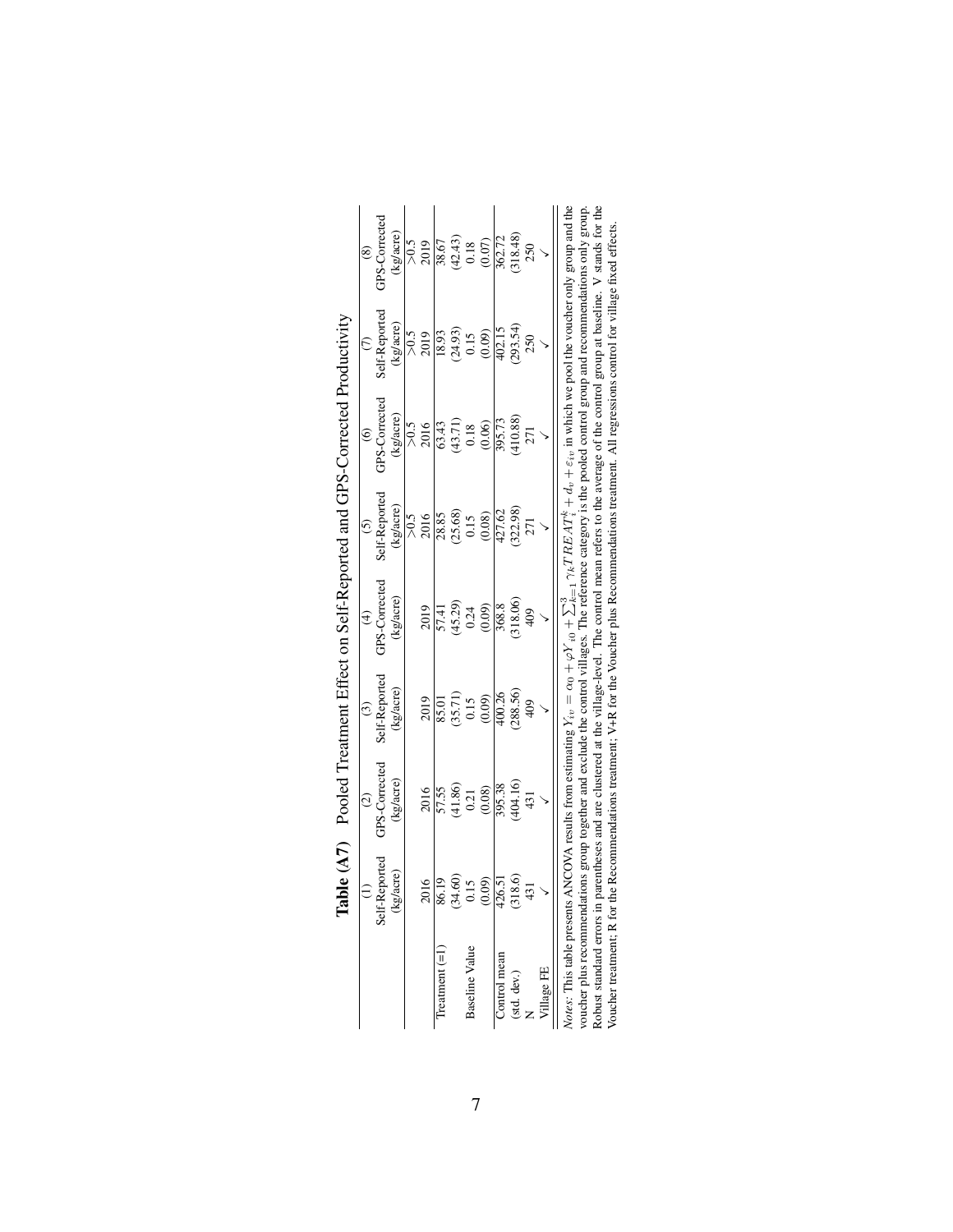<span id="page-43-0"></span>

|                           | (1)              | (2)           | (3)        | (4)              | (5)                | (6)          |
|---------------------------|------------------|---------------|------------|------------------|--------------------|--------------|
|                           | Fertilizer       | Fertilizer    | Fertilizer | Fertilizer       | Fertilizer         | Fertilizer   |
|                           | $(kg/SR$ acre)   | (kg/GPS acre) | $(=1)$     | $(kg/SR \naccr)$ | $(kg/GPS \, acre)$ | $(=1)$       |
|                           | 2016             | 2016          | 2016       | 2019             | 2019               | 2019         |
| Voucher                   | 8.66             | 7.64          | 0.30       | 0.38             | $-0.54$            | $-0.00$      |
|                           | (2.73)           | (2.75)        | (0.07)     | (1.43)           | (1.40)             | (0.02)       |
| Recommendations           | $-0.15$          | $-0.26$       | 0.04       | $-1.28$          | $-1.79$            | $-0.01$      |
|                           | (1.17)           | (0.84)        | (0.02)     | (1.00)           | (1.42)             | (0.03)       |
| Voucher + Recommendations | 27.15            | 25.07         | 0.71       | $-1.48$          | $-1.69$            | $-0.02$      |
|                           | (3.18)           | (5.66)        | (0.03)     | (0.93)           | (1.13)             | (0.02)       |
| Baseline value            | 0.70             | 0.91          | 0.15       | $-0.09$          | $-0.05$            | $-0.06$      |
|                           | (0.30)           | (0.38)        | (0.17)     | (0.02)           | (0.01)             | (0.03)       |
| Control mean              | 0.04             | 0.02          | 0.03       | 0.04             | 0.02               | 0.02         |
| (Std. dev.)               | (0.38)           | (0.2)         | (0.18)     | (0.42)           | (0.23)             | (0.12)       |
| $V=R$ (p-value)           | 0.01             | 0.01          | 0          | 0.13             | 0.11               | 0.7          |
| $V=R+V$ (p-value)         | 0                | 0.01          | $\Omega$   | 0.16             | 0.16               | 0.21         |
| $R=R+V$ (p-value)         | $\boldsymbol{0}$ | $\mathbf{0}$  | $\Omega$   | 0.61             | 0.81               | 0.35         |
| N                         | 638              | 638           | 786        | 406              | 406                | 416          |
| Village FE                |                  | ✓             | ✓          | ✓                | √                  | $\checkmark$ |

Table (A8) Cross-Village Treatment Effect on Fertilizer Adoption

*Notes:* This table presents ANCOVA results from estimating  $Y_{iv} = \alpha_0 + \varphi Y_{i0} + \sum_{k=1}^{3} \gamma_k TREAT_k^k + d_v + \varepsilon_{iv}$ . Robust standard errors in parentheses are clustered at the village-level. SR stands for self-reported, as an the socioeconomic survey. The control mean refers to the average of the control group at baseline. V stands for the Voucher treatment; R for the Recommendations treatment; V+R for the Voucher plus Recommendations treatment. All regressions control for village fixed effects.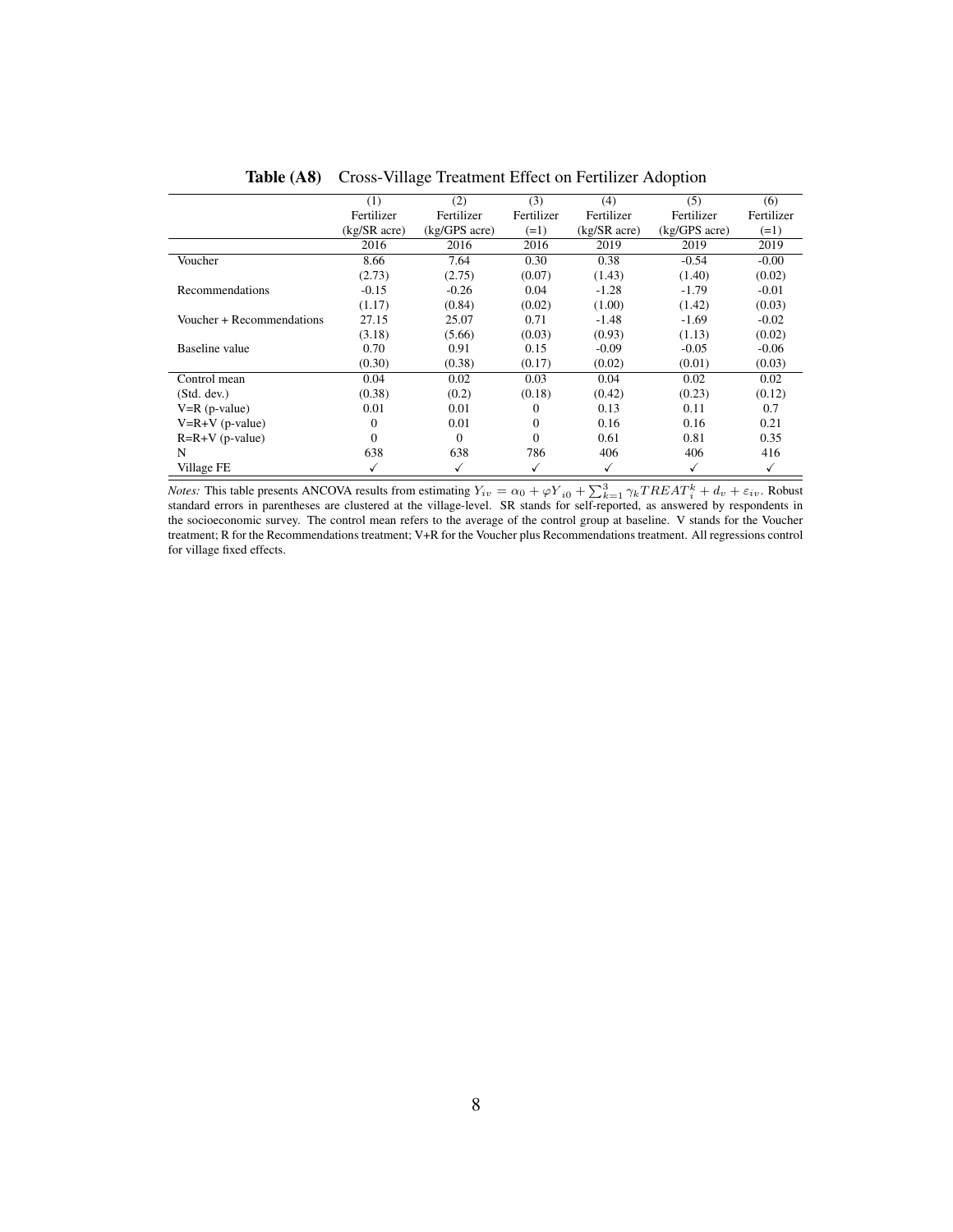|                                                                                                                                                                                                                                                                                                                                                                                                                                                                                                                                                                                           |                         | $\widehat{c}$                                                     | $\odot$                                                                    | $\widehat{f}$                                                                 | $\odot$                                                             | $\widehat{\mathbf{e}}$                                                                              |                                                                                          | $\circledast$                                                                                       |
|-------------------------------------------------------------------------------------------------------------------------------------------------------------------------------------------------------------------------------------------------------------------------------------------------------------------------------------------------------------------------------------------------------------------------------------------------------------------------------------------------------------------------------------------------------------------------------------------|-------------------------|-------------------------------------------------------------------|----------------------------------------------------------------------------|-------------------------------------------------------------------------------|---------------------------------------------------------------------|-----------------------------------------------------------------------------------------------------|------------------------------------------------------------------------------------------|-----------------------------------------------------------------------------------------------------|
|                                                                                                                                                                                                                                                                                                                                                                                                                                                                                                                                                                                           | Self-Reported           | Satellite-Based                                                   | Self-Reported                                                              | Satellite-Based                                                               | Self-Reported                                                       | Satellite-Based                                                                                     | Self-Reported                                                                            | Satellite-Based                                                                                     |
|                                                                                                                                                                                                                                                                                                                                                                                                                                                                                                                                                                                           | $(z$ -score $)$         | $(z\text{-score})$                                                | $(z$ -score $)$                                                            | $(z$ -score)                                                                  | $(z$ -score $)$                                                     | $(z$ -score $)$                                                                                     | $(z\text{-score})$                                                                       | $(z\text{-score})$                                                                                  |
|                                                                                                                                                                                                                                                                                                                                                                                                                                                                                                                                                                                           | 2016                    | 2016                                                              | 2019                                                                       | 2019                                                                          | 2016                                                                | 2016                                                                                                | 2019                                                                                     | 2019                                                                                                |
| Voucher                                                                                                                                                                                                                                                                                                                                                                                                                                                                                                                                                                                   | $\frac{5115}{2}$        |                                                                   |                                                                            | $-0.096$                                                                      |                                                                     | 0.045                                                                                               | 0.108                                                                                    | $-0.097$                                                                                            |
|                                                                                                                                                                                                                                                                                                                                                                                                                                                                                                                                                                                           | (0.116)                 |                                                                   | $\begin{array}{l} 0.111 \\ 0.084) \\ 0.053 \\ 0.126) \\ 0.129 \end{array}$ |                                                                               | $\begin{array}{c} 0.115 \\ 0.117) \\ -0.015 \end{array}$            |                                                                                                     | $\begin{array}{c} (0.084) \\ 0.061 \end{array}$                                          |                                                                                                     |
| Recommendations                                                                                                                                                                                                                                                                                                                                                                                                                                                                                                                                                                           | $-0.014$                |                                                                   |                                                                            |                                                                               |                                                                     | (0.075)                                                                                             |                                                                                          | (0.122)                                                                                             |
|                                                                                                                                                                                                                                                                                                                                                                                                                                                                                                                                                                                           | $\frac{(0.074)}{0.286}$ |                                                                   |                                                                            |                                                                               |                                                                     |                                                                                                     |                                                                                          |                                                                                                     |
| Voucher+Recommendations                                                                                                                                                                                                                                                                                                                                                                                                                                                                                                                                                                   |                         |                                                                   |                                                                            |                                                                               |                                                                     |                                                                                                     |                                                                                          |                                                                                                     |
|                                                                                                                                                                                                                                                                                                                                                                                                                                                                                                                                                                                           | (0.108)                 | $\frac{0.045}{0.075}$<br>$\frac{0.075}{0.057}$<br>0.051<br>0.087) | (0.095)                                                                    | $\begin{array}{c} (0.128) \\ -0.022 \\ 0.182) \\ 0.064 \\ 0.117) \end{array}$ | $\begin{array}{c} (0.075) \\ 0.287 \\ (0.107) \\ 0.033 \end{array}$ | $\begin{array}{l} (0.116) \\ 0.055 \\ (0.084) \\ -0.109 \\ (0.080) \\ 0.120 \\ (0.076) \end{array}$ | $\begin{array}{l} (0.126)\\0.132\\0.093)\\0.099\\0.197\\0.107)\\0.022\\0.023\end{array}$ |                                                                                                     |
| Pure stand $(=1)$                                                                                                                                                                                                                                                                                                                                                                                                                                                                                                                                                                         |                         |                                                                   |                                                                            |                                                                               |                                                                     |                                                                                                     |                                                                                          |                                                                                                     |
|                                                                                                                                                                                                                                                                                                                                                                                                                                                                                                                                                                                           |                         |                                                                   |                                                                            |                                                                               |                                                                     |                                                                                                     |                                                                                          |                                                                                                     |
| $Plantations (=1)$                                                                                                                                                                                                                                                                                                                                                                                                                                                                                                                                                                        |                         |                                                                   |                                                                            |                                                                               | $\begin{array}{c} (0.096) \\ 0.012 \\ (0.090) \end{array}$          |                                                                                                     |                                                                                          |                                                                                                     |
|                                                                                                                                                                                                                                                                                                                                                                                                                                                                                                                                                                                           |                         |                                                                   |                                                                            |                                                                               |                                                                     |                                                                                                     |                                                                                          | $\begin{array}{c} (0.175) \\ -0.086 \\ (0.112) \\ 0.153 \\ (0.109) \\ 0.196 \\ (0.157) \end{array}$ |
| Control mean                                                                                                                                                                                                                                                                                                                                                                                                                                                                                                                                                                              | 0.00                    |                                                                   |                                                                            | 0.00                                                                          | 0.00                                                                | 0.00                                                                                                | 0.00                                                                                     |                                                                                                     |
|                                                                                                                                                                                                                                                                                                                                                                                                                                                                                                                                                                                           |                         |                                                                   |                                                                            |                                                                               | (1.00)                                                              |                                                                                                     |                                                                                          |                                                                                                     |
|                                                                                                                                                                                                                                                                                                                                                                                                                                                                                                                                                                                           | $\frac{0.00}{0.15}$     |                                                                   |                                                                            |                                                                               |                                                                     |                                                                                                     |                                                                                          |                                                                                                     |
| (Std. dev.)<br>V=R (p-value)<br>V=V+R (p-value)                                                                                                                                                                                                                                                                                                                                                                                                                                                                                                                                           | 0.08                    |                                                                   |                                                                            |                                                                               | 0.08                                                                |                                                                                                     |                                                                                          |                                                                                                     |
| $R = V + R$ (p-value)                                                                                                                                                                                                                                                                                                                                                                                                                                                                                                                                                                     | $\circ$                 | $0.00$<br>0.037<br>0.038<br>0.38                                  |                                                                            | 6888                                                                          |                                                                     | $\begin{array}{c} 0.000 \\ 0.000 \\ 0.000 \end{array}$                                              | $0.63$<br>$0.73$<br>$0.34$                                                               |                                                                                                     |
|                                                                                                                                                                                                                                                                                                                                                                                                                                                                                                                                                                                           | 659                     |                                                                   |                                                                            | 409                                                                           | 659                                                                 | 659                                                                                                 | 409                                                                                      | 409                                                                                                 |
| Village FE                                                                                                                                                                                                                                                                                                                                                                                                                                                                                                                                                                                |                         |                                                                   |                                                                            |                                                                               |                                                                     |                                                                                                     |                                                                                          |                                                                                                     |
| able to compare self-reported and satellite-based measures that use different units. Robust standard errors in parentheses are clustered at the village-level. The control mean refers<br>Notes: This table presents OLS results from estimating $Y_{iv} = \alpha_1 + \sum_{k=1}^3 \beta_k TRBA_T^k + d_v + \varepsilon_{iv}$ . All yields are measured in standard deviation units using z-scores to be<br>to the average of the control group at baseline. V stands for the Voucher treatment; R for the Recommendations treatment; V+R for the Voucher plus Recommendations treatment. |                         |                                                                   |                                                                            |                                                                               |                                                                     |                                                                                                     |                                                                                          |                                                                                                     |
| All magnetic magnetic $f_{\rm out}$ . Then $f_{\rm out}$                                                                                                                                                                                                                                                                                                                                                                                                                                                                                                                                  |                         |                                                                   |                                                                            |                                                                               |                                                                     |                                                                                                     |                                                                                          |                                                                                                     |

<span id="page-44-0"></span>

| ĺ                                                                               |
|---------------------------------------------------------------------------------|
| $\frac{1}{2}$<br>)<br>}<br>}<br>l                                               |
| i<br>I<br>ı<br>ļ<br>$\frac{1}{2}$<br>֧֚֚֚֚֚֚֚֚֚֚֚֚֚֚֚֚֚֚֚֬֡֡֡֡֡֡֡֡֬֝֬<br>;<br>; |
| $\mathbf{I}$<br>Î                                                               |
| I<br>)                                                                          |
| ;<br>;<br>ζ                                                                     |
| $T_{\rm eff}$ $\sim 1.1$ $\sim 1.4$ $\Omega$                                    |

9

able to compare self-reported and satellite-based<br>to the average of the control group at baseline. V<br>All regressions control for village fixed effects. All regressions control for village fixed effects.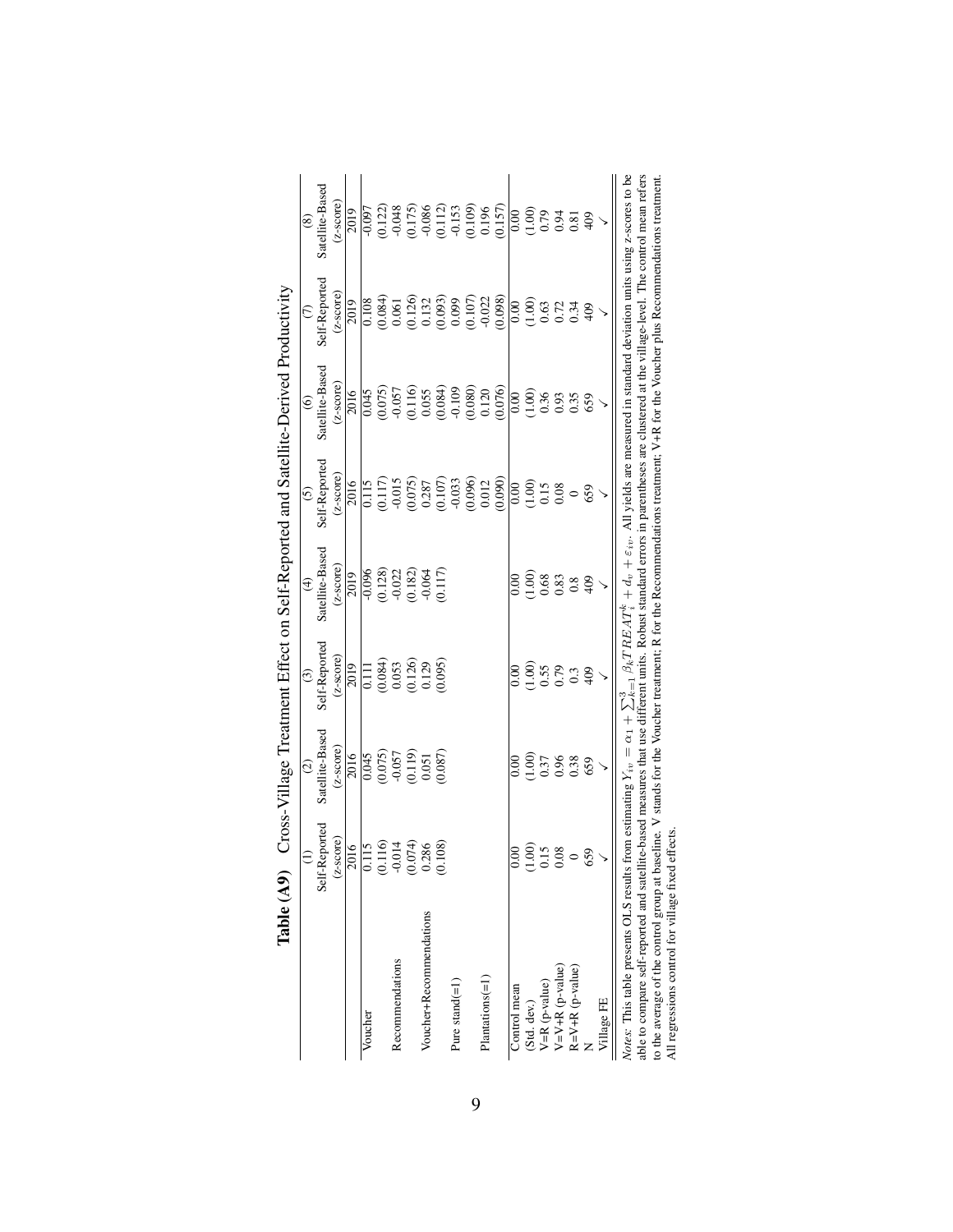|                                                                                                                                                                                                                                  |                                                 | $\widehat{\mathcal{O}}$                                                                                                                                                                                                                                                                                       | $\odot$                                                                                                                                                                                                                                                                                                       | ⊕                                                                                                                                                                                                                                                                        | $\odot$                                                                                                      | $\widehat{\circ}$                                                                     |                                                                                                                                                                                                                                                                                                                                                                                                                              | $\circledast$                                                                        |
|----------------------------------------------------------------------------------------------------------------------------------------------------------------------------------------------------------------------------------|-------------------------------------------------|---------------------------------------------------------------------------------------------------------------------------------------------------------------------------------------------------------------------------------------------------------------------------------------------------------------|---------------------------------------------------------------------------------------------------------------------------------------------------------------------------------------------------------------------------------------------------------------------------------------------------------------|--------------------------------------------------------------------------------------------------------------------------------------------------------------------------------------------------------------------------------------------------------------------------|--------------------------------------------------------------------------------------------------------------|---------------------------------------------------------------------------------------|------------------------------------------------------------------------------------------------------------------------------------------------------------------------------------------------------------------------------------------------------------------------------------------------------------------------------------------------------------------------------------------------------------------------------|--------------------------------------------------------------------------------------|
|                                                                                                                                                                                                                                  | Reported<br>Self-                               | <b>GPS-Corrected</b>                                                                                                                                                                                                                                                                                          | Self-Reported                                                                                                                                                                                                                                                                                                 | GPS-Corrected                                                                                                                                                                                                                                                            | Self-Reported                                                                                                | GPS-Corrected                                                                         | Self-Reported                                                                                                                                                                                                                                                                                                                                                                                                                | GPS-Corrected                                                                        |
|                                                                                                                                                                                                                                  | (kg/acre)                                       | (kg/acre)                                                                                                                                                                                                                                                                                                     | (kg/acre)                                                                                                                                                                                                                                                                                                     | (kg/acre)                                                                                                                                                                                                                                                                | (kg/acre)                                                                                                    | kg/acre                                                                               | (kg/acre)                                                                                                                                                                                                                                                                                                                                                                                                                    | kg/acre)                                                                             |
|                                                                                                                                                                                                                                  |                                                 |                                                                                                                                                                                                                                                                                                               |                                                                                                                                                                                                                                                                                                               |                                                                                                                                                                                                                                                                          |                                                                                                              |                                                                                       |                                                                                                                                                                                                                                                                                                                                                                                                                              |                                                                                      |
|                                                                                                                                                                                                                                  | 2016                                            | 2016                                                                                                                                                                                                                                                                                                          | 2019                                                                                                                                                                                                                                                                                                          | 2019                                                                                                                                                                                                                                                                     | $\frac{5}{2016}$                                                                                             | $>0.5$<br>2016                                                                        | $\frac{5}{2019}$                                                                                                                                                                                                                                                                                                                                                                                                             | $\frac{5}{2019}$                                                                     |
| Voucher                                                                                                                                                                                                                          | 49.83                                           |                                                                                                                                                                                                                                                                                                               |                                                                                                                                                                                                                                                                                                               |                                                                                                                                                                                                                                                                          |                                                                                                              |                                                                                       |                                                                                                                                                                                                                                                                                                                                                                                                                              |                                                                                      |
|                                                                                                                                                                                                                                  |                                                 |                                                                                                                                                                                                                                                                                                               |                                                                                                                                                                                                                                                                                                               |                                                                                                                                                                                                                                                                          |                                                                                                              |                                                                                       |                                                                                                                                                                                                                                                                                                                                                                                                                              |                                                                                      |
| Recommendations                                                                                                                                                                                                                  |                                                 |                                                                                                                                                                                                                                                                                                               |                                                                                                                                                                                                                                                                                                               |                                                                                                                                                                                                                                                                          |                                                                                                              |                                                                                       |                                                                                                                                                                                                                                                                                                                                                                                                                              |                                                                                      |
|                                                                                                                                                                                                                                  | 45.77)<br>-22.01<br>-26.22)<br>100.36<br>40.22) |                                                                                                                                                                                                                                                                                                               |                                                                                                                                                                                                                                                                                                               |                                                                                                                                                                                                                                                                          |                                                                                                              | 32.56<br>(46.39)<br>(40.38<br>(50.30)<br>(50.07)<br>(0.07)                            |                                                                                                                                                                                                                                                                                                                                                                                                                              |                                                                                      |
| Voucher + Recommendations                                                                                                                                                                                                        |                                                 |                                                                                                                                                                                                                                                                                                               |                                                                                                                                                                                                                                                                                                               |                                                                                                                                                                                                                                                                          |                                                                                                              |                                                                                       |                                                                                                                                                                                                                                                                                                                                                                                                                              |                                                                                      |
|                                                                                                                                                                                                                                  |                                                 |                                                                                                                                                                                                                                                                                                               |                                                                                                                                                                                                                                                                                                               |                                                                                                                                                                                                                                                                          |                                                                                                              |                                                                                       |                                                                                                                                                                                                                                                                                                                                                                                                                              |                                                                                      |
| Baseline value                                                                                                                                                                                                                   |                                                 |                                                                                                                                                                                                                                                                                                               |                                                                                                                                                                                                                                                                                                               |                                                                                                                                                                                                                                                                          |                                                                                                              |                                                                                       |                                                                                                                                                                                                                                                                                                                                                                                                                              |                                                                                      |
|                                                                                                                                                                                                                                  | (0.06)                                          | $\begin{array}{l} 2,78 \\ 2,80 \\ 3,60 \\ 4,40 \\ 5,60 \\ 6,70 \\ 7,80 \\ 8,90 \\ 1,12 \\ 1,23 \\ 1,30 \\ 1,40 \\ 1,20 \\ 1,30 \\ 1,30 \\ 1,40 \\ 1,30 \\ 1,30 \\ 1,30 \\ 1,30 \\ 1,30 \\ 1,30 \\ 1,30 \\ 1,30 \\ 1,30 \\ 1,30 \\ 1,30 \\ 1,30 \\ 1,30 \\ 1,30 \\ 1,30 \\ 1,30 \\ 1,30 \\ 1,30 \\ 1,30 \\ 1,$ | $\begin{array}{l} 99.30 \\ 40.30 \\ 7.20 \\ 7.30 \\ 7.30 \\ 8.30 \\ 9.30 \\ 9.40 \\ 9.50 \\ 9.50 \\ 9.50 \\ 9.50 \\ 9.50 \\ 9.50 \\ 9.50 \\ 9.50 \\ 9.50 \\ 9.50 \\ 9.50 \\ 9.50 \\ 9.50 \\ 9.50 \\ 9.50 \\ 9.50 \\ 9.50 \\ 9.50 \\ 9.50 \\ 9.50 \\ 9.50 \\ 9.50 \\ 9.50 \\ 9.50 \\ 9.50 \\ 9.50 \\ 9.50 \\ $ | $(4.76)$ $(4.76)$<br>$(4.47)$<br>$(4.47)$<br>$(4.47)$<br>$(4.47)$<br>$(4.47)$<br>$(4.47)$<br>$(4.47)$<br>$(4.47)$<br>$(4.47)$<br>$(4.47)$<br>$(4.47)$<br>$(4.47)$<br>$(4.47)$<br>$(4.47)$<br>$(4.47)$<br>$(4.47)$<br>$(4.47)$<br>$(4.47)$<br>$(4.47)$<br>$(4.47)$<br>$($ | $\begin{array}{l} 44.81 \\ (48.92) \\ (27.73) \\ (27.01) \\ 102.15 \\ (42.38) \\ 0.13 \\ (0.06) \end{array}$ |                                                                                       | $\begin{array}{l} \n\sqrt{36} \\ \sqrt{36} \\ \sqrt{36} \\ \sqrt{38} \\ \sqrt{38} \\ \sqrt{38} \\ \sqrt{38} \\ \sqrt{38} \\ \sqrt{38} \\ \sqrt{38} \\ \sqrt{38} \\ \sqrt{38} \\ \sqrt{38} \\ \sqrt{38} \\ \sqrt{38} \\ \sqrt{38} \\ \sqrt{38} \\ \sqrt{38} \\ \sqrt{38} \\ \sqrt{38} \\ \sqrt{38} \\ \sqrt{38} \\ \sqrt{38} \\ \sqrt{38} \\ \sqrt{38} \\ \sqrt{38} \\ \sqrt{38} \\ \sqrt{38} \\ \sqrt{38} \\ \sqrt{38} \\ \$ |                                                                                      |
| Control mean                                                                                                                                                                                                                     |                                                 |                                                                                                                                                                                                                                                                                                               |                                                                                                                                                                                                                                                                                                               |                                                                                                                                                                                                                                                                          |                                                                                                              |                                                                                       |                                                                                                                                                                                                                                                                                                                                                                                                                              |                                                                                      |
| (Std. dev.)                                                                                                                                                                                                                      | 481.13<br>(399.58)                              |                                                                                                                                                                                                                                                                                                               |                                                                                                                                                                                                                                                                                                               |                                                                                                                                                                                                                                                                          | $\frac{485.28}{405.52}$<br>(405.52)                                                                          | $\frac{427.91}{427.98}$<br>$\begin{array}{r} 0.08 \\ 0.08 \\ 0.13 \\ 545 \end{array}$ |                                                                                                                                                                                                                                                                                                                                                                                                                              |                                                                                      |
| $V=R$ (p-value)                                                                                                                                                                                                                  | $0.05\,$                                        |                                                                                                                                                                                                                                                                                                               |                                                                                                                                                                                                                                                                                                               |                                                                                                                                                                                                                                                                          |                                                                                                              |                                                                                       |                                                                                                                                                                                                                                                                                                                                                                                                                              |                                                                                      |
| $V=R+V$ (p-value)                                                                                                                                                                                                                |                                                 |                                                                                                                                                                                                                                                                                                               |                                                                                                                                                                                                                                                                                                               |                                                                                                                                                                                                                                                                          | 0.2                                                                                                          |                                                                                       |                                                                                                                                                                                                                                                                                                                                                                                                                              |                                                                                      |
| $R=R+V$ (p-value)                                                                                                                                                                                                                | $\frac{0.18}{0}$                                |                                                                                                                                                                                                                                                                                                               |                                                                                                                                                                                                                                                                                                               |                                                                                                                                                                                                                                                                          |                                                                                                              |                                                                                       |                                                                                                                                                                                                                                                                                                                                                                                                                              |                                                                                      |
|                                                                                                                                                                                                                                  |                                                 |                                                                                                                                                                                                                                                                                                               |                                                                                                                                                                                                                                                                                                               |                                                                                                                                                                                                                                                                          | 545                                                                                                          |                                                                                       |                                                                                                                                                                                                                                                                                                                                                                                                                              |                                                                                      |
| Village FE                                                                                                                                                                                                                       |                                                 |                                                                                                                                                                                                                                                                                                               |                                                                                                                                                                                                                                                                                                               |                                                                                                                                                                                                                                                                          |                                                                                                              |                                                                                       |                                                                                                                                                                                                                                                                                                                                                                                                                              |                                                                                      |
| the village-level. The control mean refers to the average of the control group at baseline.<br>Voucher plus Recommendations treatment. All regressions control for village fixed effects<br>Notes: This table presents ANCOVA re |                                                 | sults from estimating $Y_{tv} = \alpha_0 + \varphi Y_{i0} + \sum_{k=1}^{3} \gamma_k T R E A T_k^k + d_v + \varepsilon_{iv}$ . Robust standard errors in parentheses and are clustered at                                                                                                                      |                                                                                                                                                                                                                                                                                                               |                                                                                                                                                                                                                                                                          |                                                                                                              |                                                                                       |                                                                                                                                                                                                                                                                                                                                                                                                                              | V stands for the Voucher treatment; R for the Recommendations treatment; V+R for the |

<span id="page-45-0"></span>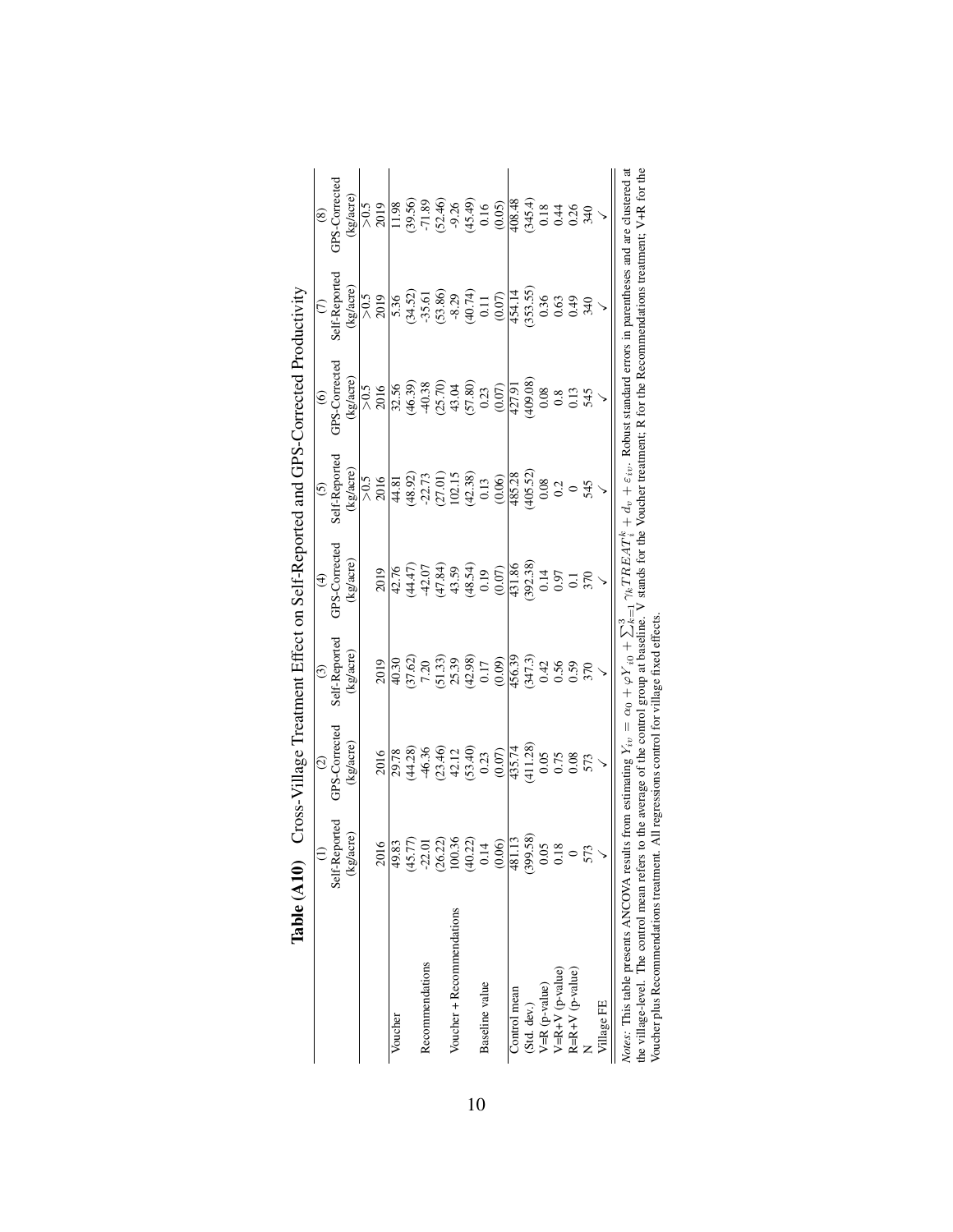### Other Inputs

<span id="page-46-0"></span>

|                         | (1)               | (2)         | (3)          | (4)           |
|-------------------------|-------------------|-------------|--------------|---------------|
|                         | Organic           | Manure area | Crop residue | Total residue |
|                         | fertilizer $(=1)$ | (acres)     | area (acres) | area (acres)  |
| Voucher                 | 0.14              | 0.02        | 0.30         | 0.32          |
|                         | (0.04)            | (0.01)      | (0.08)       | (0.08)        |
| Recommendations         | 0.05              | $-0.01$     | 0.18         | 0.17          |
|                         | (0.04)            | (0.01)      | (0.08)       | (0.08)        |
| Voucher+Recommendations | 0.04              | $-0.01$     | 0.10         | 0.09          |
|                         | (0.04)            | (0.01)      | (0.06)       | (0.07)        |
| <b>Baseline Value</b>   | 0.02              | 0.00        | 0.15         | 0.14          |
|                         | (0.06)            | (0.00)      | (0.09)       | (0.09)        |
| Control mean            | 0.11              | 0.00        | 0.21         | 0.21          |
| (stat. dev.)            | (0.31)            | (0.00)      | (0.67)       | (0.67)        |
| $V=R$ (p-value)         | 0.09              | 0.12        | 0.22         | 0.12          |
| $V=V+R$ (p-value)       | 0.1               | 0.12        | 0.08         | 0.04          |
| $R=V+R$ (p-value)       | 0.89              | 0.2         | 0.41         | 0.42          |
| N                       | 490               | 489         | 489          | 489           |
| Village FE              | ✓                 | ✓           | ✓            | ✓             |

Table (A11) Average Treatment Effect on Short-Term Organic Input Use

*Notes:* This table shows the treatment impact on organic input application for the 2014 main maize plot in 2016 using ANCOVA by estimating  $Y_{iv} = \alpha_0 + \varphi Y_{i0} + \sum_{k=1}^3 \gamma_k TREAT_k^k + d_v + \varepsilon_{iv}$  and excluding the control villages. Robust standard errors in parentheses and are clustered at the village-level. We do not present longer-term results because The control mean refers to the average of the control group at baseline. V stands for the Voucher treatment; R for the Recommendations treatment; V+R for the Voucher plus Recommendations treatment. All regressions control for village fixed effects.